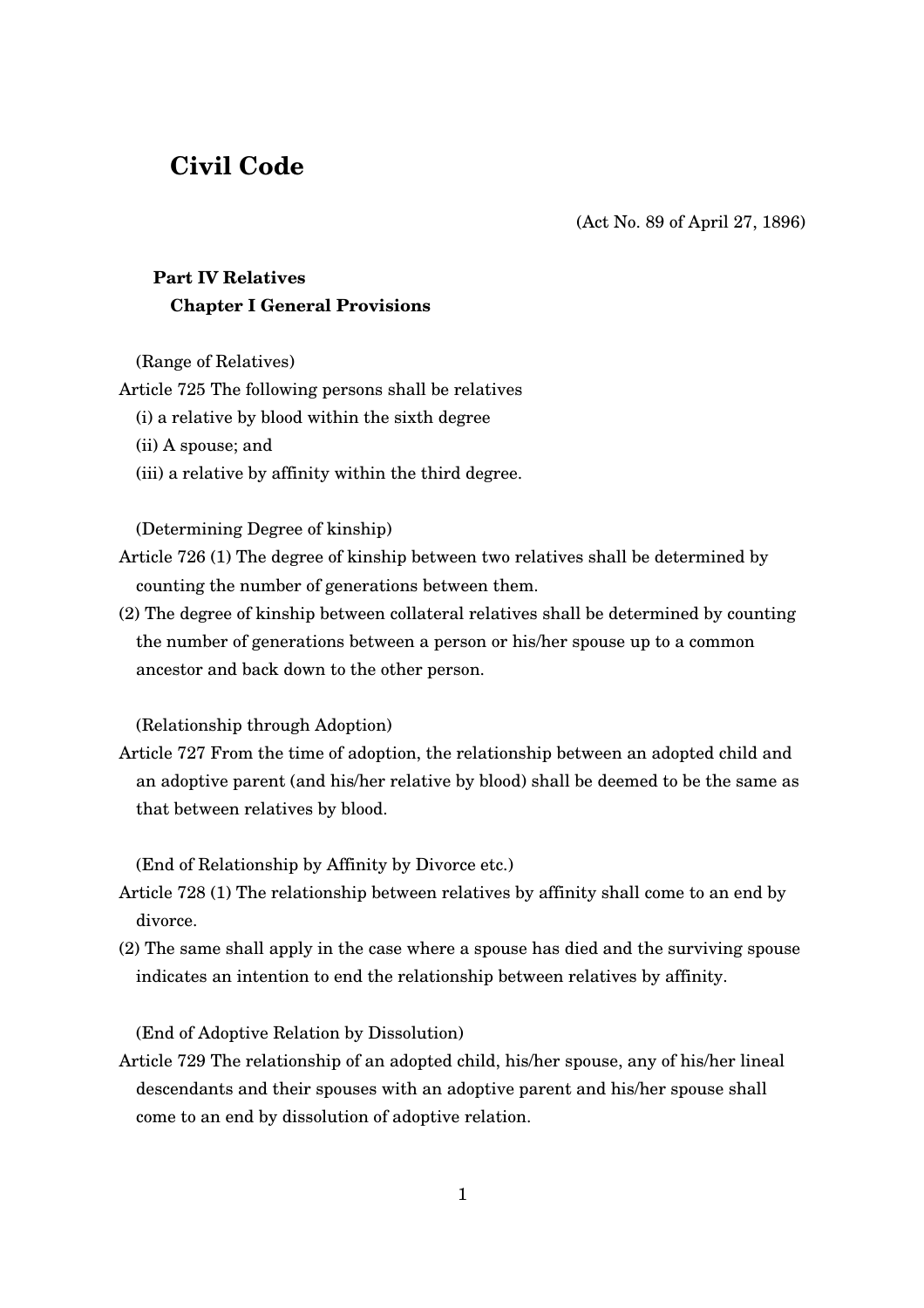(Mutual Help between Relatives)

Article 730 Lineal relatives by blood and relatives who live together shall help one another.

# **Chapter II Marriage Section 1 Formation of Marriage Subsection 1 Requirements for Marriage**

(Marriageable Age)

Article 731 A man who has attained 18 years of age, and a woman who has attained 16 years of age may enter into marriage.

(Prohibition of Bigamy)

Article 732 A person who has a spouse shall not enter into another marriage.

(Period of Prohibition of Remarriage)

- Article 733 (1) A woman may not remarry unless six months have passed since the day of dissolution or rescission of her previous marriage.
- (2) In the case where a woman had conceived a child before the cancellation or dissolution of her previous marriage, the provision of the preceding paragraph shall not apply.

(Prohibition of Marriage between Close Relatives)

- Article 734 (1) Neither lineal relatives by blood nor collateral relatives by blood within the third degree of kinship may marry; provided that this shall not apply between an adopted child and his/her collateral relatives by blood through adoption.
- (2) The preceding paragraph shall also apply after the termination of a family relationship pursuant to the provision of Article 817-9.

(Prohibition of Marriage between Lineal Relatives by Affinity)

Article 735 Lineal relatives by affinity may not marry. This shall also apply after the termination of a relationship by affinity pursuant to the provisions of Article 728 or Article 817-9.

(Prohibition of Marriage between Adoptive Parent and Child etc.) Article 736 Even after the termination of a family relationship pursuant to the provision of Article 729, an adopted child or spouse of adopted child, or a lineal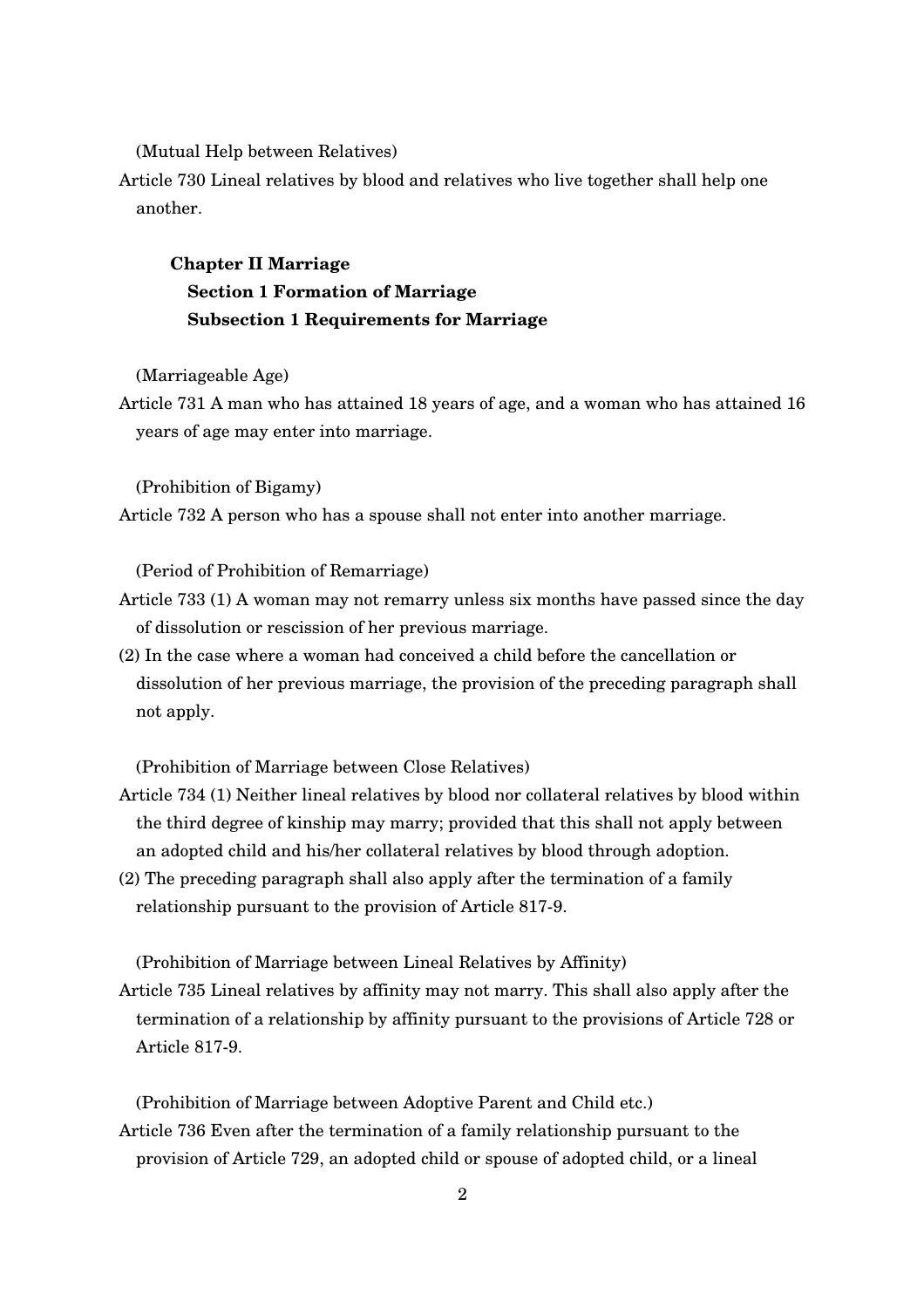descendant or spouse of a lineal descendant, may not marry an adoptive parent or his/her lineal ascendant.

(Parental Consent for Marriage of Minor)

Article 737 (1) A minor shall obtain the consent of both parents to marry.

(2) If one parent does not consent, the consent of the other parent is sufficient. This shall also apply if one parent is unknown, has died, or is unable to indicate his/her intent.

(Marriage of Adult Ward)

Article 738 An adult ward does not require the consent of his/her guardian of adult to marry.

(Notification of Marriage)

- Article 739 (1) Marriage shall take effect upon notification pursuant to the Family Registration Act (Act No. 224 of 1947).
- (2) The notification in the preceding paragraph shall be given by document with the signatures of both parties and not less than two adult witnesses, or given orally by these persons.

(Acceptance of Notification of Marriage)

Article 740 Notification of marriage may not be accepted unless it has been found not to violate the provisions of Articles 731 to 737 inclusive, the provision of paragraph (2) of the preceding Article, or the provisions of any other laws and regulations.

(Marriage between Japanese Nationals in Foreign Country)

Article 741 Two Japanese nationals in a foreign country who intend to marry may give notification to the Japanese ambassador a minister of legation or consul stationed in that country. In this case, the provisions of the preceding two Articles shall apply mutatis mutandis.

## **Subsection 2 Void and Annulled Marriages**

(Grounds on Which Marriage is Void)

Article 742 Marriage shall be void only in the following cases:

(i) if one of the parties has no intention to marry due to mistaken identity or other cause; or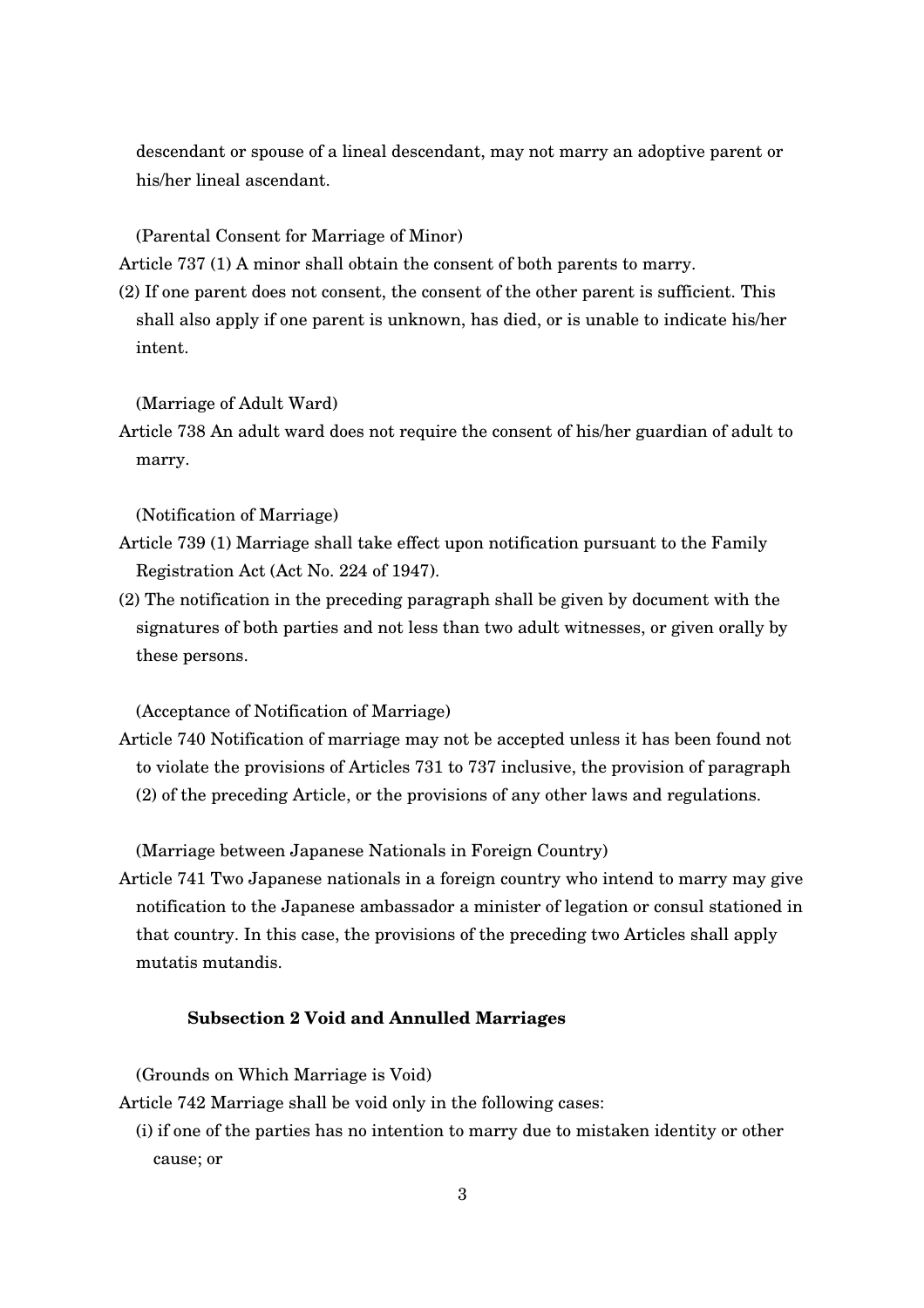(ii) if the parties do not lodge notification of marriage; provided however, that the effect of marriage shall not be prevented merely because notification was not given in the form prescribed in paragraph (2) of Article 739.

(Rescission of Marriage)

Article 743 Marriage may not be annulled, unless pursuant to the provisions of Articles 744 to 747 inclusive.

(Rescission of Unlawful Marriage)

- Article 744 (1) Either of the parties, their relatives, or a public prosecutor may make a claim to the family court to rescind a marriage if it violates the provisions of Articles 731 to 736 inclusive; provided, however, that a public prosecutor may not claim this after the death of one of the parties.
- (2) A spouse or previous spouse of a party to a marriage that violates the provisions of Article 732 or Article 733 may claim for rescission of marriage.

(rescission of Marriage in Violation of Marriageable Age)

- Article 745 (1) When a person of non-marriageable age reaches marriageable age, a claim for rescission of a marriage that violates the provisions of Article 731 may not be made.
- $(2)$  A person of non-marriageable age may claim rescission of marriage within a further three months after he/she has reached marriageable age; provided that this shall not apply if he/she has ratified the marriage after reaching marriageable age.

(Rescission of Marriage Formed within the Period of Prohibition of Remarriage) Article 746 A claim for rescission may not be made for a marriage that violates the provisions of Article 733 if six months have passed from the day on which the previous marriage was cancelled or rescinded, or if a woman has conceived a child after remarriage.

(Rescission of Marriage by Fraud or Duress)

- Article 747 (1) A person who has married due to fraud or duress may make a claim for rescission of marriage to the family court.
- (2) The claim for rescission of marriage pursuant to the preceding paragraph lapses upon the passage of three months after the party has discovered the fraud or escaped the duress, or upon ratification.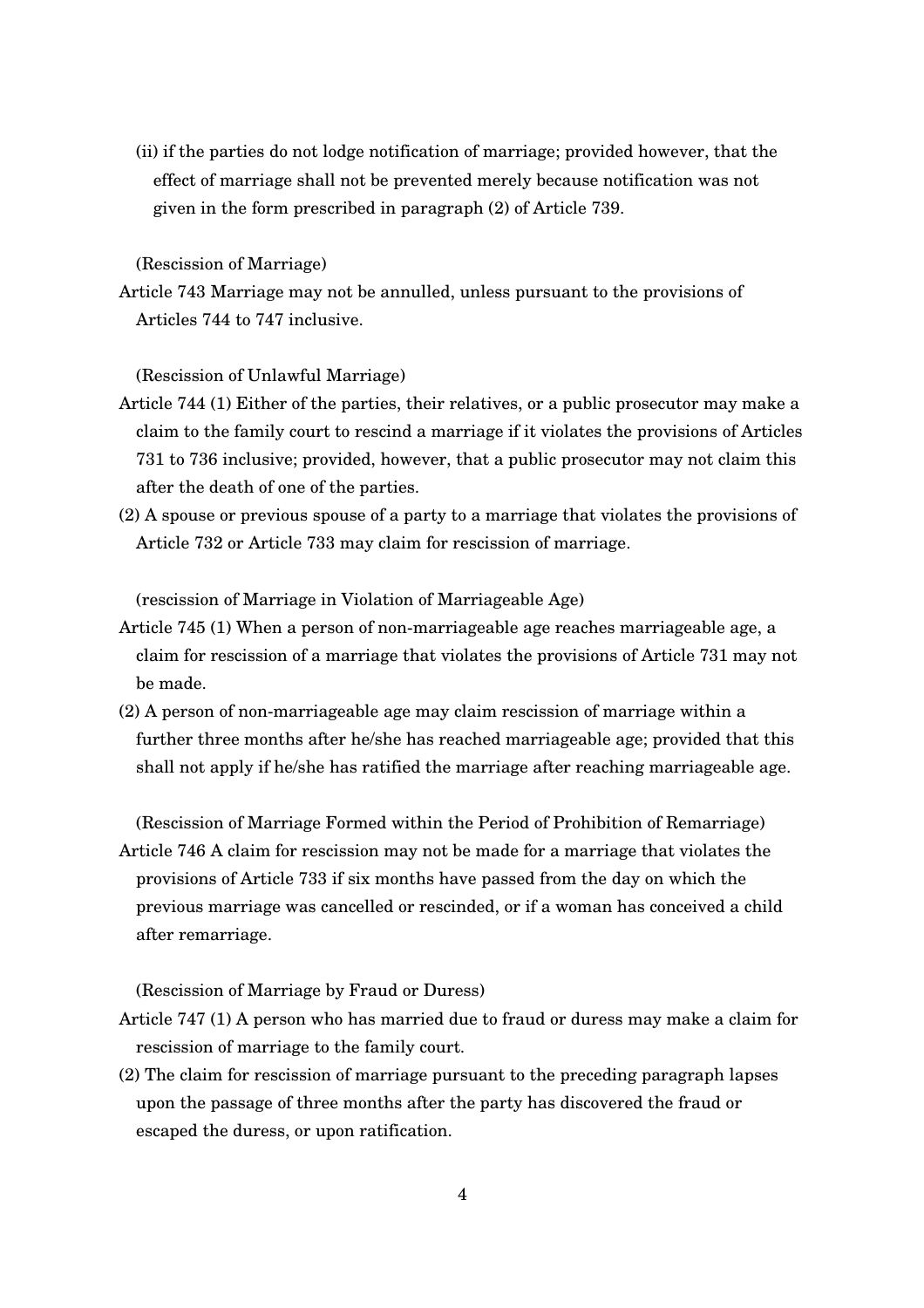(Effect of Rescission of Marriage)

Article 748 (1) Rescission of marriage shall not have retroactive effect.

- (2) A party who did not know of the cause of rescission at the time of marriage must return property obtained by the marriage to the extent of the gain he/she actually receives.
- (3) A party who was aware of the cause of rescission at the time of marriage must return all of the gain obtained by the marriage. In this case, the party is liable to compensate an adverse party without knowledge for damages.

(Application Mutatis Mutandis of Divorce Provisions)

Article 749 The provisions of paragraph (1) of Article 728, Articles 766 to 769 inclusive, the proviso to paragraph (1) of Article 790, and paragraphs (2),(3),(5) and (6) of Article 819 shall apply mutatis mutandis to the rescission of marriage.

## **Section 2 Effect of Marriage**

(Surname of Husband and Wife)

Article 750 A husband and wife shall adopt the surname of the husband or wife in accordance with that which is decided at the time of marriage.

(Surviving Spouse Reverting to Previous Surname etc.)

- Article 751 (1) If a husband or wife dies, the surviving spouse may revert to using the surname he/she used before marriage.
- (2) The provisions of Article 769 shall apply mutatis mutandis to the preceding paragraph and to the case referred to in paragraph (2) of Article 728.

(Duty to Live Together, Cooperate, and Provide Mutual Assistance) Article 752 A husband and wife shall live together and provide mutual cooperation and assistance.

(Constructive Adult by Marriage)

Article 753 If a minor enters into marriage, he/she shall be deemed to have attained majority.

(Right to Rescind Contract between Husband and Wife) Article 754 Either husband or wife may at any time during marriage rescind a contract between husband and wife; provided, however, that this may not harm the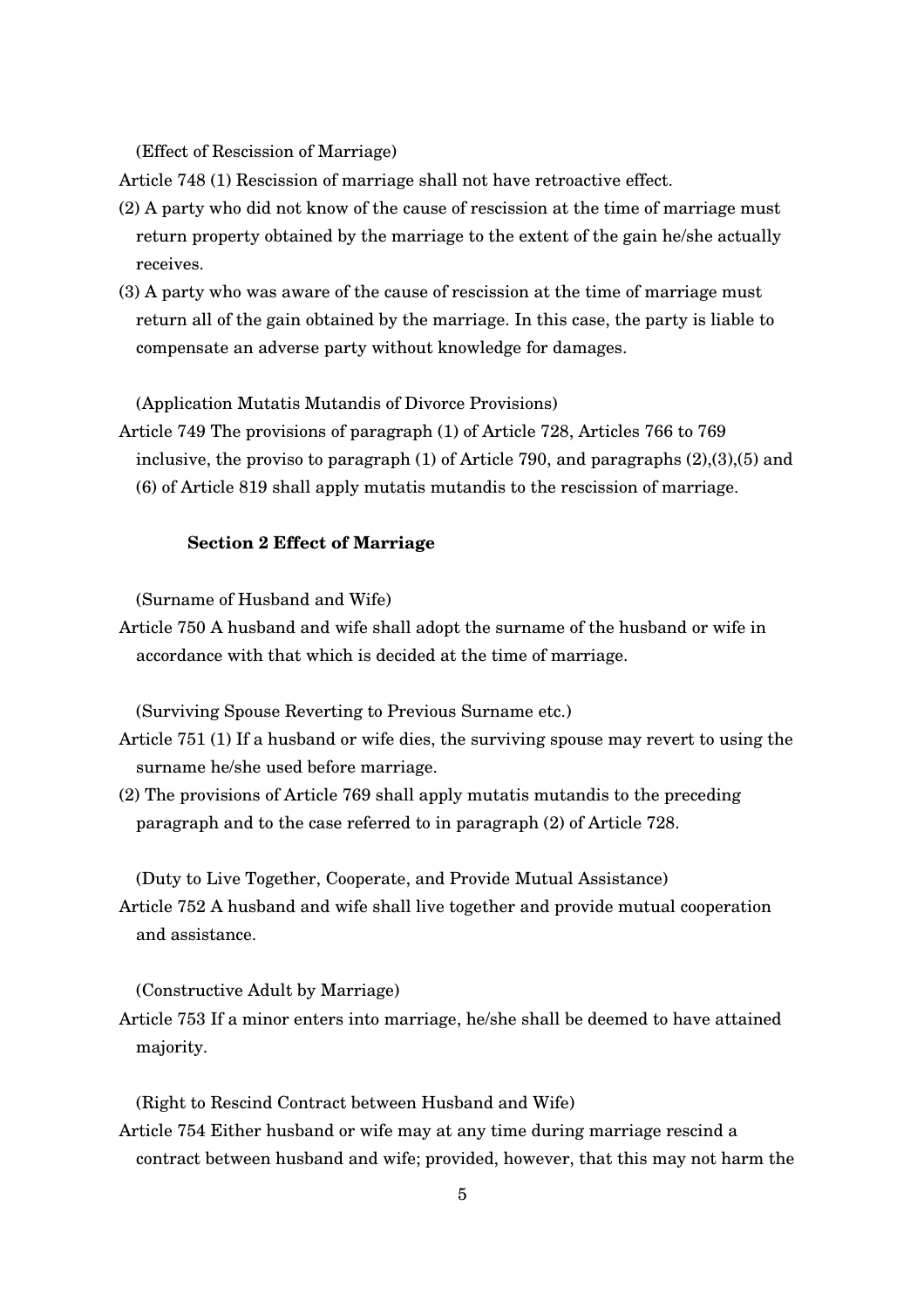rights of a third party.

## **Section 3 Marital Property Subsection 1 General Provisions**

(Marital Property of Husband and Wife)

Article 755 The property rights and duties of a husband and wife shall be prescribed by the following subsections, unless they entered into a contract setting forth otherwise, regarding their property before giving notification of the marriage.

(Requirements of Perfection of Contract on Property of Husband and Wife) Article 756 If a husband and wife have entered into a contract that departs from the statutory property system, the contract may not be asserted against the successor in title of the husband or wife, or a third party unless registered prior to notification of marriage.

Article 757 Deleted

(Limitations on Altering Property Rights of Husband and Wife etc.)

- Article 758 (1) The property rights of a husband and wife may not be altered after notification of marriage.
- (2) In the case where one party to a marriage administers property and that property is imperiled by misadministration, the other party may make a claim to the family court for his own administration over that property.
- $(3)$  A claim may be made for division of property held in co-ownership together with the claim referred to in the preceding paragraph.

(Requirements of Perfection of Change of the Administrator of Property or Division of Property in Co-ownership)

Article 759 If an administrator of property has been changed, or property held in coownership has been divided pursuant to the provisions of the preceding Article or as a result of the contract referred to in Article 755, this may not be asserted against the successor in title of the husband or wife, or a third party unless it is registered.

#### **Subsection 2 Statutory Marital Property System**

(Sharing of Living Expenses)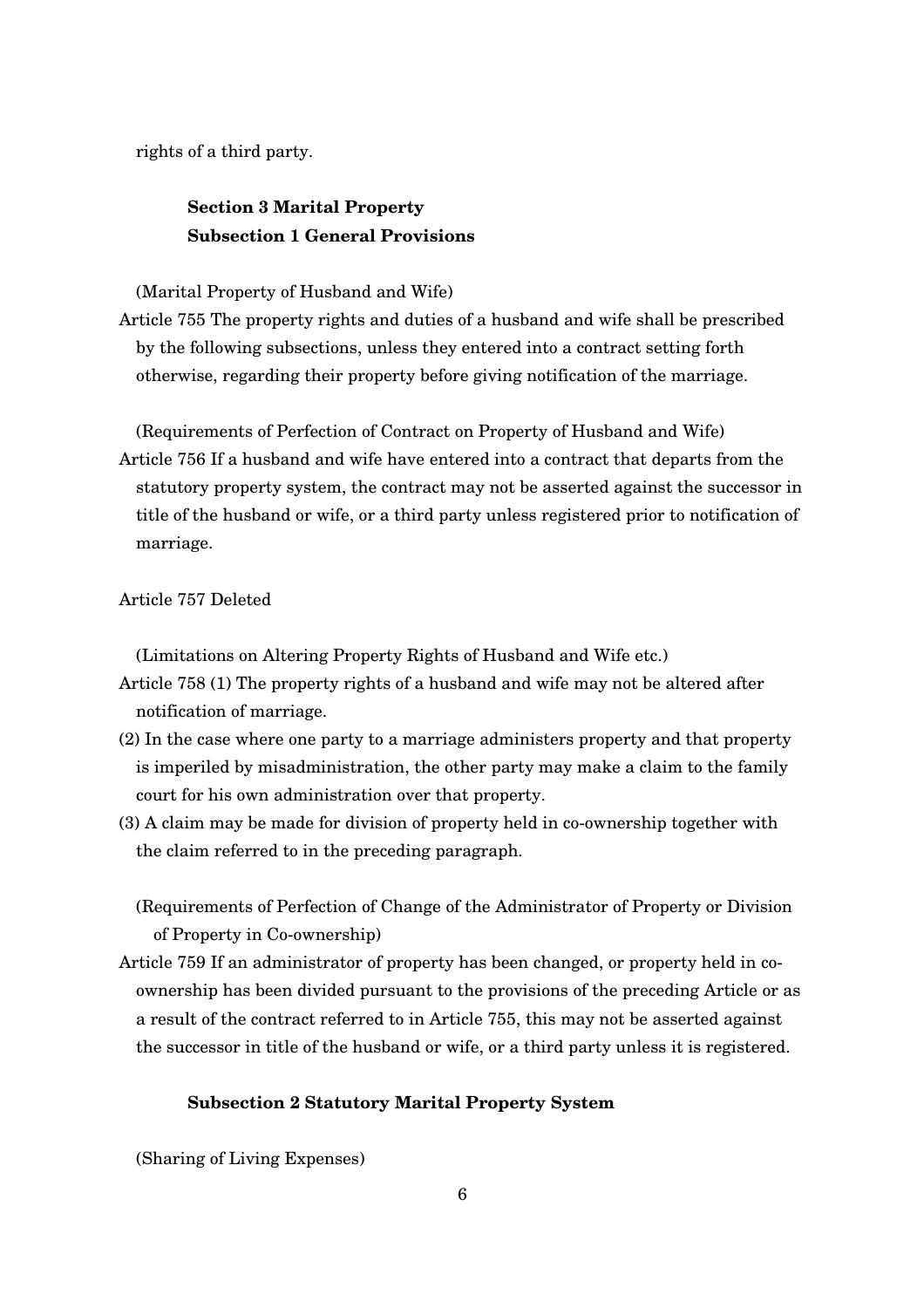Article 760 A husband and wife shall share the expenses that arise from the marriage taking into account their property, income, and all other circumstances.

(Joint and Several Liability for Debts incurred for Household Necessities) Article 761 If one party to a marriage engages in a juristic act with a third party regarding everyday household matters, the other party shall be jointly and severally liable for debts that arise from that act; provided that this shall not apply if prior notice is given to the third party to the effect that the other party will not assume such liability.

(Ownership of Property between Husband and Wife)

- Article 762 (1) Property owned by one party before marriage and property obtained in the name of that party during marriage shall be separate property (property owned singularly by one party to a marriage).
- (2) Property that does not clearly belong to either husband or wife shall be presumed to be held in co-ownership.

# **Section 4 Divorce Subsection 1 Divorce by Agreement**

(Divorce by Agreement) Article 763 A husband and wife may divorce by agreement.

(Application Mutatis Mutandis of Marriage Provisions)

Article 764 The provisions of Articles 738, 739, and 747 shall apply mutatis mutandis to divorce by agreement.

(Acceptance of Notification of Divorce)

- Article 765 (1) Notification of divorce may not be accepted unless the divorce has been found not to violate the provision of paragraph (2) of Article 739 applied mutatis mutandis to the preceding Article, paragraph (1) of Article 819, or the provisions of any other laws and regulations.
- (2) If notification of divorce has been accepted despite the violation of the provisions of the preceding paragraph, the effect of the divorce shall not be prevented because of this violation.

(Determination of Matters regarding Custody of Child after Divorce etc.)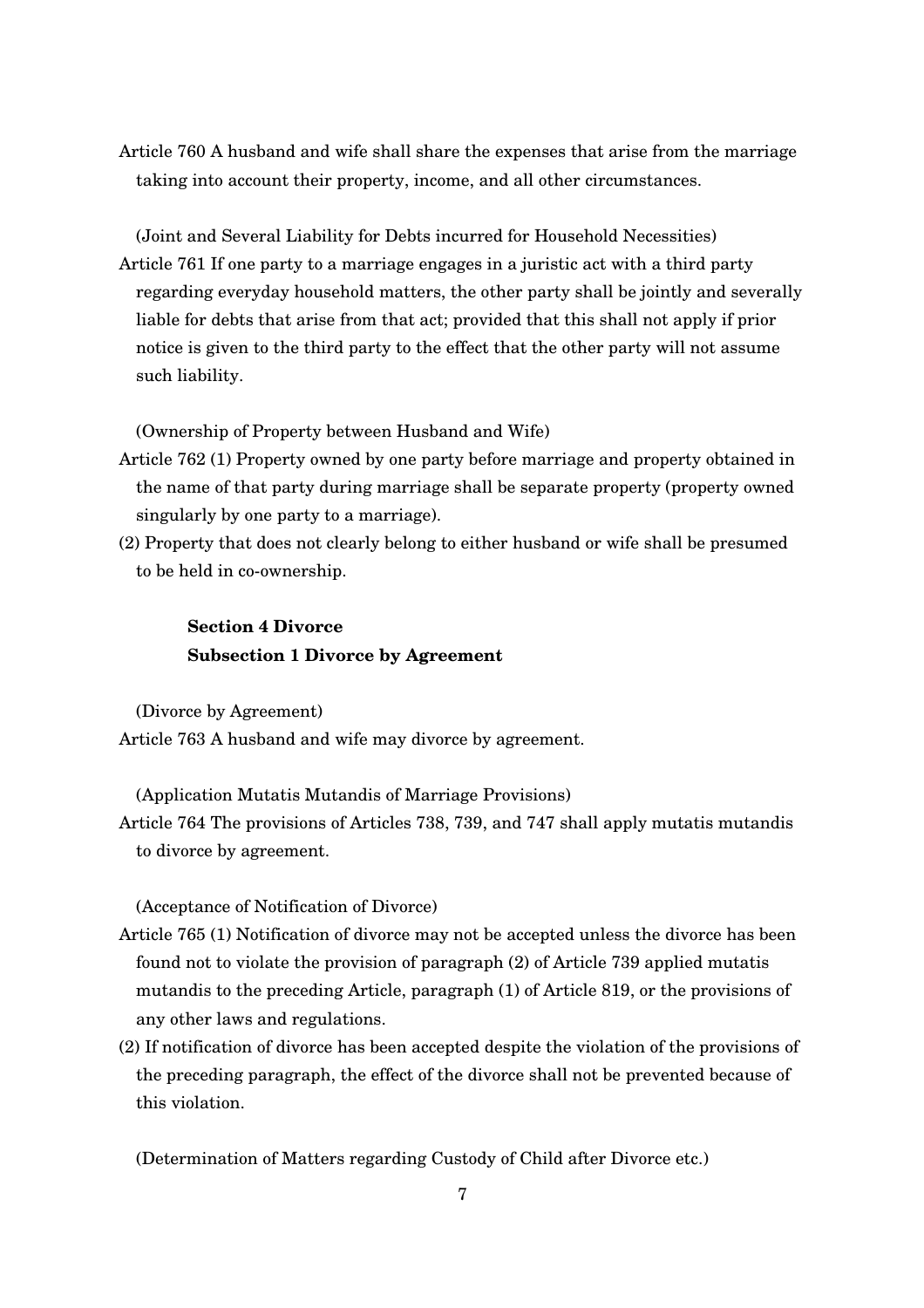- Article 766 (1) If parents divorce by agreement, the matter of who will have custody over a child and any other necessary matters regarding custody shall be determined by that agreement. If agreement has not been made, or cannot be made, this shall be determined by the family court.
- (2) If the family court finds it necessary for the child's interests, it may change who will take custody over the child and order any other proper disposition regarding custody.
- (3) The rights and duties of parents beyond the scope of custody may not be altered by the provisions of the preceding two paragraphs.

(Reversion to Previous Surname by Divorce)

- Article 767 (1) The surname of a husband or wife who has taken a new name by marriage shall revert to the surname used before marriage by divorce by agreement.
- (2) A husband or wife whose surname has reverted to the surname before marriage pursuant to the provision of the preceding paragraph may use the surname he/she used at the time of divorce by notification pursuant to the Family Registration Act within three months of the time of divorce.

(Distribution of Property)

- Article 768 (1) One party to a divorce by agreement may claim a distribution of property from the other party.
- (2) If the parties do not, or cannot, settle on agreement with regard to the distribution of property pursuant to the provision of the preceding paragraph, either party may make a claim to the family court for a disposition in lieu of agreement; provided that this claim for distribution of property shall be extinguished at the expiration of two years from the day of divorce.
- (3) In the case referred to in the preceding paragraph, the family court shall determine whether to make a distribution, and the amount and method of that distribution, taking into account the amount of property obtained through the cooperation of both parties and all other circumstances.

(Assumption of Rights upon Reversion to Previous Surname by Divorce) Article 769 (1) If a husband or wife who has taken a new surname by marriage divorces by agreement after inheriting the rights contained in paragraph (1) of Article 897, the matter of who will be the successor of those rights shall be determined by agreement of the parties and any other interested persons.

(2) If the agreement of the preceding paragraph is not, or cannot be, made, the family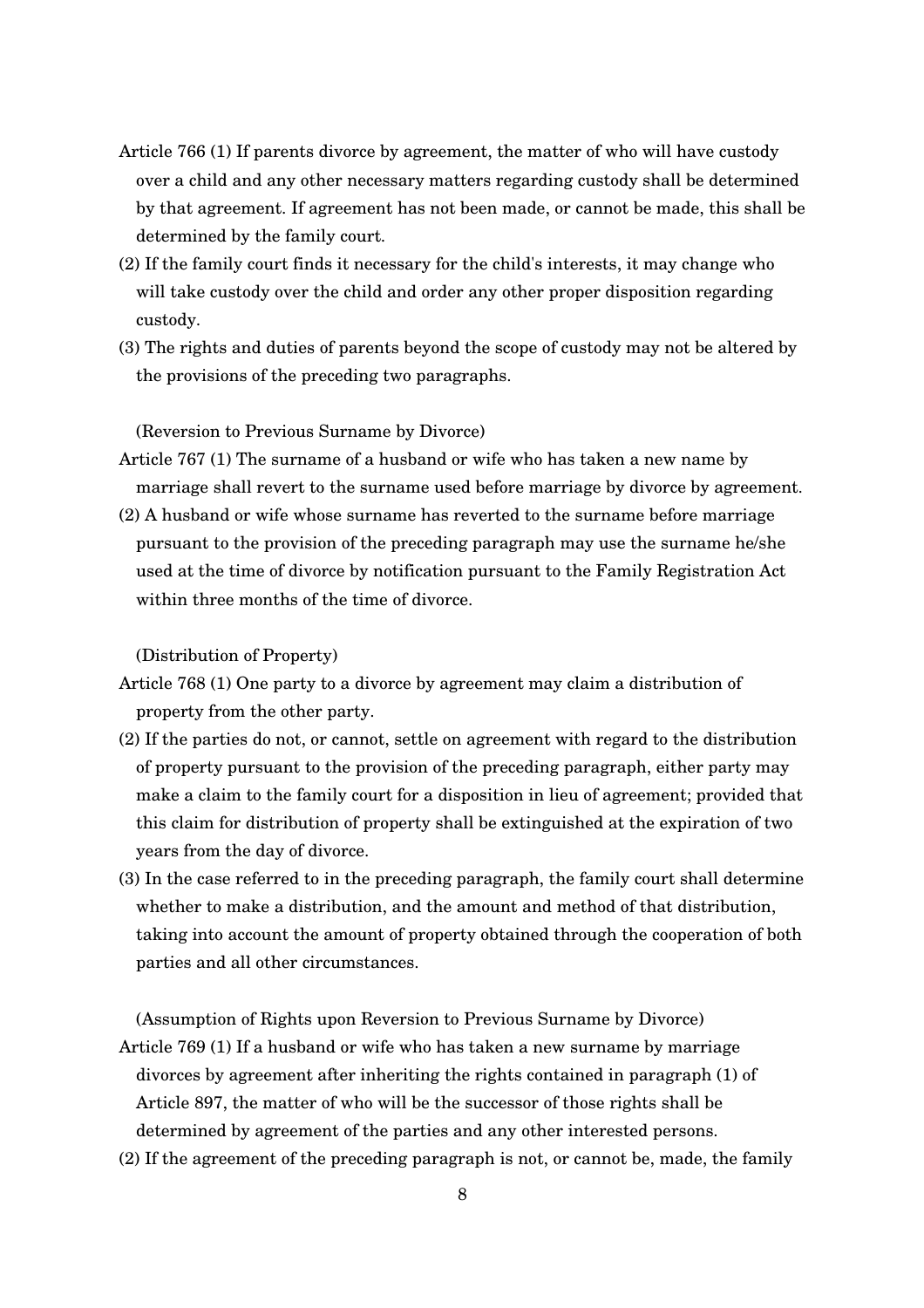court shall determine who will be the successor of the rights in that paragraph.

## **Subsection 2 Judicial Divorce**

(Judicial Divorce)

- Article 770 (1) Only in the cases stated in the following items may either husband or wife file a suit for divorce:
	- (i) if a spouse has committed an act of unchastity;
	- (ii) if abandoned by a spouse in bad faith;
	- (iii) if it is not clear whether a spouse is dead or alive for not less than three years;
	- (iv) if a spouse is suffering from severe mental illness and there is no prospect of recovery; or
	- (v) if there is any other grave cause making it difficult to continue the marriage.
- (2) A court may dismiss a suit for divorce if it finds continuing the marriage reasonable taking into account all circumstances, even in the case where there is a cause listed in items (i) to (iv) inclusive of the preceding paragraph.

(Application Mutatis Mutandis of Divorce by Agreement Provisions)

Article 771 The provisions of Articles 766 to 769 inclusive shall apply mutatis mutandis to the case of judicial divorce.

# **Chapter III Parent and Child Section 1 Natural Children**

(Presumption of Child in Wedlock)

- Article 772 (1) A child conceived by a wife during marriage shall be presumed to be a child of her husband.
- (2) A child born after 200 days from the formation of marriage or within 300 days of the day of the dissolution or rescission of marriage shall be presumed to have been conceived during marriage.

(Determination of Paternity by Court)

Article 773 In the case where a woman gives birth in violation of the provisions of paragraph (1) of Article 733, if the paternity of the child cannot be determined pursuant to the provisions of the preceding Article, the court shall determine paternity of the child.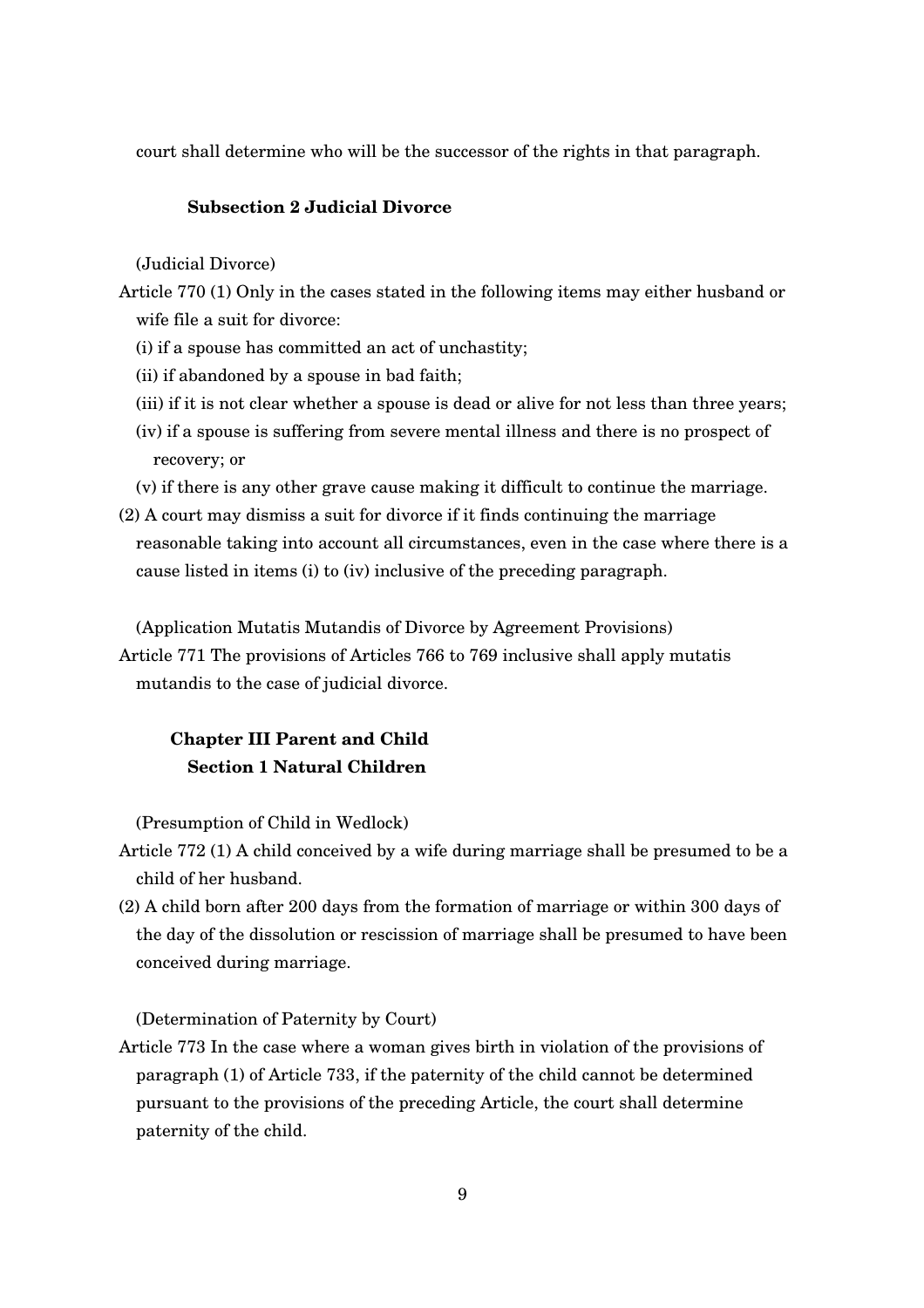(Rebutting Presumption of Legitimacy)

Article 774 Under the circumstances described in Article 772, a husband may rebut the presumption of the child in wedlock.

(Action to Rebut Presumption of Legitimacy)

Article 775 The father's right to rebut the presumption of child in wedlock under Article 774 shall be exercised by an action of denial of child in wedlock against the child or a mother who has parental authority. If there is no mother who has parental authority, the family court shall appoint a special representative.

(Recognition of Legitimacy)

Article 776 If a husband recognizes that a child is his child in wedlock after the birth of the child, he shall lose his right to rebut the presumption of legitimacy.

(Limitation upon Action of Rebutting Presumption)

- Article 777 A husband shall bring an action to rebut the presumption of the child in wedlock within one year of knowing of the child's birth.
- Article 778 If the husband is an adult ward, the period of Article 777 shall begin from the time the husband knew of the child's birth after the rescission of an order for commencement of guardianship.

(Affiliation)

Article 779 A father or a mother may affiliate his/her child out of wedlock.

(Competency for Affiliation)

Article 780 A father or a mother does not require the consent of a legal representative for affiliation, even if he/she is a minor or an adult ward.

(Method of Affiliation)

- Article 781 (1) Affiliation shall be made through notification pursuant to the provisions of the Family Registration Act.
- (2) Affiliation may also be made by will.

(Affiliation of Adult Child)

Article 782 A father or mother may not affiliate his/her adult child without that adult child's consent.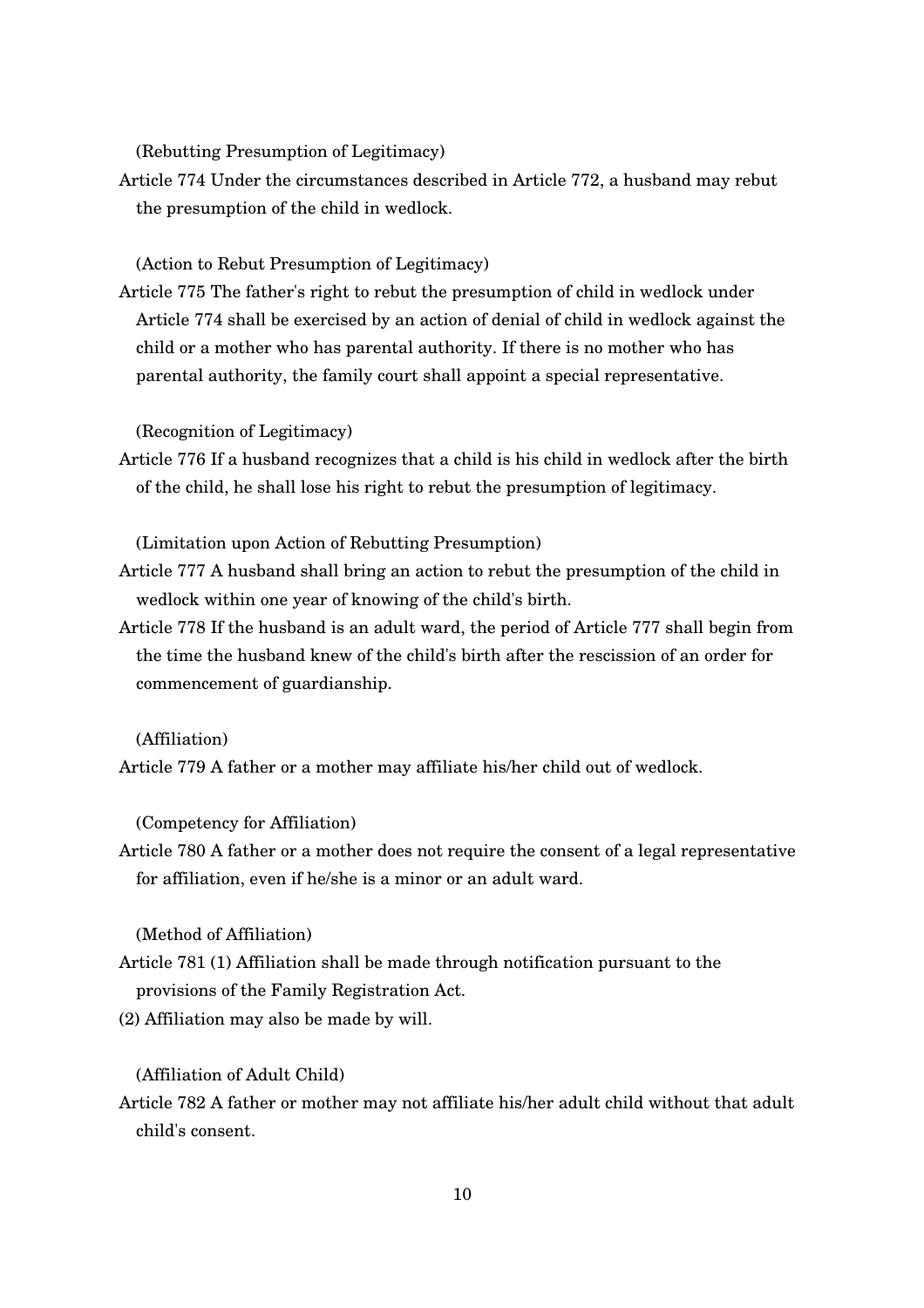(Affiliation of Unborn Child or Child who has Died)

- Article 783 (1) A father may also affiliate his unborn child. In this case, the mother's consent shall be obtained.
- (2) If a child has died, a father or mother may still give affiliation, limited to the case where that child had a lineal descendant. In this case, if that lineal descendant is an adult, his/her consent shall be obtained.

(Effect of Affiliation)

Article 784 Affiliation has retroactive effect from the time of birth; provided that this shall not prejudice a right already acquired by a third party.

(Prohibition of Rescission of Affiliation)

Article 785 A father or a mother who has given affiliation may not rescind that affiliation.

(Assertion of Opposing Facts against Affiliation)

Article 786 A child or any other interested person may assert opposing facts against an affiliation.

(Action for Affiliation)

Article 787 A child, his/her lineal descendant, or the legal representative of either, may bring an action for affiliation; provided that this shall not apply if three years have passed since the day of the death of the parent.

(Determination of Matters with Regard to Custody of Child after Affiliation etc.) Article 788 In the case where a father gives affiliation, the provisions of Article 766 shall apply mutatis mutandis.

(Legitimation)

- Article 789 (1) By the marriage of his/her mother and father, a child affiliated by his/her father shall acquire the status of a child in wedlock.
- (2) A child affiliated by his/her parents while they are married shall acquire the status of a child in wedlock from the time of that affiliation.
- (3) The provisions of the preceding two paragraphs shall apply mutatis mutandis in the case where a child has already died.

(Child's Surname)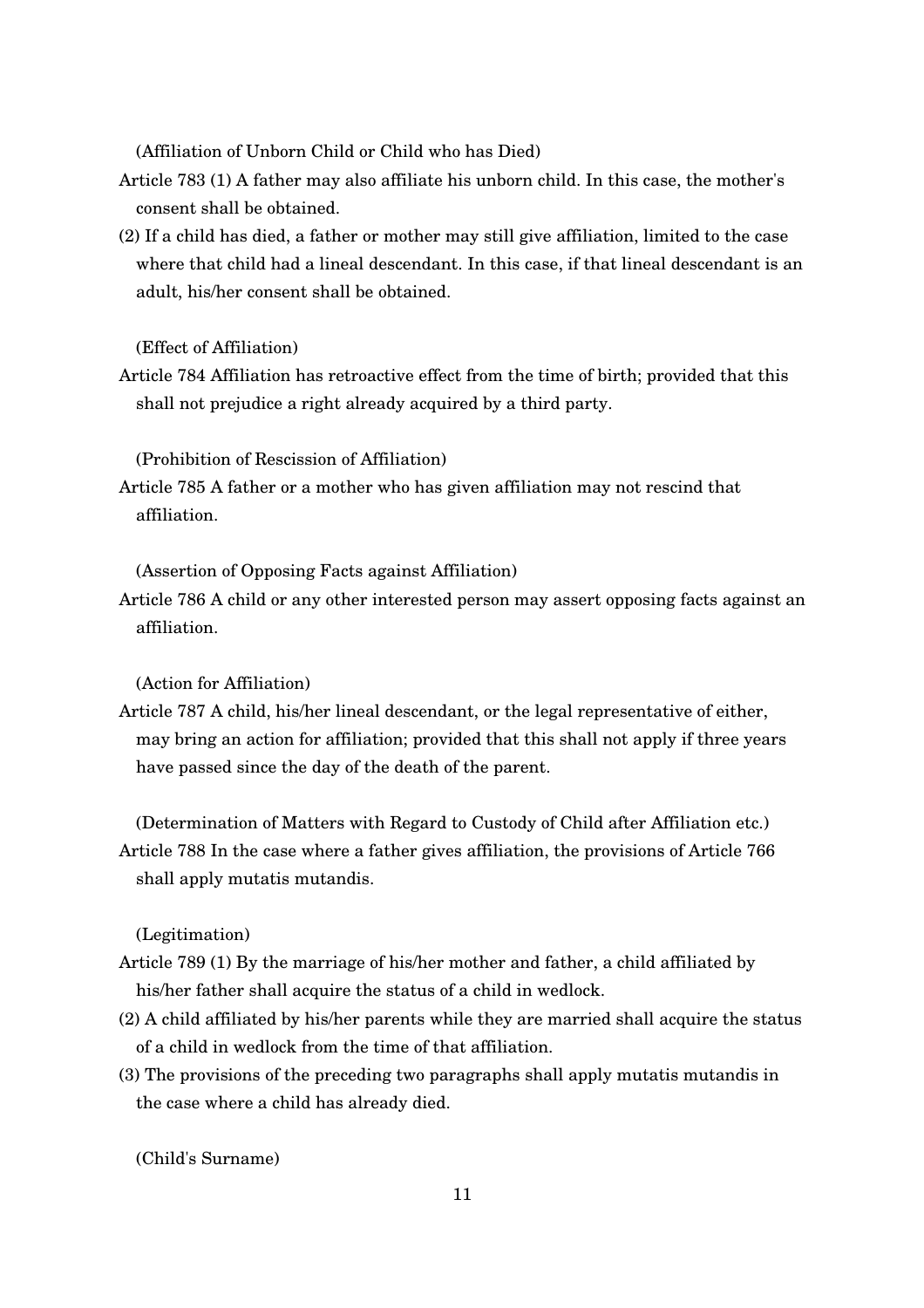- Article 790 (1) A child in wedlock shall take the surname of his/her parents; provided that if the parents divorce before the child is born, the child shall take the surname of his/her parents at the time of divorce.
- (2) A child out of wedlock shall take the surname of his/her mother.

#### (Change of Child's Surname)

- Article 791 (1) In the case where a child's surname differs from that of his/her father or mother, he/she may take the name of his/her father or mother by notification pursuant to the provisions of the Family Registration Act after having obtained the family court's permission.
- (2) In the case where a child's surname differs from that of his/her parents due to his/her father or mother taking a new surname, he/she may take the name of his/her parents, if they are married, without obtaining the permission referred to in the preceding paragraph by notification pursuant to the provisions of the Family Registration Act.
- (3) If a child has not attained 15 years of age, his/her legal representative may perform the acts referred to in the preceding two paragraphs on his/her behalf.
- (4) A minor who has taken a new surname pursuant to the provisions of the preceding three paragraphs may revert to using his/her previous surname within one year of attaining majority by notification pursuant to the provisions of the Family Registration Act.

# **Section 2 Adoption Subsection 1 Requirements for Adoption**

(Age of Adoptive Parent)

Article 792 A person who has attained the age of majority may adopt another as his/her child.

(Prohibition of Adopting Ascendant or Person of Greater Age) Article 793 Neither an ascendant nor a person of greater age may be adopted.

## (Adoption of Ward by Guardian)

Article 794 Where a guardian adopts a ward (here and below, referring to a minor ward and an adult ward), he/she shall obtain the permission of the family court. The same shall apply in the case where the guardianship has ceased but the account of administration of the property has not been settled.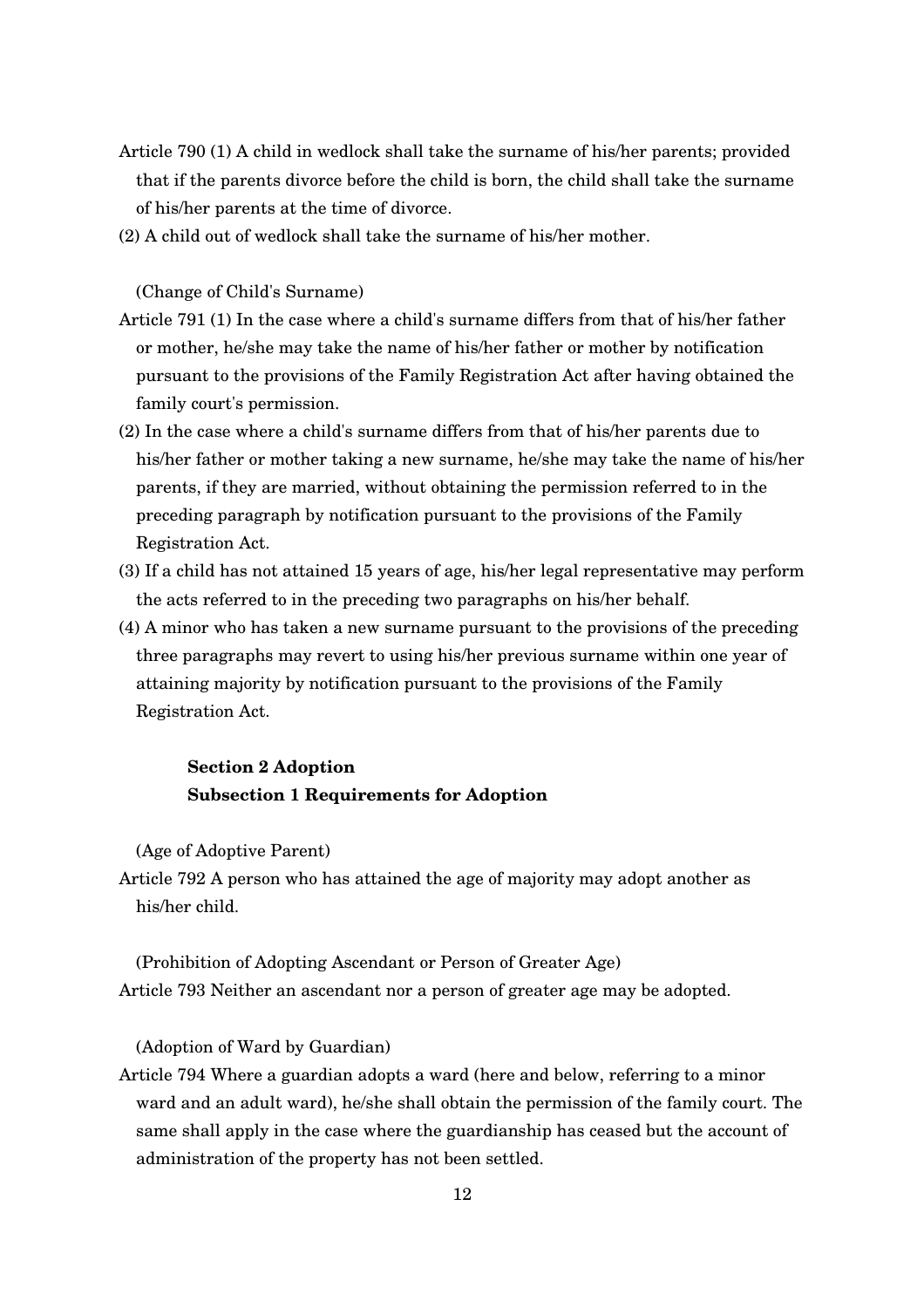(Adoption of Minor by Married Person)

Article 795 A married person shall adopt a minor only jointly with the spouse; provided, however, that this shall not apply in cases where he/she adopts a child in wedlock of his/her spouse or his/her spouse is incapable of indicating her/his intention.

(Adoption by Married Person)

Article 796 A married person shall only adopt or be adopted by another with the consent of his/her spouse,; provided, however, that this shall not apply in the case he/she adopts or is adopted with his/her spouse jointly, or his/her spouse is incapable of indicating her/his intention.

(Adoption of Person under 15 years of age)

- Article 797 (1) If a person to be adopted has not attained 15 years of age, his/her legal representative may give his/her consent to the adoption of that person on behalf of that person.
- (2) Where a person to be adopted is cared for by one of his/her parents and that parent does not have parental authority in relation to the person but cares for the person in accordance with Article 766, a legal representative shall obtain the consent of that parent before giving the consent referred to in the preceding paragraph.

(Adoption of Minor)

Article 798 Where a person to be adopted is a minor, the permission of the family court shall be obtained; provided that this shall not apply in the cases where the person to be adopted is a lineal descendant of either the adoptive parent or the adoptive parent's spouse.

(Application Mutatis Mutandis of Marriage Provisions)

Article 799 The provisions of Article 738 and Article 739 shall apply mutatis mutandis to adoption.

(Acceptance of Notification of Adoption)

Article 800 No notification of adoption shall be accepted until it has been found that the adoption does not violate any of the provisions of Articles 792 to 799 inclusive or the provisions of any other laws and regulations.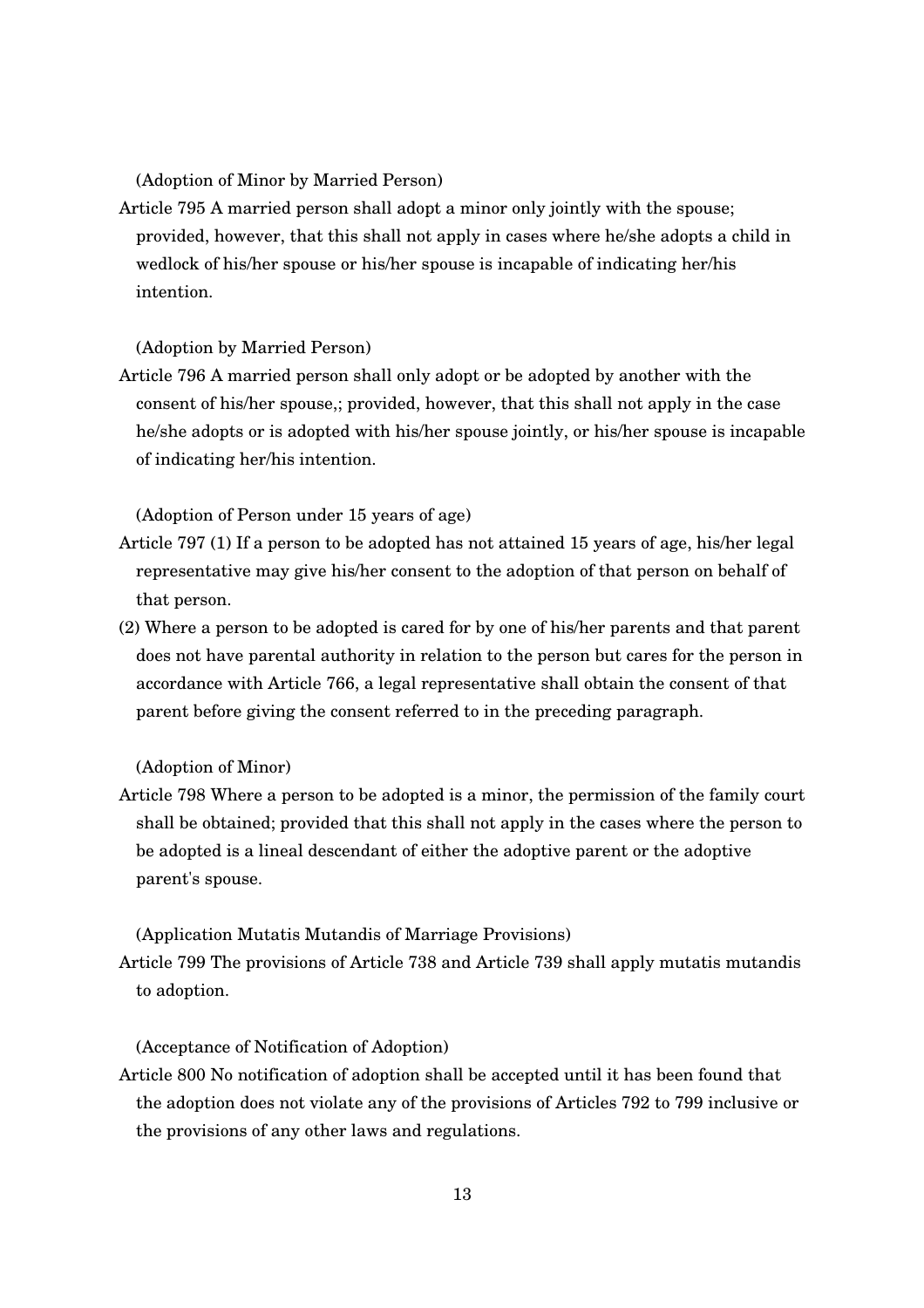(Formalities for Adoption between Japanese Nationals in Foreign Country) Article 801 If a Japanese national in a foreign country intends to adopt, or to be adopted by , another Japanese national in that country, notification of adoption may be made to the Japanese ambassador, minister or consul acting in that country. In this case, the provisions of Article 739 applied mutatis mutandis to Article 799 and the provision of the preceding Article shall apply mutatis mutandis.

## **Subsection 2 Nullity and Rescission of Adoption**

(Nullity of Adoption)

Article 802 Adoption shall be void only on the following grounds:

- (i) if there is no agreement to the adoption between the parties, as a result of mistaken identity or otherwise; or
- (ii) if the parties do not give notification of adoption; provided that the effect of adoption shall not be prevented merely because notification was not in the formality prescribed in paragraph (2) of Article 739 applied mutatis mutandis to Article 799.

(Rescission of Adoption)

Article 803 Adoption shall only be annulled pursuant to the provisions of Articles 804 to 808 inclusive.

(Rescission of Adoption Where Adoptive Parent Is Minor)

Article 804 An adoptive parent or his/her legal representative may petition the family court for rescission of an adoption that violates the provision of Article 792; provided that this shall not apply in the cases where six months have passed from the time the adoptive parent attains the age of majority or he/she has ratified the adoption.

(Rescission of Adoption Where Adoptive Parent is Ascendant or of Greater Age) Article 805 Either of the parties to an adoption or any relative of them may apply to the family court for rescission of an adoption that violates the provision of Article 793.

(Rescission of Adoption between Guardian and Ward not Assented to by the Family Court)

Article 806 (1) An adopted child or any natural relative of the child may apply to the family court for rescission of an adoption that violates the provisions of Article 794;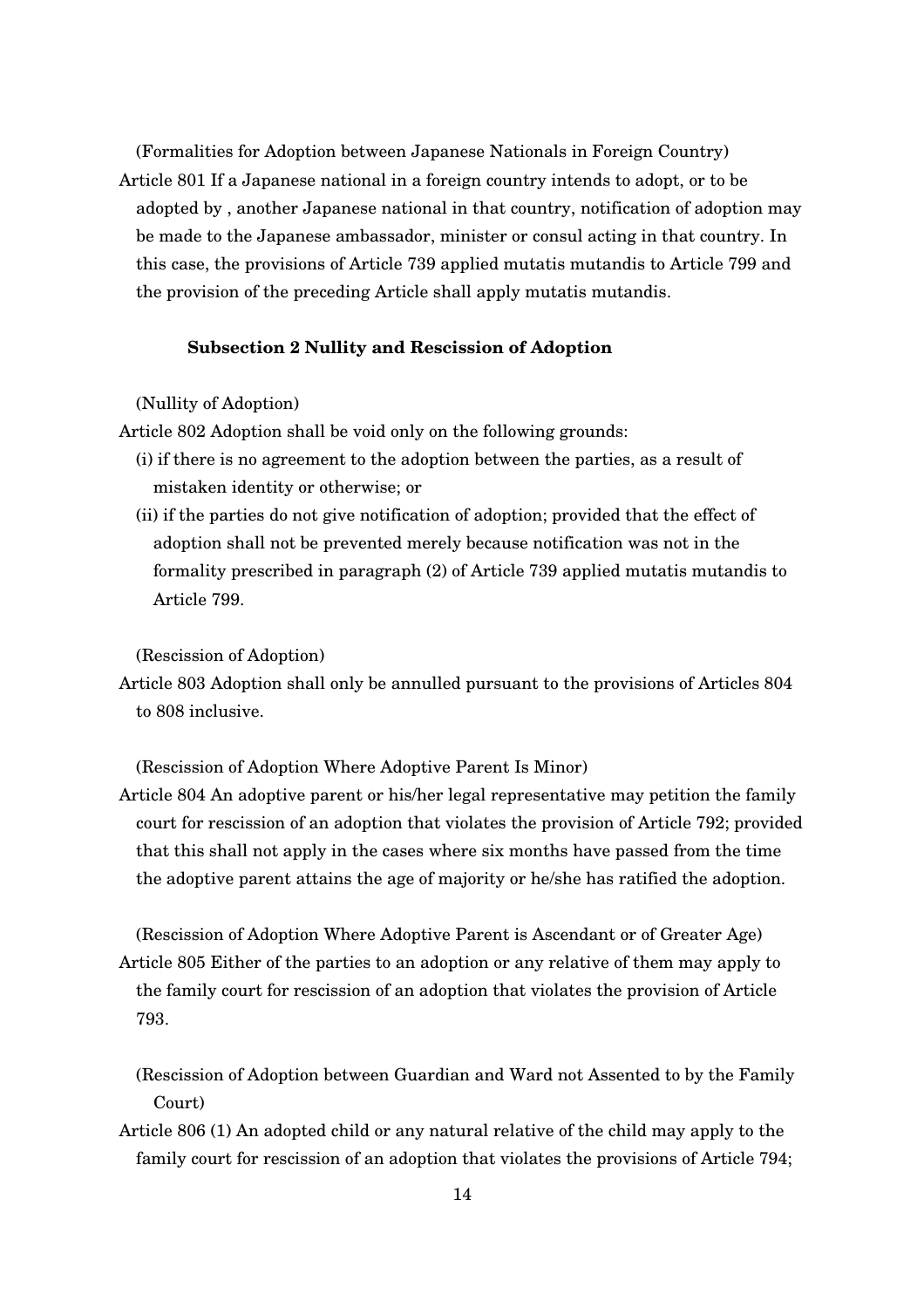provided, however, that this shall not apply after the account of administration has been settled if the adopted child ratifies the adoption or if six months have passed since settlement.

- (2) No ratification in the proviso to the preceding paragraph shall take effect, unless the adopted child ratified the adoption after he/she had attained the age of majority or had recovered legal capacity to act.
- (3) Where the account has been settled but the adopted child has not attained the age of majority or has not recovered legal capacity to act, the period referred to in the proviso to paragraph (1) shall be calculated from the time the adopted child attains the age of majority or recovers legal capacity to act.

(Rescission of Adoption Without Spousal Consent etc.)

- Article 8062 (1) A person who does not give his/her consent to an adoption may apply to the family court for rescission of an adoption that violates the provisions of Article 796; provided that this shall not apply in the cases where six months have passed from the time the person had knowledge of the adoption or he/she ratified the adoption.
- (2) A person who gave the consent referred to in Article 796 by fraud or duress may apply to the family court for rescission of the adoption; provided that this shall not apply in cases where six months have passed from the time the person had knowledge of fraud or escaped from duress, or the person ratified the adoption.

(Rescission of Adoption made without Consent of Person Who Cares for Child etc.)

- Article 8063 (1) A person who does not give his/her consent to the adoption may apply to the family court for rescission of an adoption that violates the provision of paragraph (2) of Article 797; provided that this shall not apply if the person has ratified the adoption, or if, after the adopted child has reached 15 years of age, six months have passed or the child has ratified the adoption.
- (2) The provisions of paragraph (2) of the preceding Article shall apply mutatis mutandis to the consent referred to in paragraph (2) of Article 797 made due to fraud or duress.

(Rescission of Adoption of Minor not Assented to by Family Court)

Article 807 An adopted child, any natural relative of the child, or a person who gave his/her consent to the adoption on the adopted child's behalf may apply to the family court for rescission of an adoption that violates the provisions of Article 798; provided, however, that this shall not apply if, after the adopted child attains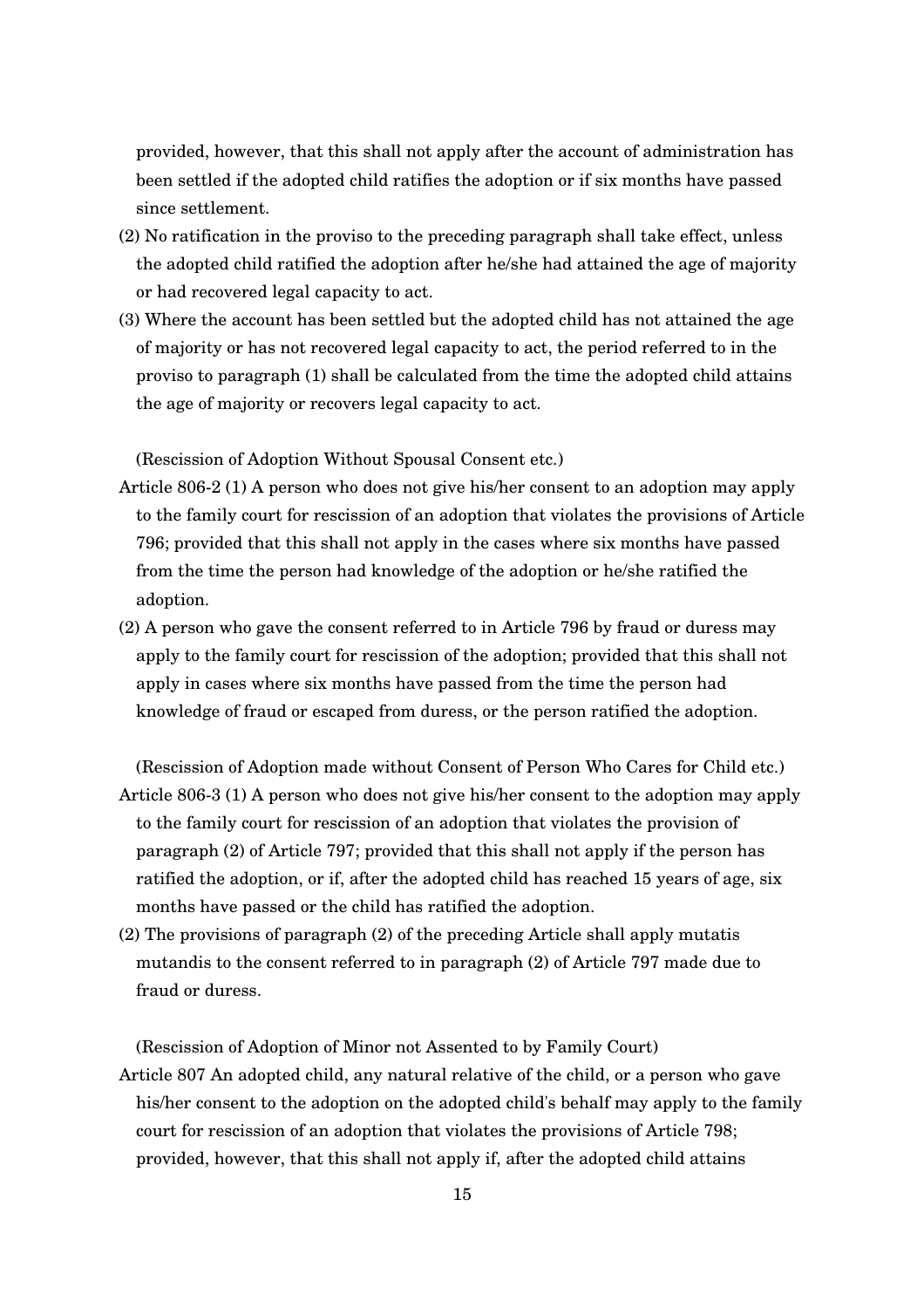majority, six months have passed or he/she has ratified the adoption.

(Application Mutatis Mutandis of Provisions regarding rescission of Marriage etc.) Article 808 (1) The provisions of Article 747 and Article 748 shall apply mutatis

- mutandis to adoption. In this case, 'three months' in paragraph (2) of Article 747 shall be read as 'six months'.
- (2) The provisions of Article 769 and Article 816 shall apply mutatis mutandis to the rescission of adoption.

## **Subsection 3 Effect of Adoption**

(Acquisition of Status of Child in wedlock)

Article 809 An adopted child acquires the status of a child in wedlock of his/her adoptive parent(s) from the time of adoption.

(Surname of Adopted Child)

Article 810 An adopted child shall take the surname of his/her adoptive parent(s); provided that this shall not apply to an adopted child who has changed his/her surname by marriage and continues to use the surname determined at the time of marriage.

## **Subsection 4 Dissolution of Adoptive Relations**

(Dissolution of Adoptive Relations by Agreement etc.)

- Article 811 (1) Parties to an adoption may agree to dissolve the adoptive relationship. (2) If an adopted child is under 15 years of age, an adoptive parent and a person to be a legal representative of the child after the dissolution of adoptive relation may agree to dissolve the adoptive relation.
- (3) If, in the case referred to in the preceding paragraph, the parents of the adopted child divorce, they may agree that one of them should have parental authority with respect to the child after the dissolution of adoptive relation.
- (4) If the parents of the adopted child do not, or cannot, make the agreement referred to in the preceding paragraph, the family court may, on the application of a father, a mother, or an adoptive parent referred to in that paragraph, make a ruling in lieu of the agreement.
- (5) If there is no person to be a legal representative of the adopted child for the purposes of paragraph (2), the family court may, on the application of any relative of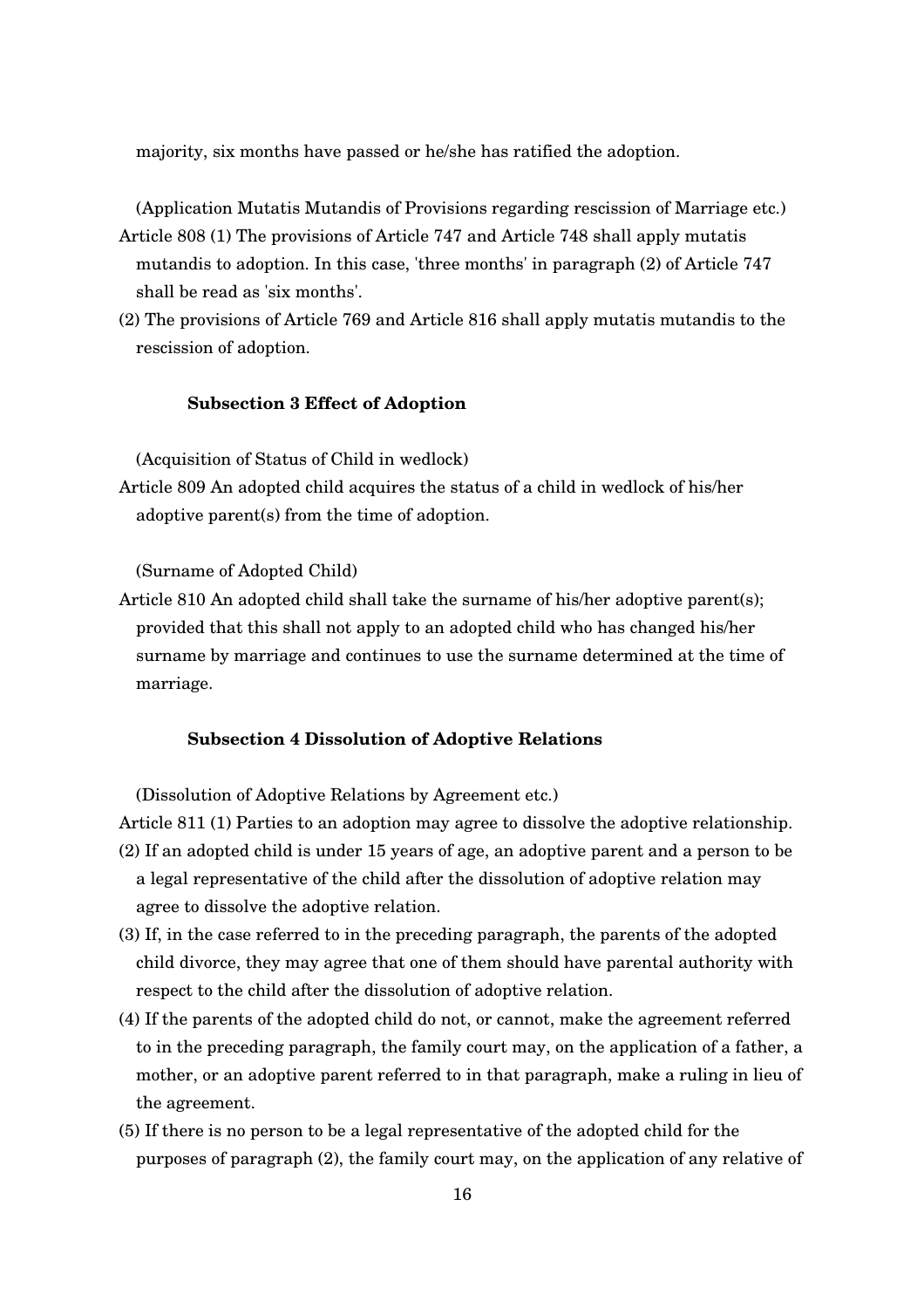the adopted child or any other interested party, appoint a person to be a guardian of a minor for the adopted child after the dissolution of adoptive relation.

(6) If one of the parties to an adoption has died and the surviving party intends to dissolve the adoptive relation, he/she may do so with the permission of the family court.

(Dissolution of Adoptive relation Between Married Couple and Minor) Article 8112 Where adoptive parents who are married to each other intend to dissolve the adoptive relation with a minor, they shall do so jointly; provided, however, that this shall not apply if one of them is incapable of indicating his/her intention.

(Application Mutatis Mutandis of Marriage Provisions)

Article 812 The provisions of Article 738, Article 739, and Article 747 shall apply mutatis mutandis to dissolution of adoptive relation. In this case, 'three months' in paragraph (2) of Article 747 shall be read as 'six months'.

(Acceptance of Notification of Dissolution of Adoptive Relation)

- Article 813 (1) No notification of dissolution of adoptive relation shall be accepted until it has been found not to violate any of the provisions of paragraph (2) of Article 739 applied mutatis mutandis to the preceding Article, Article 811 and Article 8112, or the provisions of any other laws and regulations.
- (2) Where the notification of dissolution of adoptive relation has been accepted in violation of the provisions of the preceding paragraph, the dissolution is not prevented from taking effect due to the violation.

(Judicial Dissolution of Adoptive Relation)

- Article 814 (1) Either of the parties to an adoption may, in the following cases only, bring an action for dissolution of adoptive relation:
	- (i) if he/she has been abandoned in bad faith by the other party;
	- (ii) if it is not clear whether the other party is dead or alive for not less than three years; or
	- (iii) if there is any other material ground making it difficult to continue the adoptive relation.
- (2) The provision of paragraph (2) of Article 770 shall apply mutatis mutandis to the cases listed in item (i) and item (ii) of the preceding paragraph.

(Party to Action for Dissolution of Adoptive Relation When Adopted Child below 15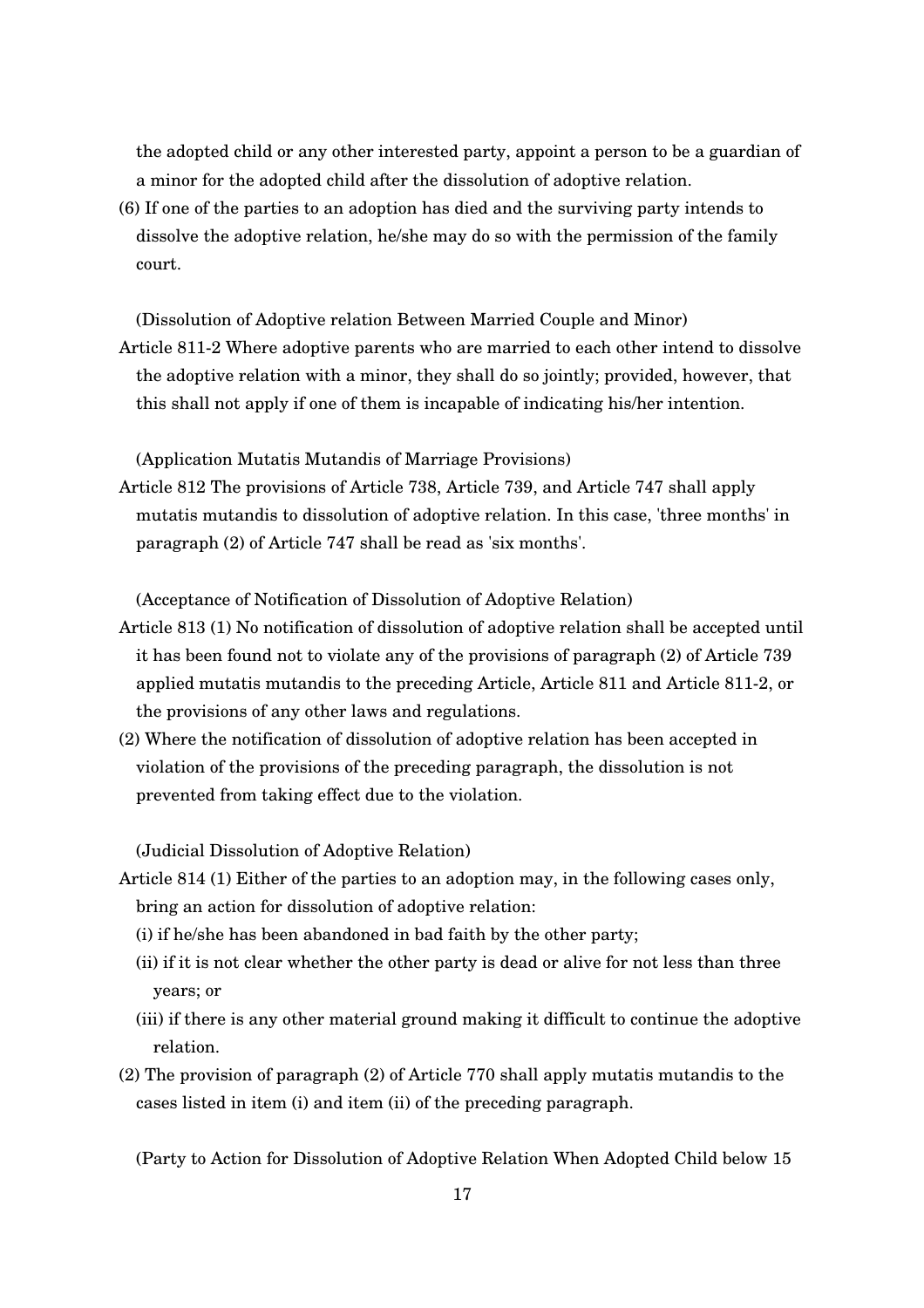years of age)

Article 815 If an adopted child has not attained 15 years of age, a person who may make an agreement with the adoptive parent(s) to dissolve the adoptive relation pursuant to the provisions of Article 811 may bring or be subject to an action for dissolution of adoptive relation.

(Resumption of Surname by Dissolution of Adoptive Relation)

- Article 816 (1) An adopted child shall resume using the surname he/she used before the adoption by dissolution of adoptive relation; provided that this shall not apply where a married person adopted another as his/her child with his/her spouse jointly and the adopted child dissolved the adoptive relation with only one of adoptive parents.
- (2) If a person resumes using the name h/she used before the adoption pursuant to the provision of the preceding paragraph after seven years have passed since the time of adoption, he/she may take the surname used at the time of dissolution of adoptive relation by giving notification, pursuant to the provisions of the Family Registration Act, within three months of the day of dissolution.
	- (Assumption of Rights upon Resumption of Surname by Dissolution of Adoptive Relations)
- Article 817 The provisions of Article 769 shall apply mutatis mutandis to dissolution of adoptive relations.

## **Subsection 5 Special Adoption**

(Making of Special Adoption)

- Article 8172 (1) The family court may, on the application of a person to be an adoptive parent, make a ruling establishing an adoption which extinguishes the legal relationship between a child and his/her natural relatives (referred to in this subsection as 'special adoption').
- (2) The permission referred to in Article 794 and Article 798 is not required for the application referred to in the provision of the preceding paragraph.

#### (Joint Adoption by Married Couple)

Article 8173 (1) A person to be an adoptive parent shall be a married person.

(2) If one spouse does not become an adoptive parent, the other spouse may not be an adoptive parent; provided, however, that this shall not apply if that spouse intends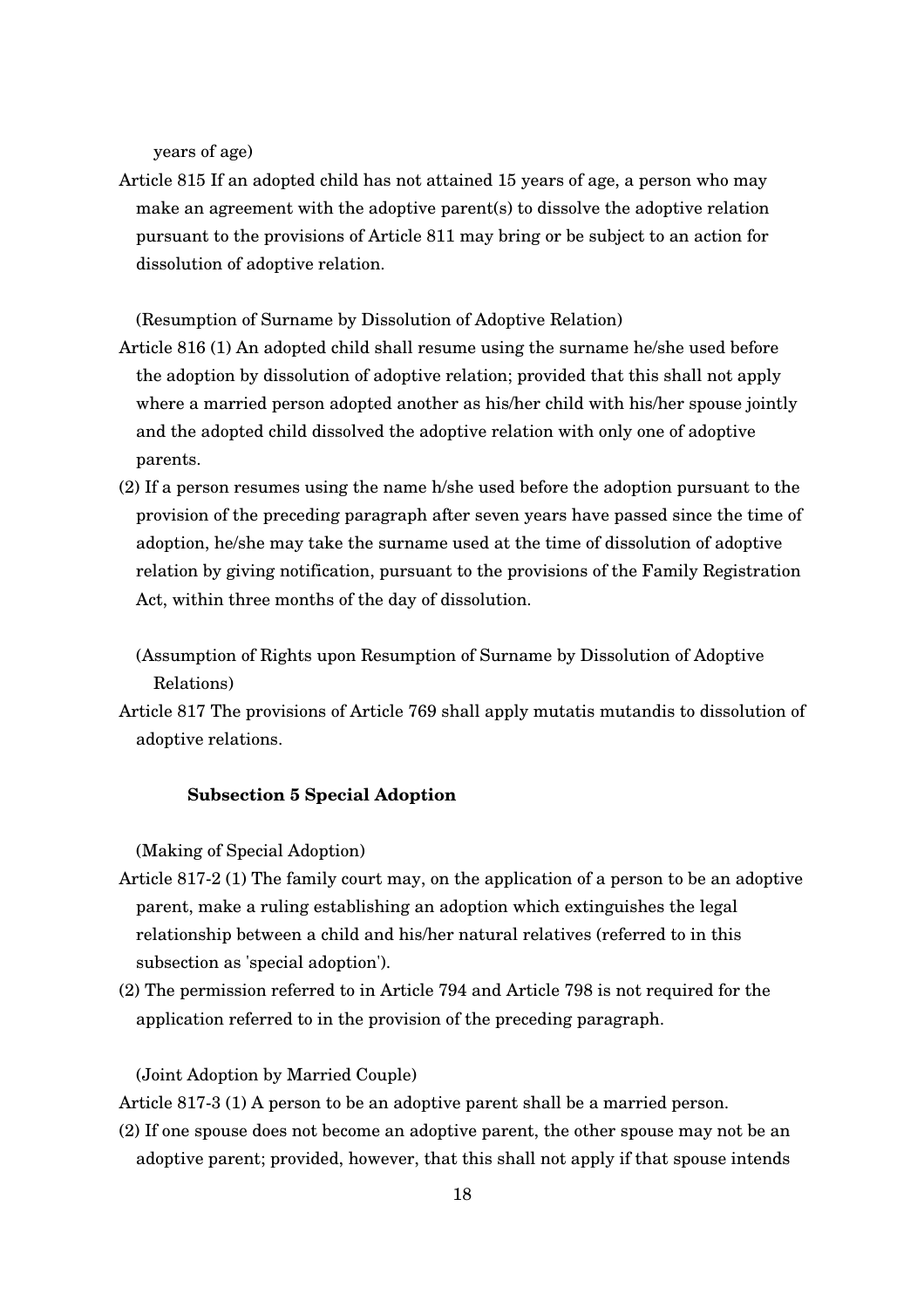to adopt a child in wedlock of the other spouse (excluding an adopted child who is not the subject of a special adoption ruling).

(Age of Person to be Adoptive Parent)

Article 8174 A person who has not attained 25 years of age may not be an adoptive parent; provided that this shall not apply if one spouse of a married couple to be adoptive parents has attained 20 years of age but has not attained 25 years of age.

(Age of Person to be Adopted Child)

Article 817-5 No person who has attained 6 years of age at the time of the application referred to in the provisions of Article 817-2 shall be adopted; provided that this shall not apply if he/she has not attained 8 years of age and has been continually cared for by a person to be an adoptive parent since before the child attained 6 years of age.

(Parental Consent)

Article 817-6 A ruling of special adoption shall only be made if both parents of a person to be adopted gives his/her consent to the special adoption; provided that this shall not apply in cases where the parents are incapable of indicating their intention or the parents have abused the child, abandoned the child without reasonable cause, or there is any other cause of grave harm to the interests of the person to become the adopted child.

(Necessity Especially for the Interests of the Child)

Article 817-7 A ruling of special adoption shall only be made if both parents of a person to be adopted are incapable or unfit to care for the child or there are any other special circumstances, and it is found that the special adoption is especially necessary for the interests of the child.

(Circumstances of Care)

- Article 817-8 (1) In making a ruling of special adoption, the circumstances of not less than six months of the care given by the person(s) to become adoptive parent(s) over the person to become the adopted child shall be considered.
- (2) The period in the preceding paragraph shall be calculated from the time of the application referred to in the provisions of Article 8172; provided that this shall not apply if the circumstances of care are evident prior to the application.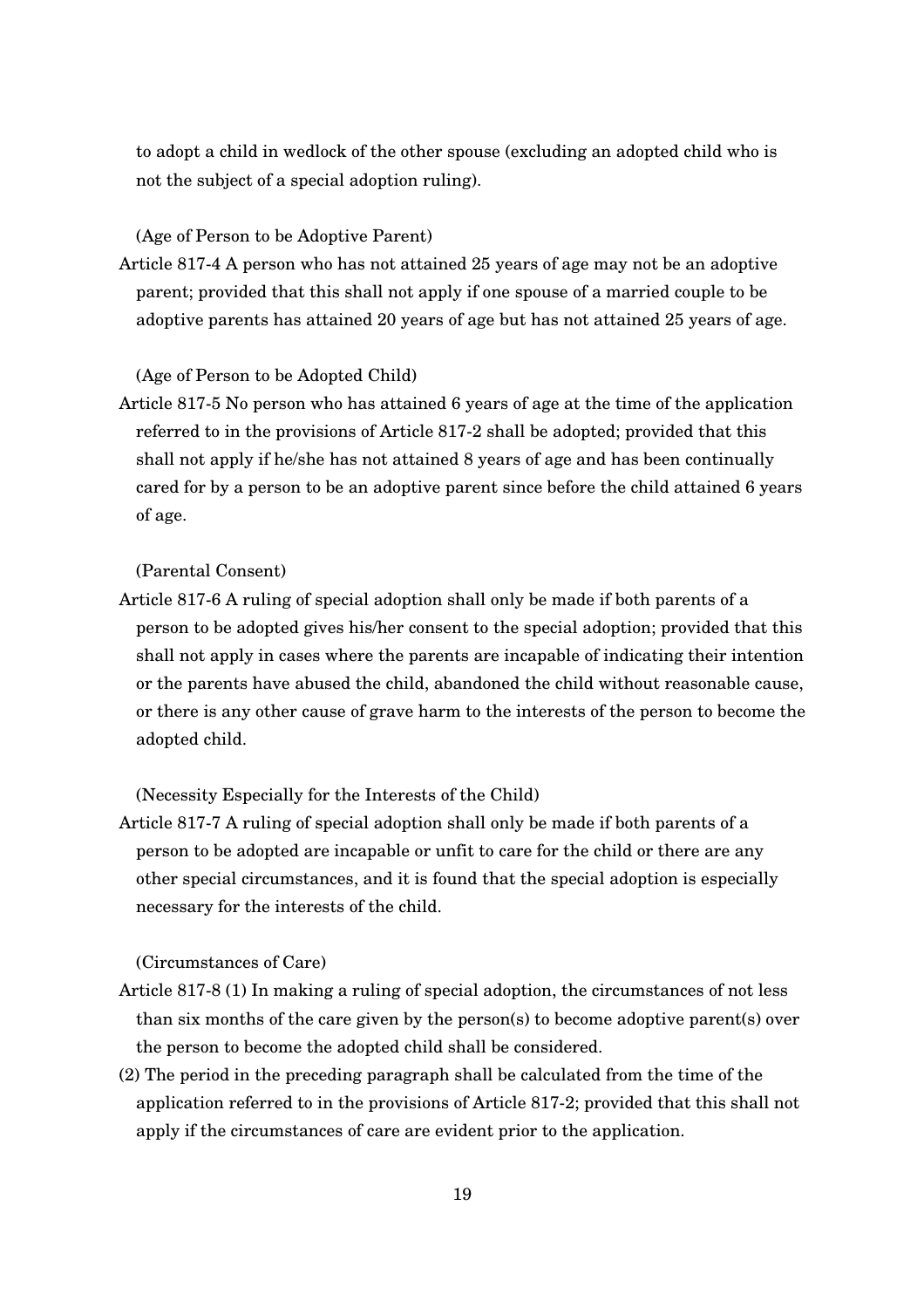(Extinguishment of Legal Relationship with Natural Relatives)

Article 8179 The legal relationship between an adopted child and his/her natural parents and relative by bloods shall be extinguished by a ruling of special adoption; provided that this shall not apply to the legal relationship with the other party referred to in the provision of the proviso to paragraph (2) of Article 8173 and his/her relative by bloods.

## (Dissolution of Special Adoption)

- Article 817-10 (1) The family court may, on the application of the adopted child, his/her natural parents or a public prosecutor, make a ruling dissolving the adoptive relation, if both of the following items are satisfied and the family court finds it especially necessary for the interests of the adopted child:
	- (i) the adoptive parents have abused, or abandoned in bad faith, the adopted child or there is any other ground of extreme harm to the interests of the adopted child;

(ii) the natural parent(s) are capable of providing reasonable care for the child.

(2) Dissolution of special adoption shall only be made pursuant to the provision of the preceding paragraph.

(Restoration of Legal Relationship with Natural Relatives by Dissolution of Adoptive Relation)

Article 817-11 The same legal relationship that was extinguished by the special adoption shall arise between an adopted child and his/her natural parents and their relatives by blood from the time of dissolution of adoptive relation.

# **Chapter IV Parental Authority Section 1 General Provisions**

(Person Who Has Parental Authority)

- Article 818 (1) A child who has not attained the age of majority shall be subject to the parental authority of his/her parents.
- (2) If a child is an adopted child, he/she shall be subject to the parental authority of his/her adoptive parents.
- (3) Parental authority shall be exercised jointly by married parents; provided that if either parent is incapable of exercising parental authority, the other parent shall do so.

(Person Who Has Parental Authority in the Case of Divorce or Recognition)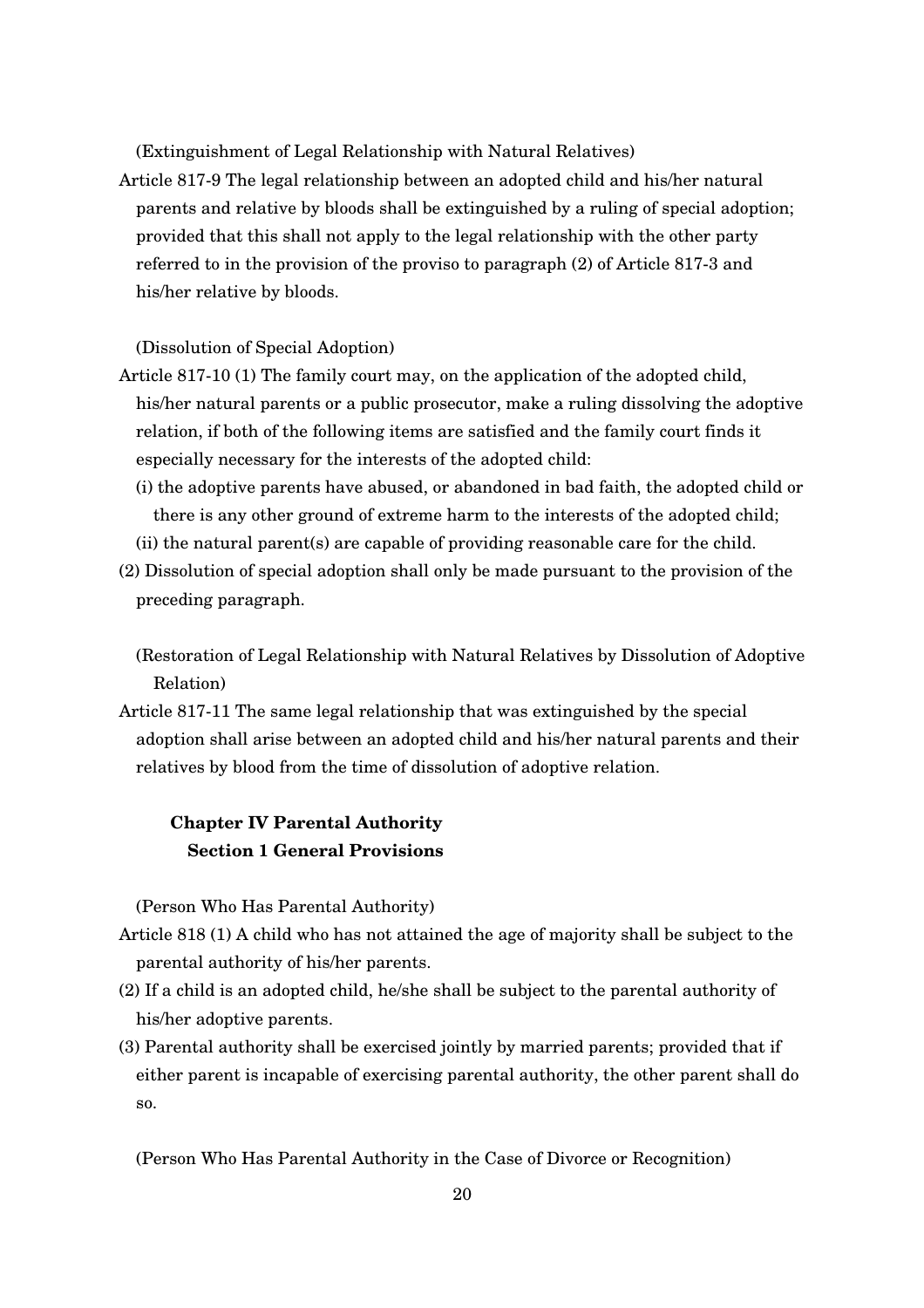- Article 819 (1) If parents divorce by agreement, they may agree upon which parent shall have parental authority in relation to a child.
- (2) In the case of judicial divorce, the court shall determine which parent shall have parental authority.
- (3) In the case where parents divorce before the birth of a child, the mother shall exercise parental rights and duties; provided that the parties may agree that the father shall have parental authority after the child is born.
- (4) A father shall only exercise parental authority with regard to a child of his that he has affiliated if both parents agree that he shall have parental authority.
- (5) When the parents do not, or cannot, make the agreements referred to in paragraph (1), paragraph (3), and the preceding paragraph, the family court may, on the
	- application of the father or the mother, make a ruling in lieu of agreement.
- (6) The family court may, on the application of any relative of the child, rule that the other parent shall have parental authority in relation to the child if it finds it necessary for the interests of the child.

#### **Section 2 Effect of Parental Authority**

(Right and Duty of Care and Education)

Article 820 A person who exercises parental authority holds the right, and bears the duty, to care for and educate the child.

(Determination of Residence)

Article 821 Residence of a child shall be determined by a person who exercises parental authority.

(Discipline)

- Article 822 (1) A person who exercises parental authority may discipline the child to the extent necessary, or enter the child into a disciplinary institution with the permission of the family court.
- (2) The family court may determine that the child shall stay in a disciplinary institution for a period of no more than six months; provided that this period may be shortened at any time on the application of a person who exercises parental authority.

(Permission for Occupation)

Article 823 (1) A child may not have an occupation without the permission of a person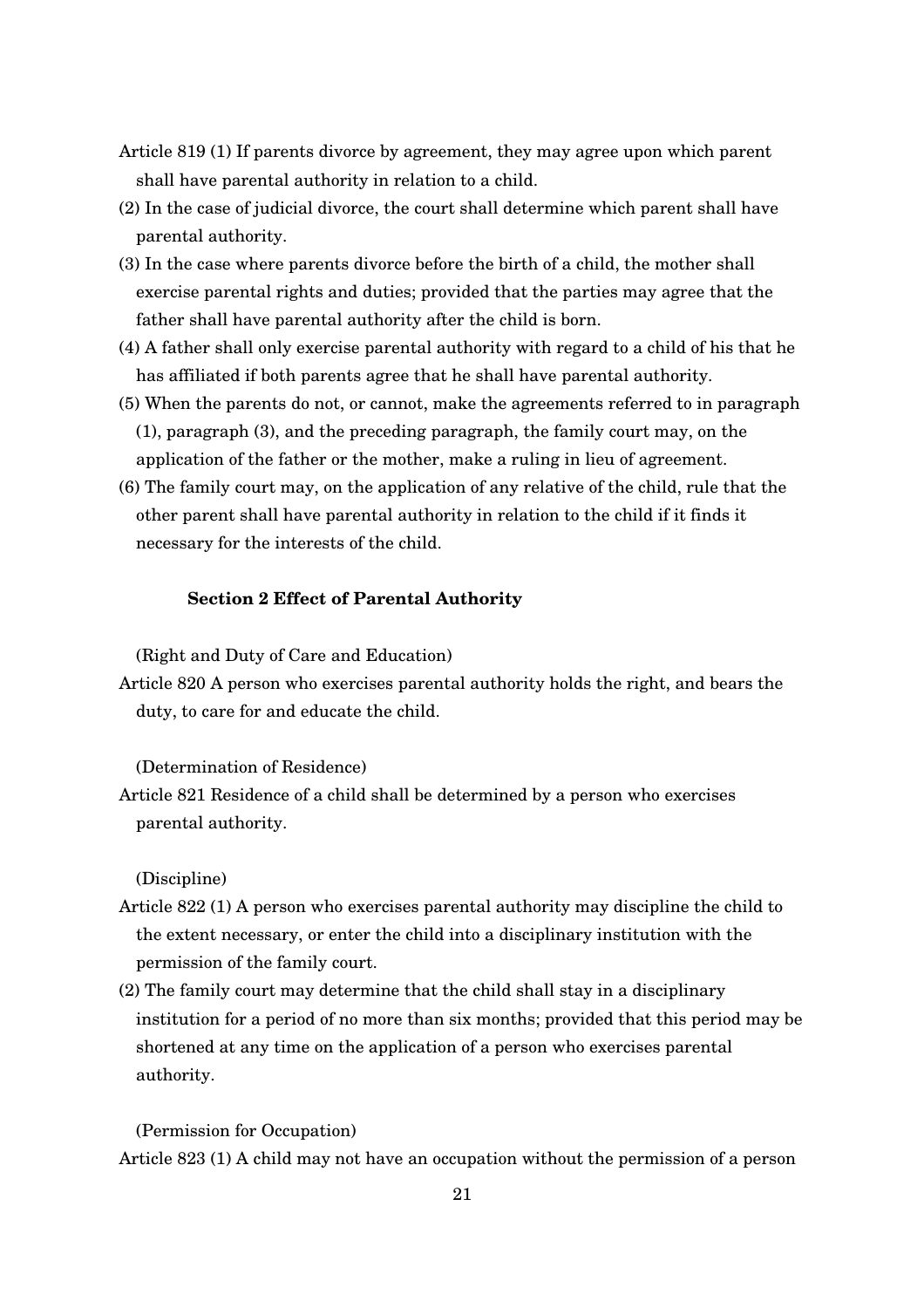who exercises parental authority.

(2) A person who exercises parental authority may revoke or limit the permission referred to in the preceding paragraph in the case referred to in paragraph (2) of Article 6.

(Administration and Representation over Property)

Article 824 A person who exercises parental authority shall administer the property of the child and represent the child in any legal juristic act in respect of the child's property; provided, however, that if an obligation requiring an act of the child is to be created, the consent of the child shall be obtained.

(Effect of Acts Done by One Parent in the Name of Both Parents)

Article 825 Where parents exercise parental authority jointly and one parent, in the name of both parents, performs a juristic act on behalf of a child, or give his/her consent for the child to perform a juristic act, the effect of that act shall not be prevented, even if it is contrary to the intention of the other parent; provided, however, that this shall not apply if the other party has knowledge.

(Conflict of Interest)

- Article 826 (1) If an act involves a conflict of interest between a father or mother who exercises parental authority and a child, a person who exercises parental authority shall apply to the family court to have a special representative for the child appointed.
- (2) In the case where a person exercises parental authority for more than one child, if there is an act which involves a conflict of interest between one child and the other child or children, a person who exercises parental authority shall apply to have a special representative for that child appointed.

(Duty of Care in Administration of Property)

Article 827 A person who exercises parental authority shall exercise the right of administration of property with the same care he/she would exercise for him/herself.

(Accounts of Administration of Property)

Article 828 When a child attains the age of majority, a person who exercised parental authority shall account for the administration of property without delay; provided, however, that the expenses incurred in the care of the child and the administration of property shall be deemed to have been setoff against the profits from the child's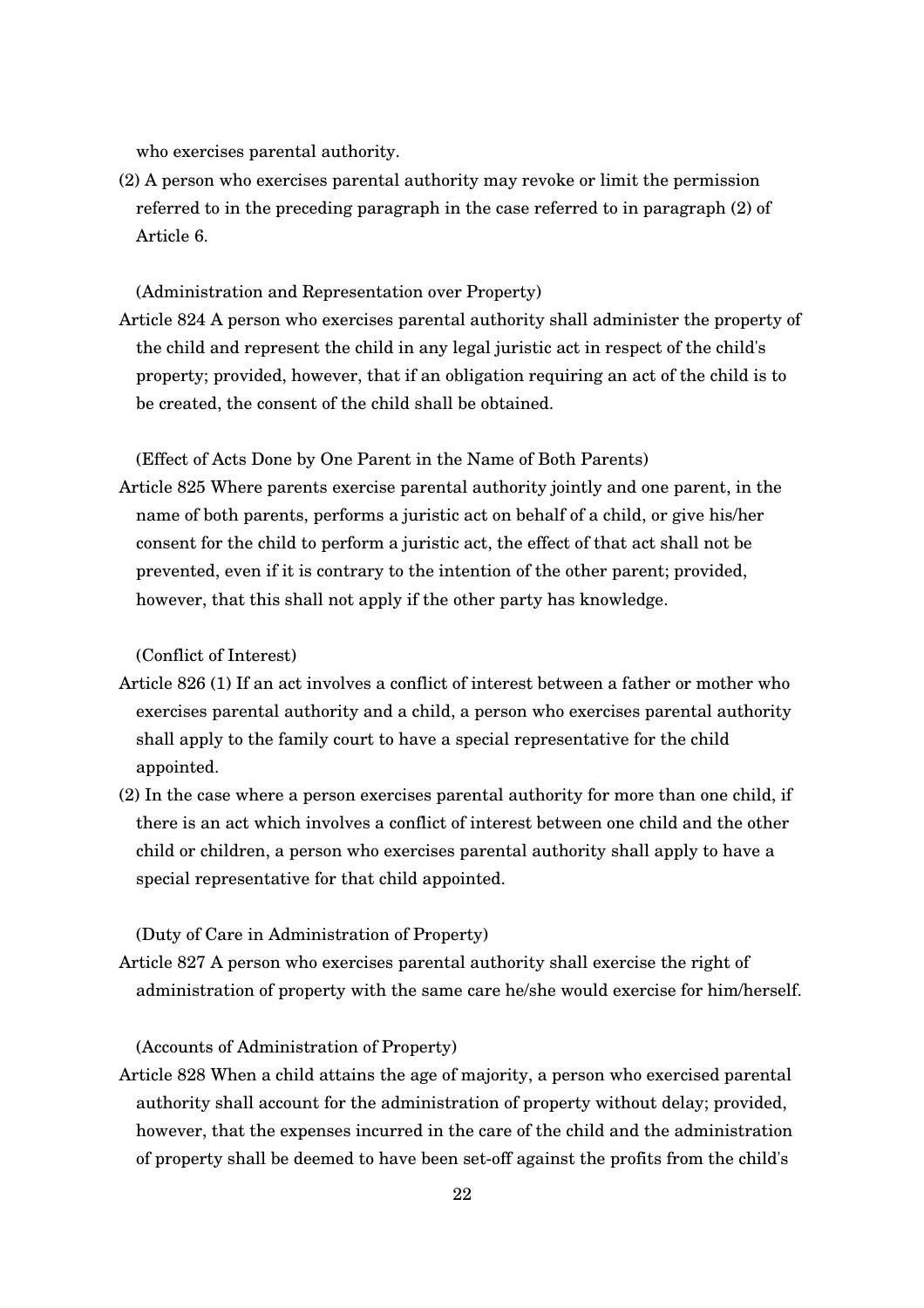property.

Article 829 If a third party who has granted property to a child gratuitously indicates a contrary intention, the provision of the proviso to the preceding Article shall not apply to that property.

(Administration of Property Given to Child by Third Party Gratuitously)

- Article 830 (1) If a third party who grants property to a child gratuitously indicates an intention not to allow a father or mother who exercises parental authority to administer that property, that property shall not be subject to the administration of the father or mother.
- (2) If neither parent has the right to administer the property referred to in the preceding paragraph and the third party does not appoint an administrator for that property, the family court may, on the application of a child, any relative of the child or a public prosecutor, appoint an administrator.
- (3) Even if a third party has appointed an administrator for the property, the preceding paragraph shall apply if the right of that administrator is extinguished or the replacement of that administrator is required, and the third party does not appoint another administrator.
- (4) The provisions of Articles 27 to 29 inclusive shall apply mutatis mutandis to the cases referred to in the preceding two paragraphs.

(Application Mutatis Mutandis of Mandate Provisions)

Article 831 The provisions of Article 654 and Article 655 shall apply mutatis mutandis to the case where a person who exercises parental authority administers the property of a child and the case referred to in the preceding Article.

(Extinctive Prescription of Obligations between Parent and Child That Arise from Administration of Property)

- Article 832 (1) Obligations that arise from the administration of property between a person who exercised parental authority and the child shall be extinguished by prescription if not exercised within five years from the time the right of administration of property is extinguished.
- (2) If the right of administration of property is extinguished while the child has not yet attained the age of majority and the child has no legal representative, the period in the preceding paragraph shall be calculated from the time the child attains the age of majority or a new legal representative takes office.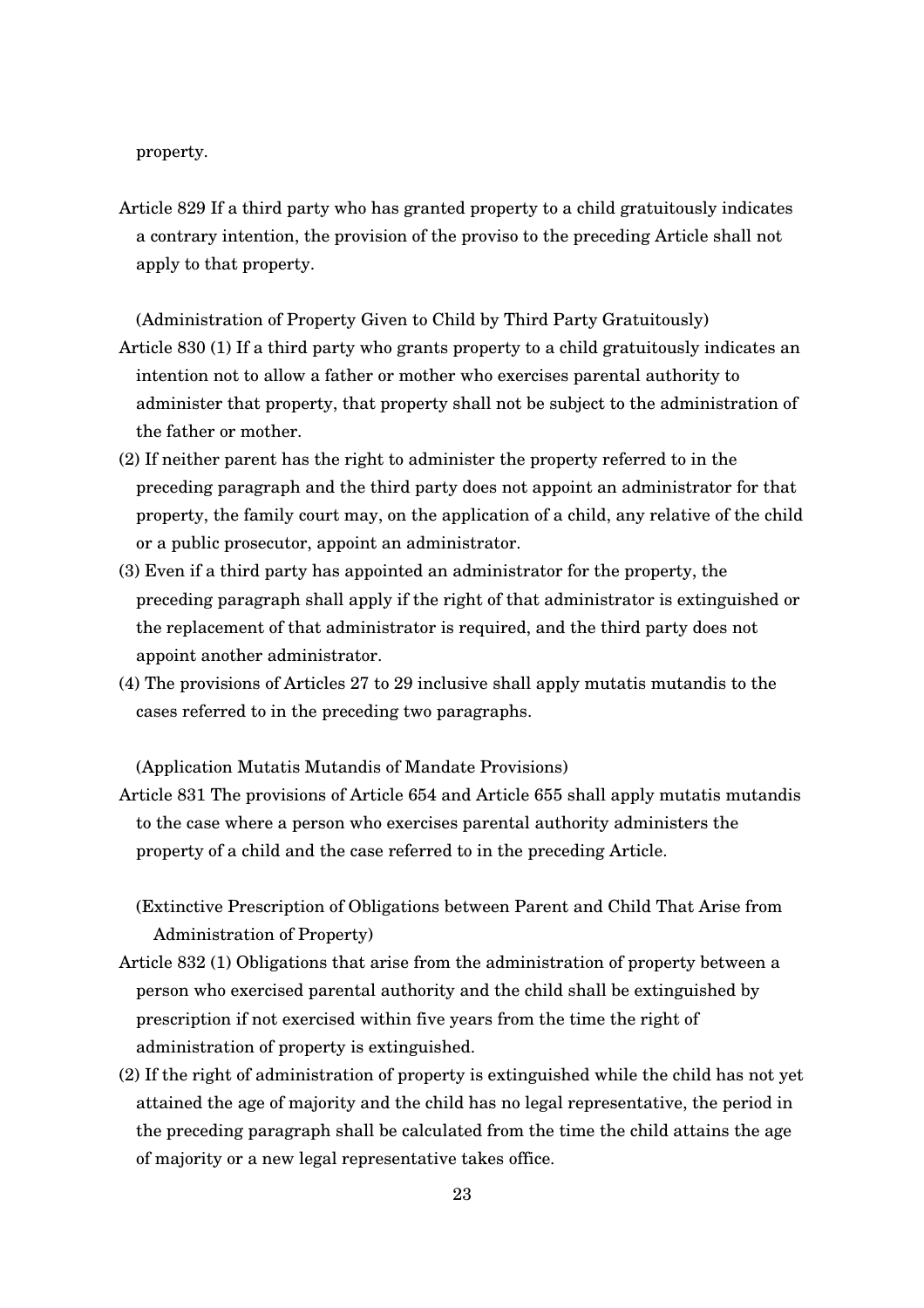(Exercise of Parental Authority on Behalf of Child)

Article 833 A person who exercises parental authority with regard to a child shall exercise parental authority in lieu of that child regarding that child's child.

#### **Section 3 Loss of Parental Authority**

(Loss of Parental Authority)

Article 834 If a father or mother abuses parental authority or if there is gross misconduct, the family court may, on the application of any relative of the child or a public prosecutor, make a ruling that strips the father or mother of his/her parental authority.

(Loss of Right of Administration of Property)

- Article 835 If a father or mother who exercises parental authority endangers the property of a child through an impropriety in his/her administration, the family court may, on the application of any relative of the child or a public prosecutor, make a ruling that strips the father or mother of his/her right to administrate the property.
	- (Rescission of Ruling on Loss of Parental Authority or Right of Administration of Property)
- Article 836 If the causes in the preceding two Articles have ceased to exist, the family court may, on the application of the person concerned or any relative of his/hers, rescind a ruling of loss of parental authority or right of administration of property made pursuant to the provisions of the preceding two Articles.
	- (Surrender and Resumption of Parental Authority or Right of Management Administration of Property)
- Article 837 (1) If there is an unavoidable reason, a father or mother who exercises parental authority may, with the permission of the family court, surrender parental authority or the right of administration of property.
- (2) If the reason in the preceding paragraph has ceased to exist, a father or mother may, with the permission of the family court, resume parental authority or the right of administration of property.

#### **Chapter V Guardianship**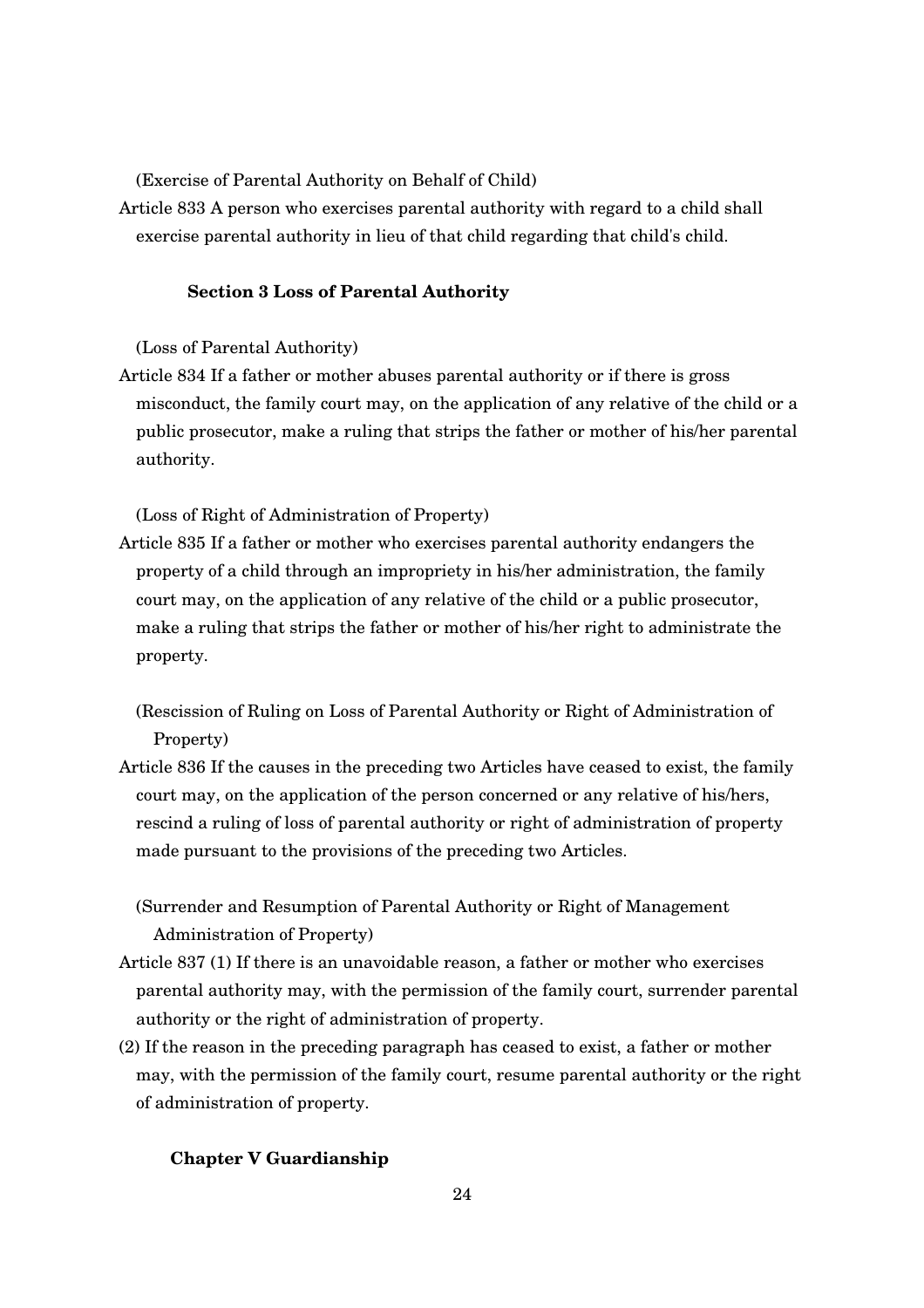#### **Section 1 Commencement of Guardianship**

Article 838 Guardianship shall commence in the following cases:

- (i) if there is no person with parental authority over a minor or if a person with parental authority is unable to exercise the right of administration of property.
- (ii) if there has been an order for commencement of guardianship.

# **Section 2 Organs of Guardianship Subsection 1 Guardian**

(Designation of Guardian of Minor)

- Article 839 (1) A person who last exercises parental authority over a minor may designate a guardian of a minor by will; provided that this shall not apply to a person who has no right of administration of property.
- (2) If one of the parents who have parental authority has no right of administration of property, the other parent may designate a guardian of a minor pursuant to the provision of the preceding paragraph.

(Appointment of Guardian of Minor)

Article 840 If there is no person to become a guardian of a minor pursuant to the provisions of the preceding Article, the family court may appoint a guardian of a minor on the application of a minor ward or his/her relative, or other interested person. This shall also apply in a case where any vacancy in the position of a guardian of a minor occurs.

(Application for Appointment of Guardian of Minor by Parents)

Article 841 If a father or mother surrenders parental authority or the right of administration of property, or if the necessity to appoint a guardian of a minor arises through loss of parental authority, the father or mother shall, without delay, apply to the family court for the appointment of a guardian of a minor.

(Number of Guardians of Minor) Article 842 There shall be no more than one guardian of a minor.

(Appointment of Guardian of Adult)

Article 843 (1) The family court shall appoint ex officio a guardian of an adult if it orders commencement of guardianship.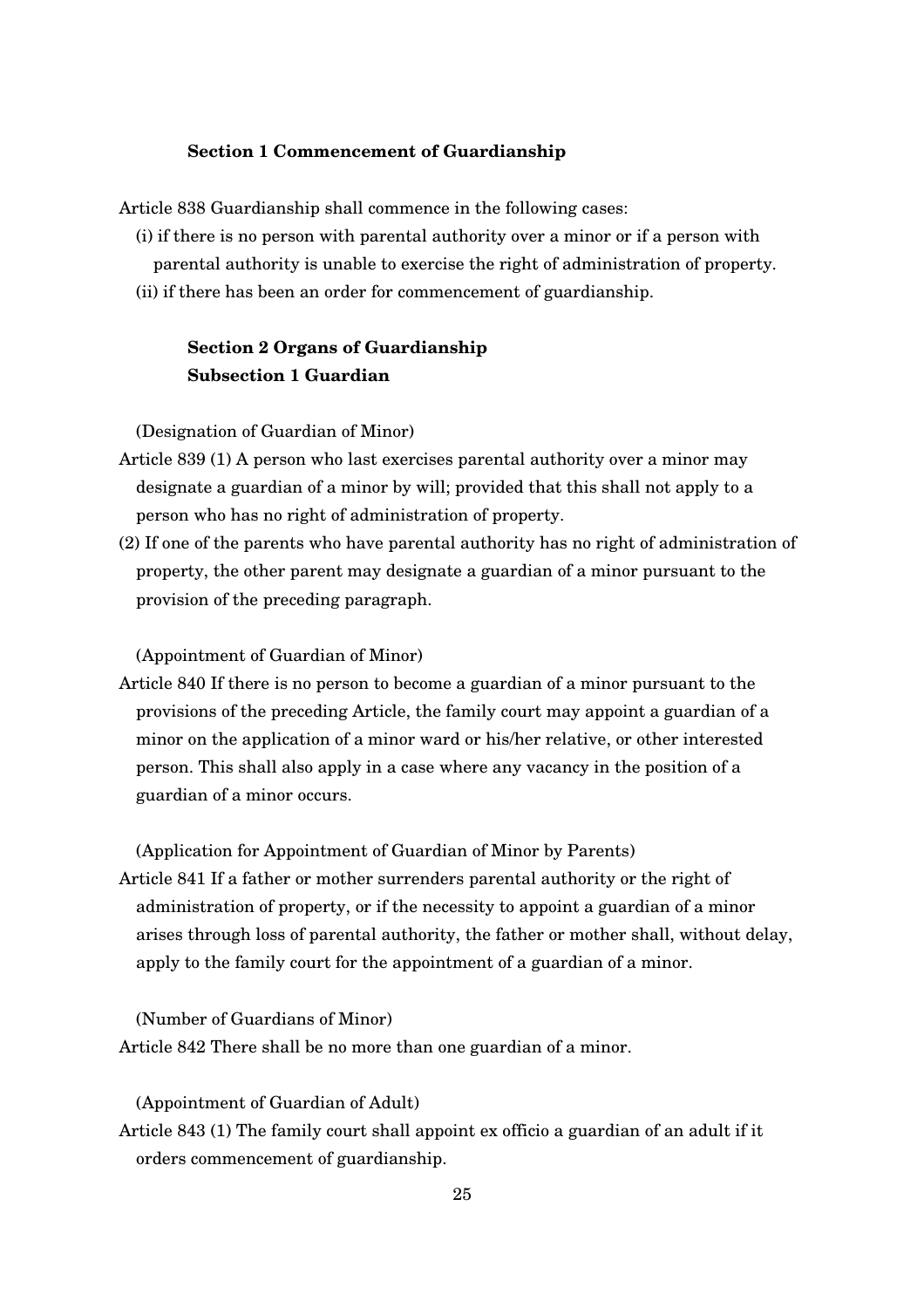- (2) If the office of a guardian of an adult is vacant, the family court shall appoint a guardian of an adult on the application of an adult ward or his/her relative, or other interested person, or ex officio.
- (3) Even if a guardian of an adult has been appointed, the family court may appoint a further guardian, when it finds this necessary, at the application of the persons prescribed in the preceding paragraph, or a guardian of an adult, or ex officio.
- (4) In the appointment of a guardian of an adult, the family court shall consider the physical and mental condition and the living and property circumstances of the adult ward, the occupation and personal history of the person to become the guardian, the existence of any vested interest between them (if the person to become a guardian of an adult is a juridical person, its type and content of business and the existence of any vested interest between the adult ward and the juridical person or its representative), the opinion of the adult ward, and all other matters.

#### (Surrender of Guardianship)

Article 844 A guardian of an adult may, where any justifiable reason exists, surrender his/her office upon the permission of the family court.

(Application for Appointment of New Guardian upon the Surrender of Guardianship)

Article 845 If the necessity to appoint a new guardian arises through a guardian's surrender of office, the guardian shall, without delay, petition the family court to appoint a new guardian.

(Replacement of Guardian)

Article 846 If there is an unlawful act, grave misconduct, or other cause not befitting the office of guardianship on the part of a guardian, the family court may replace the guardian on the application of a supervisor of a guardian, a ward or his/her relative, or a public prosecutor, or ex officio.

(Causes of Disqualification of Guardian)

- Article 847 Any person who falls under any of the following items may not become a guardian:
	- (i) a minor;
	- (ii) a legal representative, curator, or assistant who has been replaced by the family court;
	- (iii) a bankrupt;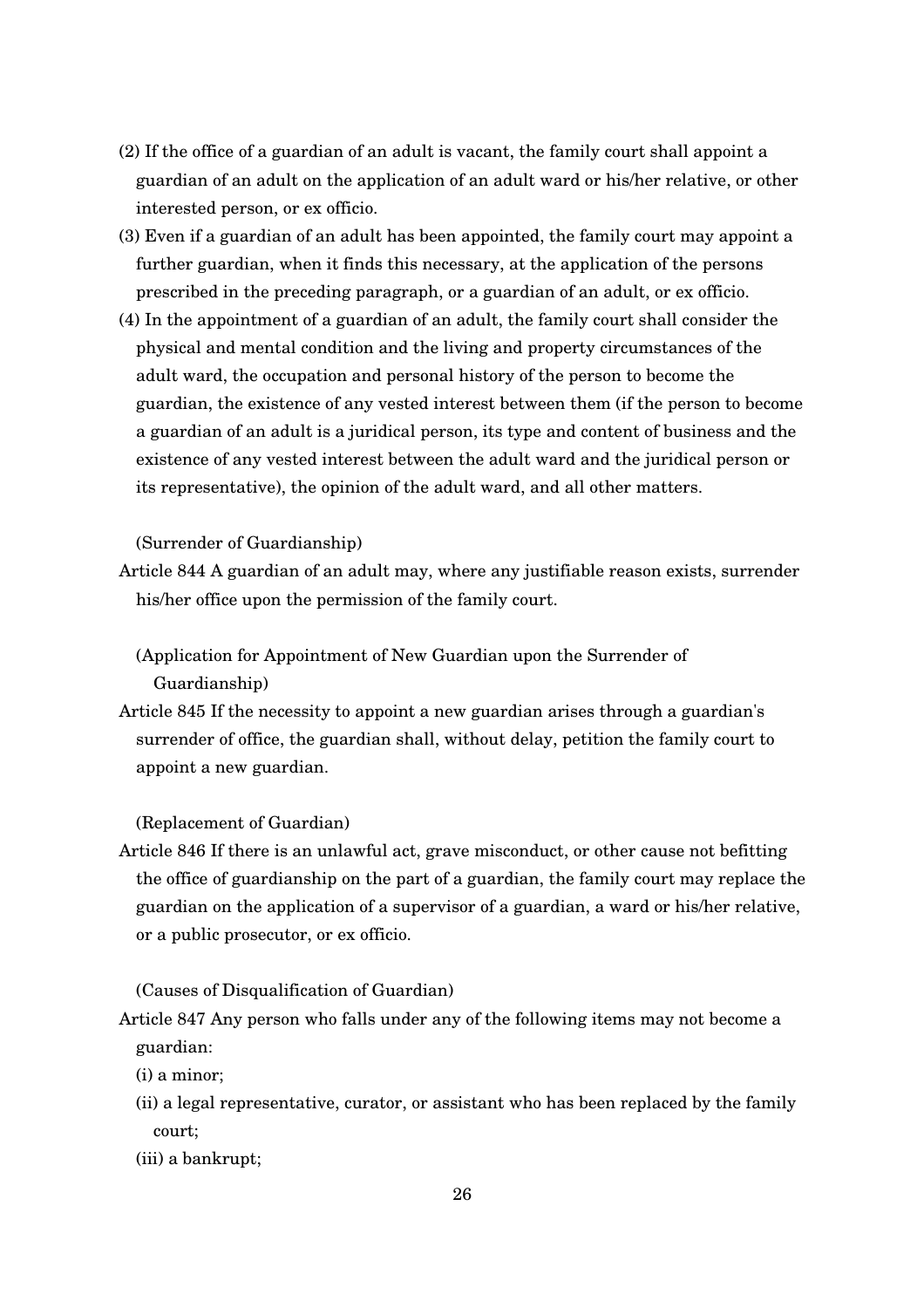- (iv) a person who has brought or is bringing an action against the ward, or a spouse or lineal blood relative by blood of such person; or
- (v) a person whose whereabouts are unknown.

## **Subsection 2 Supervisor of a Guardian**

(Designation of Supervisor of Guardian of Minor) Article 848 A person who may designate a guardian of a minor may designate a supervisor of a guardian of a minor by will.

(Appointment of Supervisor of Guardian of Minor)

Article 849 If there is no person who has been designated a supervisor of a guardian of a minor pursuant to the provision of the preceding Article, the family court may appoint a supervisor of a guardian of a minor, when it finds this necessary, on the application of a minor ward or his/her relative, or a guardian of a minor, or ex officio. This shall also apply in the case where any vacancy in the position of a supervisor of a guardian of a minor occurs.

(Appointment of Supervisor of Guardian of Adult)

Article 8492 The family court may appoint a supervisor of a guardian of an adult if it finds this necessary on the application of an adult ward or his/her relative, or a guardian of an adult, or ex officio.

(Causes of Disqualification of Supervisor of a Guardian)

Article 850 A spouse, lineal relative by blood, or sibling of a guardian may not become a supervisor of a guardian.

(Duties of Supervisor of Guardian)

Article 851 The duties of a supervisor of a guardian are as follows:

- (i) to supervise the affairs of a guardian;
- (ii) to apply to the family court without delay to appoint a guardian in the case where any vacancy in the position of a guardian occurs;
- (iii) to take necessary measures in the case of an emergency; and
- (iv) to represent the ward in conduct where there is a conflict of interest between the ward and the guardian or his/her representative.

(Application Mutatis Mutandis of Mandate and Guardian Provisions)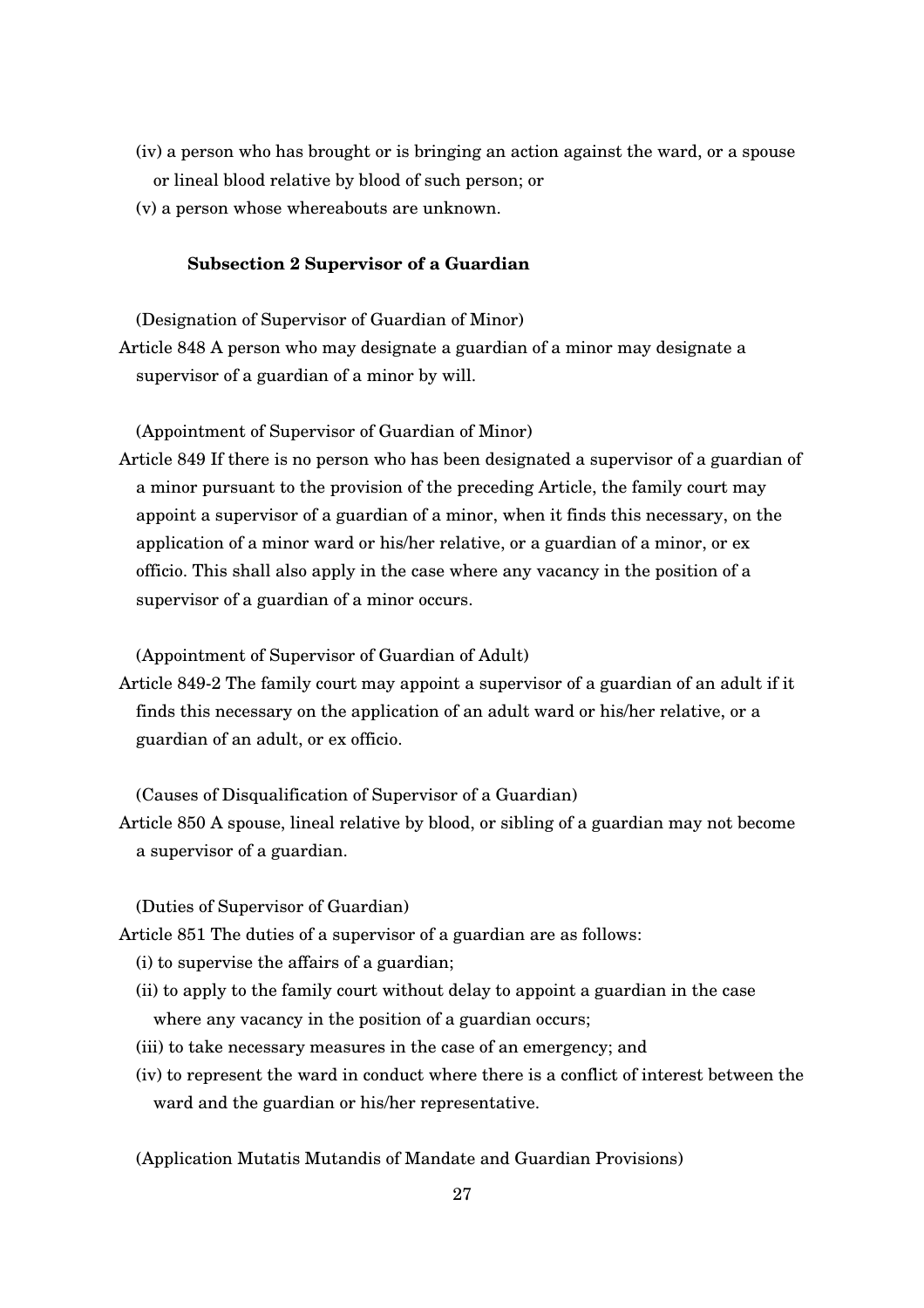Article 852 The provisions of Article 644, Article 654, Article 655, paragraph (4) of Article 843, Article 844, Article 846, Article 847, Article 8592, Article 8593, paragraph (2) of Article 861, and Article 862 shall apply mutatis mutandis to a supervisor of a guardian.

## **Section 3 Affairs of Guardian**

(Investigation of Property and Preparation of Inventory)

- Article 853 (1) A guardian shall, without delay, undertake an investigation of the ward's property, and finalize the investigation and prepare an inventory of property within one month; provided that this period may be extended with the approval of the family court.
- (2) An investigation of property and the preparation of an inventory of property shall not be valid unless conducted in the presence of a supervisor of the guardian, if one exists.

(Authority Prior to Completion of Inventory of Property)

Article 854 Until a guardian has completed the inventory of property, he/she shall not be entitled to exercise his/her authority unless there is an urgent need; provided that this may not be asserted against a third party in good faith.

(Guardian's Duty to Report Claims or Obligations in Relation to Ward) Article 855 (1) In the case where a guardian has any claim or bears any obligation in relation to a ward, he/she shall report this to the supervisor, if one exists, before undertaking an investigation of property.

(2) If a guardian knows of a claim against a ward and does not report it, this claim is lost.

(Application Mutatis Mutandis to the Case Ward Acquires Property under Universal Title)

Article 856 The provisions of the preceding three Articles shall apply mutatis mutandis to the case where a ward acquires property under universal title after a guardian has assumed office.

(Rights and Duties regarding Personal Supervision of Minor Ward) Article 857 A guardian of a minor shall have, with respect to the matters prescribed in the Articles 820 to 823 inclusive, the same rights and duties as a person who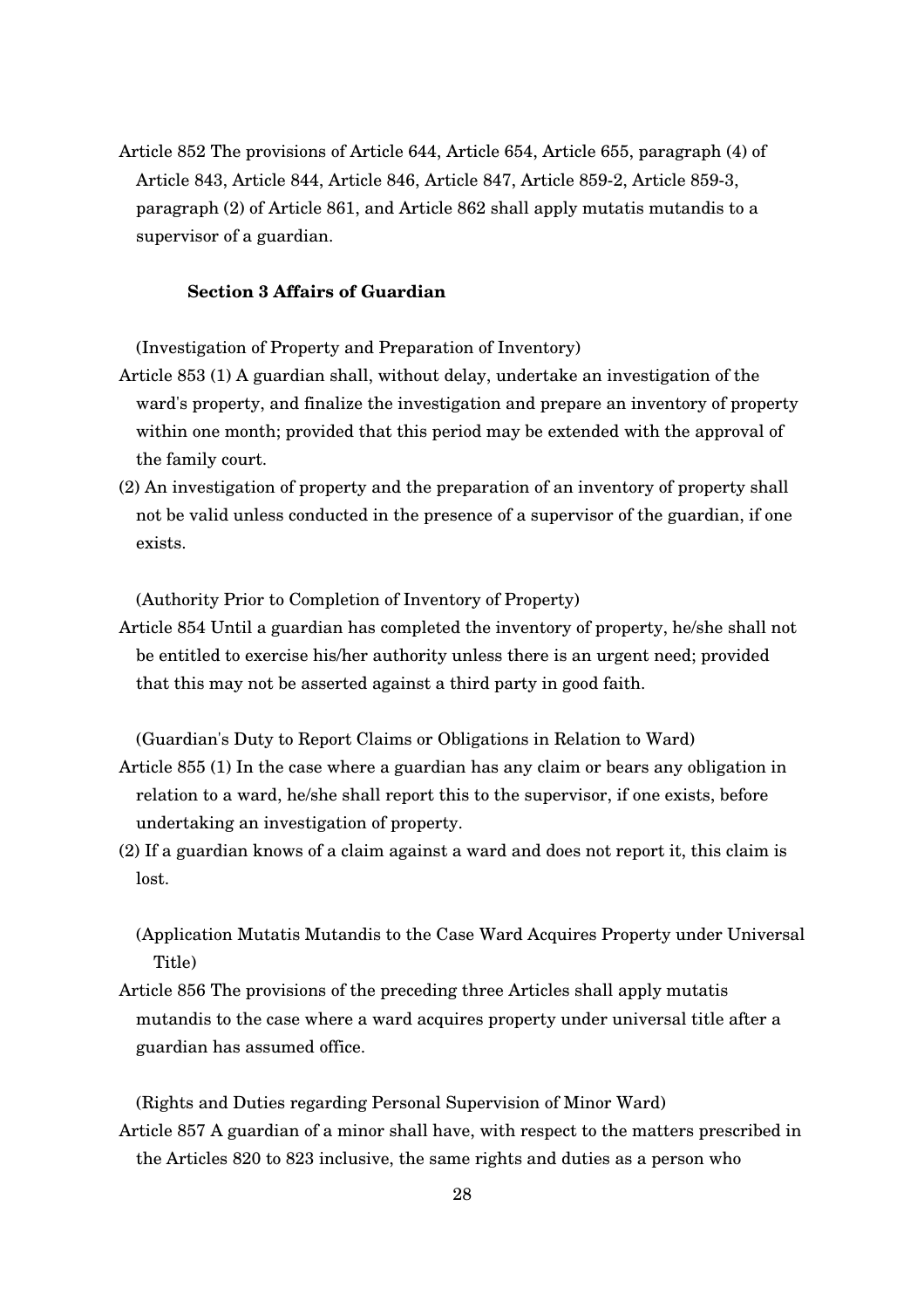exercises parental authority; provided that in order to change the plan of education or the residence determined by a person who exercises parental authority, to enter a minor ward into a disciplinary facility, to give permission to carry on business, or to revoke or limit that permission, he/she shall obtain the consent of a supervisor of a guardian of a minor, if one exists.

(Respect for Intention and Personal Consideration of Adult Ward) Article 858 A guardian of an adult, in undertaking affairs related to the life, medical treatment and nursing, and administration of property of an adult ward, shall respect the intention of the adult ward, and consider his/her mental and physical condition and living circumstances.

(Administration and Representation over Property)

- Article 859 (1) A guardian shall administer the property of a ward and represent a ward in juristic acts concerning his/her property.
- (2) The provision of the proviso to Article 824 shall apply mutatis mutandis to the case referred to in the preceding paragraph.

(Exercise of Authority where Multiple Guardians of Adult)

- Article 8592 (1) If there are multiple guardians of an adult, the family court may determine ex officio that the guardians should exercise authority jointly or according to a division of labor.
- (2) The family court may rescind ex officio a determination made pursuant to the provisions of the preceding paragraph.
- (3) If there are multiple guardians of an adult, it is sufficient that a manifestation of intention by a third party be made to one guardian.

(Permission regarding Disposition of Real Estate Used for Adult Ward's Residence) Article 8593 A guardian of an adult shall obtain the permission of the family court for sale, rent, cancellation of lease, or establishment of a mortgage, or any other disposition equivalent to these, on the ward's behalf with regard to a building or site used for the adult ward's residence.

(Acts in Conflict of Interest)

Article 860 The provisions of Article 826 shall apply mutatis mutandis to a guardian; provided that this shall not apply in the case where there is a supervisor of a guardian.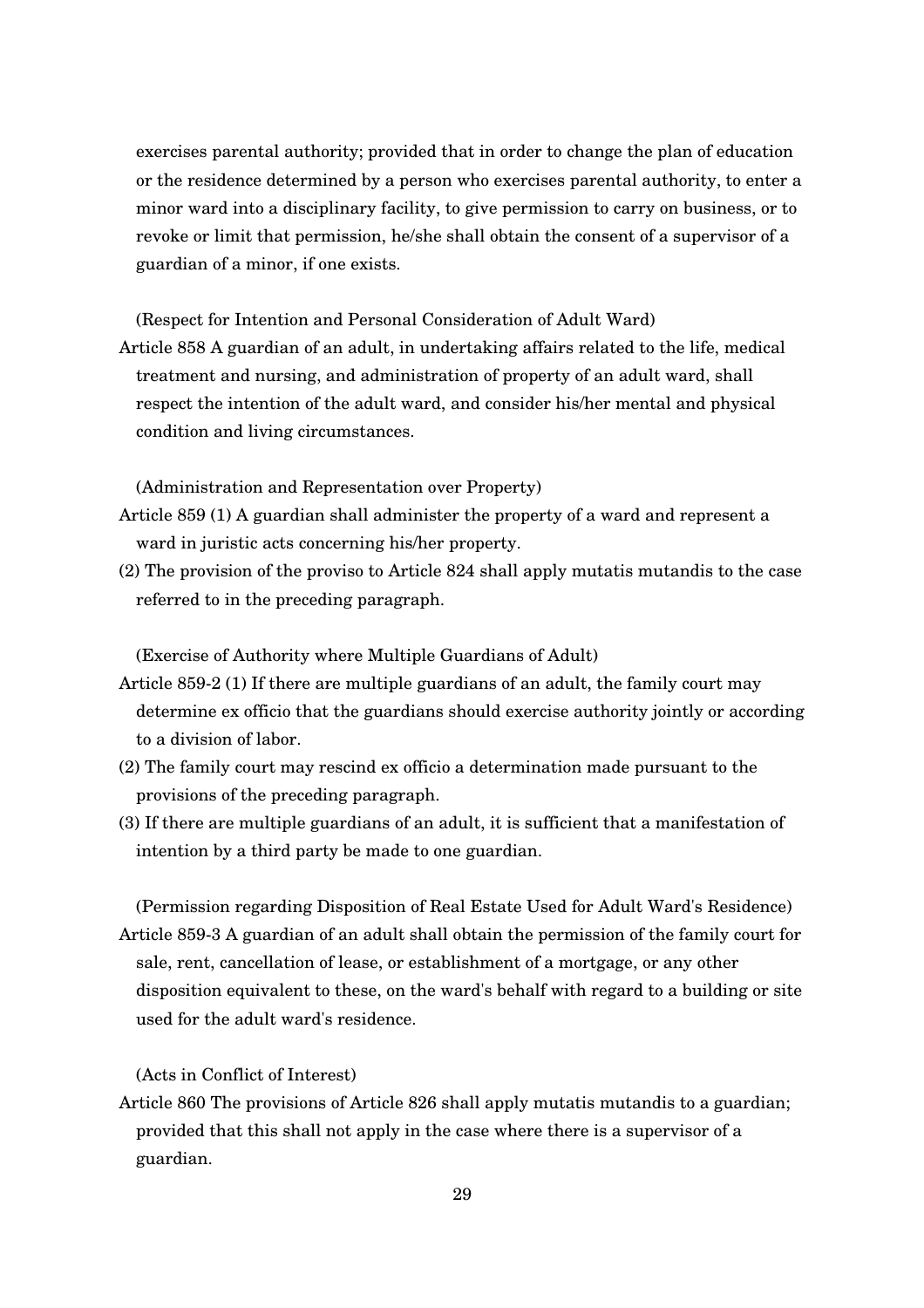(Expenditure Estimation and Expenses of Affairs of Guardianship)

- Article 861 (1) Upon assumption of office, a guardian shall estimate the amount of money that will be required in annual expenditure for the living, education, medical treatment and nursing, and administration of property of the ward.
- (2) A guardian shall pay the expenses necessary to undertake the affairs of guardianship out of the property of the ward.

(Remuneration to Guardian)

Article 862 The family court may grant reasonable remuneration to a guardian out of the property of the ward, considering the financial capacity of the guardian and the ward and other circumstances.

(Supervision of Affairs of Guardianship)

- Article 863 (1) A supervisor of a guardian or the family court may, at any time, demand that a guardian submit a report on the affairs of guardianship or an inventory of property, and may investigate the affairs of guardianship or the situation of the property of the ward.
- (2) The family court may order any necessary disposition concerning the administration of the property of a ward, or other affairs of guardianship, on the application of a supervisor of a guardian, the ward or his/her relative, or other interested person, or ex officio.

(Acts Requiring the Consent of a Supervisor of Guardian)

- Article 864 For a guardian, on behalf of a ward, to undertake business or the acts listed in each item of paragraph (1) of Article 13, or to give consent for a minor ward to undertake the same, he/she shall obtain the consent of a supervisor of a guardian, if one exists; provided that this shall not apply to the receipt of principal listed in item (i) of paragraph (1) of Article 13.
- Article 865 (1) A ward or a guardian may rescind acts conducted or consented to by a guardian in violation of the provisions of the preceding Article. In this case, the provisions of Article 20 shall apply mutatis mutandis.
- (2) The provision of the preceding paragraph shall not preclude the application of the provisions of Articles 121 to 126 inclusive.

(Ward's Rescission of Reception of Property etc.)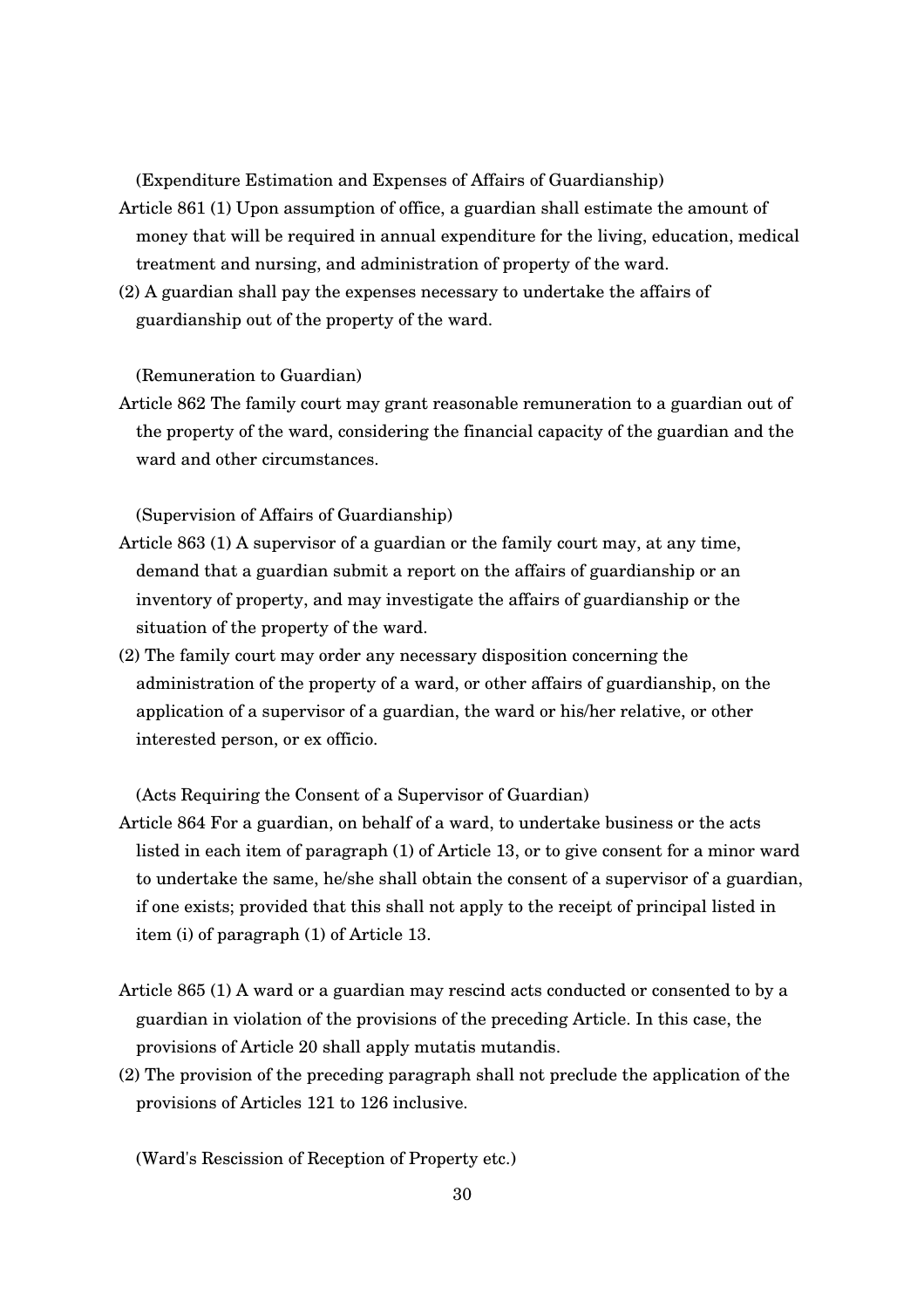- Article 866 (1) If a guardian has received the property of a ward or the right of a third party against the ward, the ward may rescind that reception. In this case, the provisions of Article 20 shall apply mutatis mutandis.
- (2) The provision of the preceding paragraph shall not preclude the application of the provisions of Articles 121 to 126 inclusive.

(Exercise of Parental Authority on Behalf of Minor Ward)

- Article 867 (1) A guardian of a minor shall exercise parental authority in lieu of a minor ward with respect to that minor ward's child.
- (2) The provisions of Articles 853 to 857 inclusive and Articles 861 to 866 inclusive shall apply mutatis mutandis to the case referred to in the preceding paragraph.

(Guardian of Minor with Rights and Duties regarding Property Only) Article 868 In the case where a person who has parental authority does not have the right of administration of property, a guardian of a minor shall have authority regarding property and that authority only.

(Application Mutatis Mutandis of Mandate and Parental Authority Provisions) Article 869 The provisions of Article 644 and Article 830 shall apply mutatis mutandis to guardianship.

## **Section 4 Termination of Guardianship**

(Account of Guardianship)

- Article 870 When the office of a guardian comes to an end, he/she or his/her successor shall render an account of his/her administration within two months; provided that this period may be extended with the approval of the family court.
- Article 871 An account of guardianship shall be conducted in the presence of a supervisor of a guardian, if one exists.

(Rescission of Contract etc. between a Minor Ward and Guardian of Minor etc.) Article  $872$  (1) A person who, as an ex-minor ward, made a contract with a guardian, or the heir of the guardian, after attaining majority but before settlement of the account of guardianship may rescind such contract. The same shall apply to unilateral juristic acts that person makes toward a guardian of a minor or his/her successor.

(2) The provisions of Article 20 and Articles 121 to 126 inclusive shall apply mutatis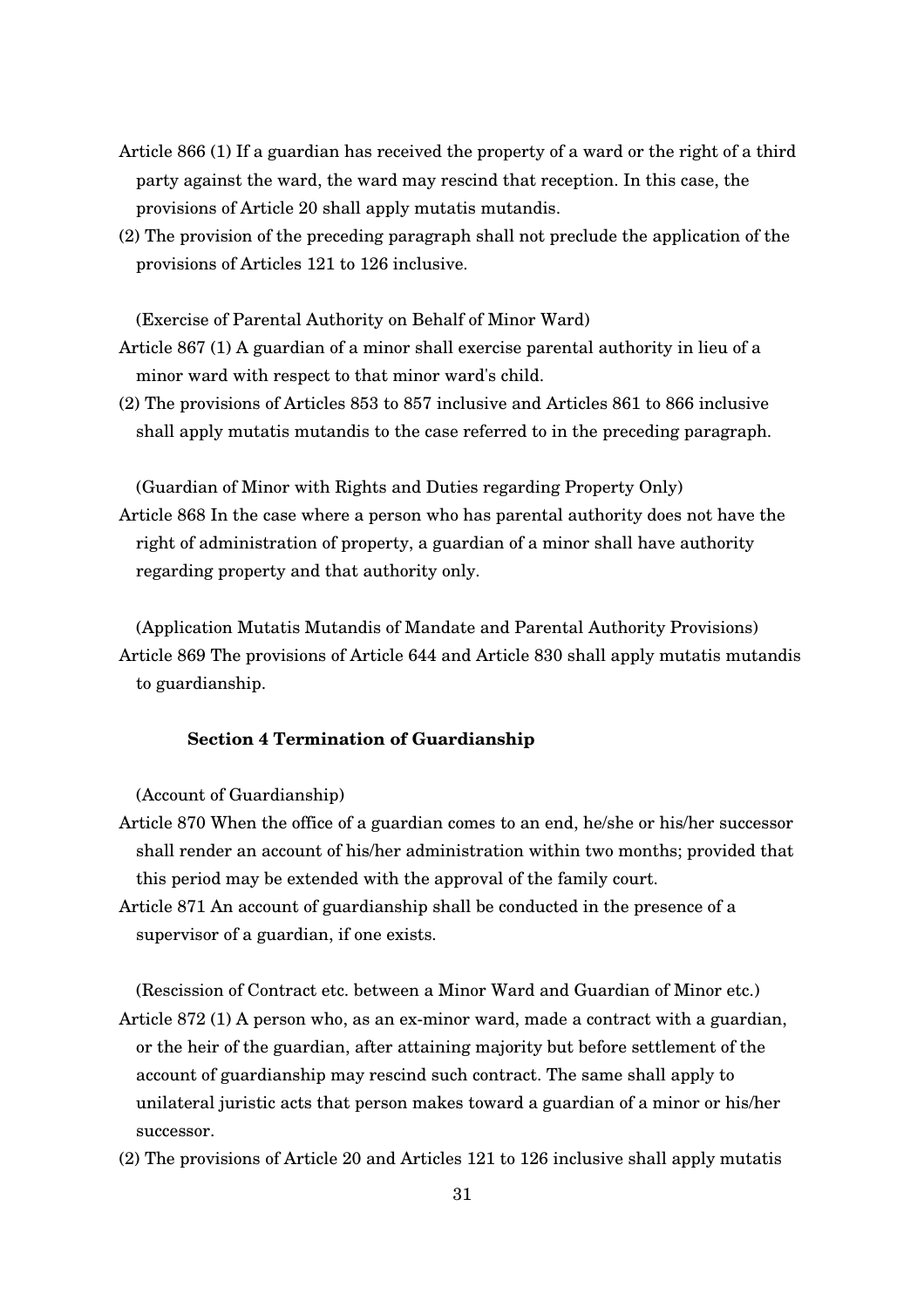mutandis to the case referred to in the preceding paragraph.

(Payment of Interest etc. upon Money Refunded)

- Article 873 (1) Money to be refunded by a guardian to a ward and money to be refunded by a ward to a guardian shall bear interest from the time the account of guardianship is settled.
- (2) If a guardian has expended a ward's money for his/her own benefit, such money shall bear interest from the time of the expenditure. In this case, further damages are incurred by the ward, the guardian shall be liable for such damages.

(Application Mutatis Mutandis of Mandate Provisions)

Article 874 The provisions of Article 654 and Article 655 shall apply mutatis mutandis to guardianship.

(Extinctive Prescription of Claim That Arises from Guardianship)

- Article 875 (1) The provisions of Article 832 shall apply mutatis mutandis to the extinctive prescription of a claim that arises from guardianship between a guardian or a supervisor of a guardian and a ward.
- (2) In the case where a juristic act is rescinded pursuant to the provisions of Article 872, the period of the extinctive prescription prescribed in the preceding paragraph commences from the time of that rescission.

# **Chapter VI Curatorship and Assistance Section 1 Curatorship**

(Commencement of Curatorship)

Article 876 Curatorship shall commence by order of commencement of curatorship.

(Appointment etc. of Curator or Temporary Curator)

Article 8762 (1) If the family court orders commencement of curatorship, it will appoint a curator ex officio.

- (2) The provisions of paragraphs 2 to 4 of Article 843 and from Article 844 to 847 inclusive shall apply mutatis mutandis to a curator.
- (3) For acts where there is a conflict of interest between the curator or his/her representative and a person under curatorship, the curator shall apply to the family court for the appointment of a temporary curator; provided that this shall not apply in the case where there is a supervisor of a curator.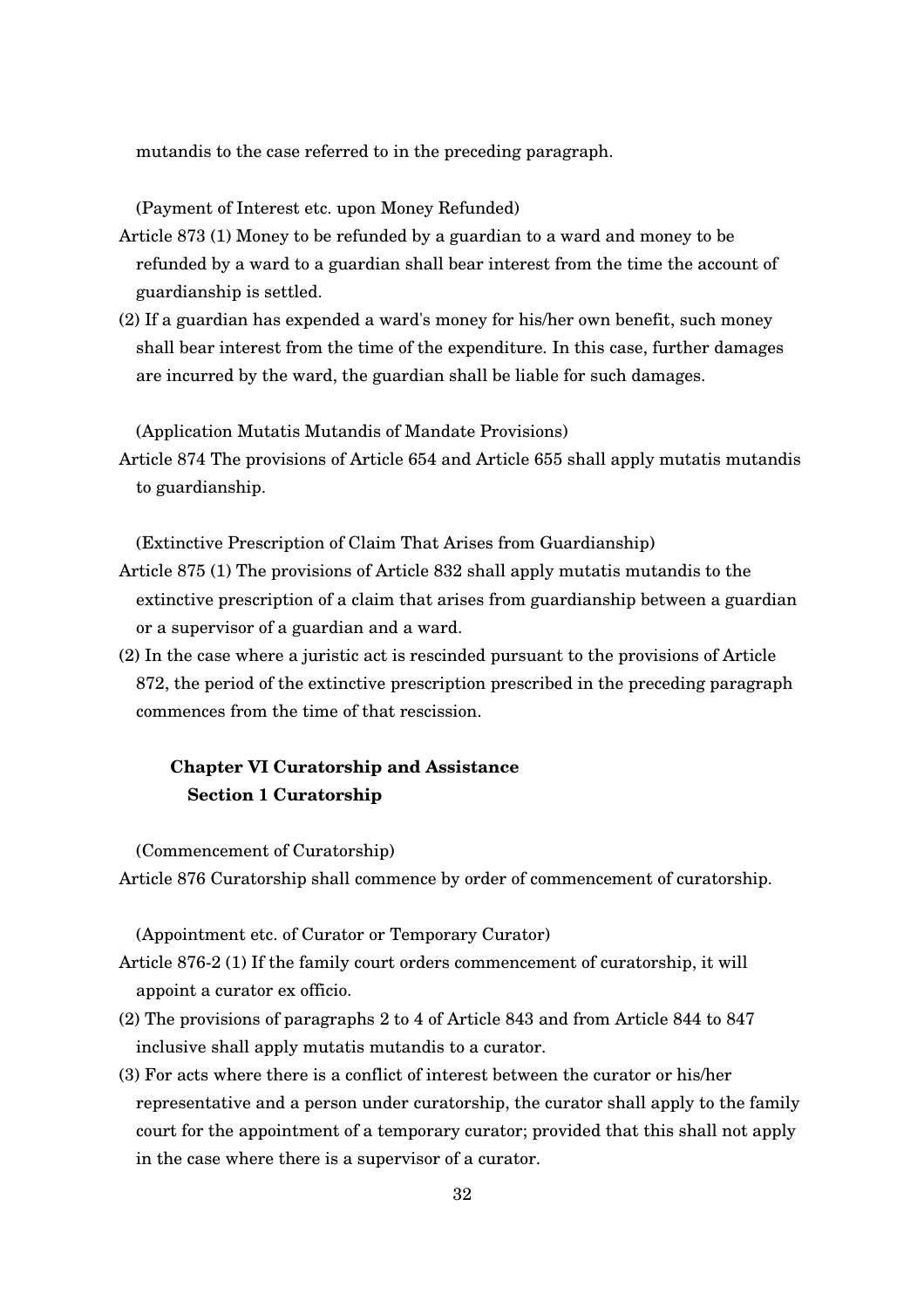(Supervisor of Curator)

- Article 8763 (1) The family court may appoint a supervisor of a curator, if it finds this necessary, on the application of a person under curatorship or his/her relative, or a curator, or ex officio.
- (2) The provisions of Article 644, Article 654, Article 655, paragraph (4) of Article 843, Article 844, Article 846, Article 847, Article 850, Article 851, Article 8592, Article 8593, paragraph (2) of Article 861, and Article 862 shall apply mutatis mutandis to a supervisor of a curator. In this case, the term 'represent the ward regarding' in item (iv) of Article 851 shall be deemed to be replaced with 'represent a person under curatorship regarding, or give consent for a person under curatorship to undertake the same'.

(Order Granting Power of Representation to Curator)

- Article 8764 (1) On the application of a person prescribed by the main clause of Article 11 or a curator, or a supervisor of a curator, the family court may make an order that grants power of representation to the curator, concerning specified juristic acts for the person under curatorship.
- (2) An order referred to in the preceding paragraph made upon the application of any person other than the person under curatorship shall require the consent of the person under curatorship.
- (3) The family court may rescind an order referred to in paragraph (1), in whole or in part, on the application of a person prescribed by that paragraph.

(Affairs of Curatorship and Termination of Office of Curator)

- Article 876-5 (1) A curator, in undertaking the affairs of curatorship, shall respect the intention of the person under curatorship, and consider his/her mental and physical condition and living circumstances.
- (2) The provisions of Article 644, Article 859-2, Article 859-3, paragraph (2) of Article 861, Article 862, and Article 863 shall apply mutatis mutandis to the affairs of curatorship, and the provision of the proviso to Article 824 shall apply mutatis mutandis to the case where a curator represents a person under curatorship based upon an order granting the power of representation referred to in paragraph (1) of the preceding Article.
- (3) The provisions of Article 654, Article 655, Article 870, Article 871 and Article 873 shall apply mutatis mutandis to the case of termination of office of a curator, and the provisions of Article 832 shall apply mutatis mutandis to claims that arise from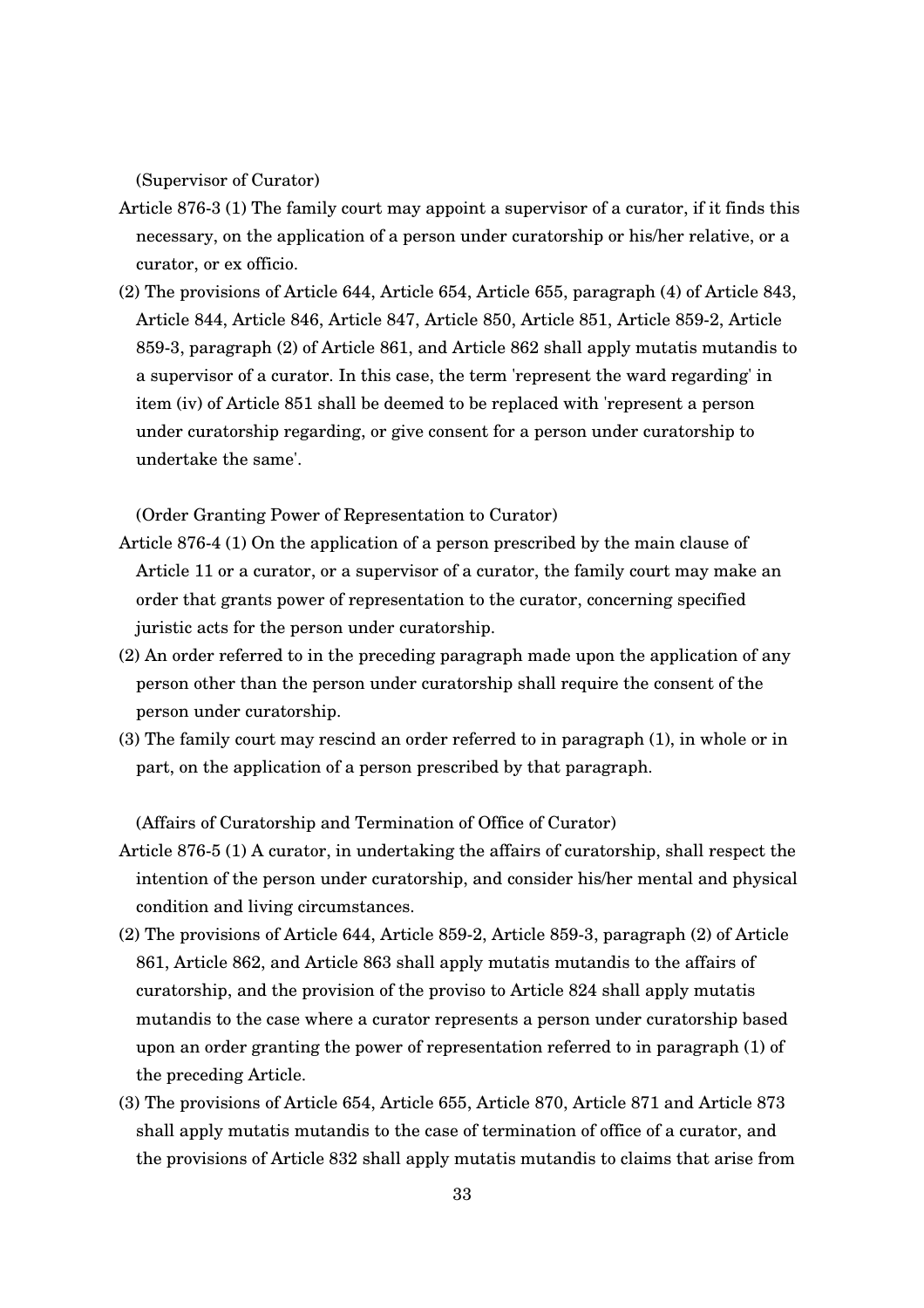curatorship between a curator, or a supervisor of a curator, and a person under curatorship.

## **Section 2 Assistance**

(Commencement of Assistance)

Article 8766 Assistance shall commence by order of commencement of assistance.

(Appointment etc. of Assistant or Temporary Assistant)

- Article 876-7 (1) If the family court orders commencement of assistance, it will appoint an assistant ex officio.
- (2) The provisions of paragraphs (2) to (4) of Article 843 and from Article 844 to 847 inclusive shall apply mutatis mutandis to an assistant.
- (3) For acts where there is a conflict of interest between the assistant or his/her representative and a person under assistance, the assistant shall apply to the family court for the appointment of a temporary assistant; provided that this shall not apply in the case where there is a supervisor of an assistant.

(Supervisor of Assistant)

- Article 876-8 (1) The family court may appoint a supervisor of an assistant, if it finds this necessary, on the application of a person under assistance, his/her relative, or an assistant, or ex officio.
- (2) The provisions of Article 644, Article 654, Article 655, paragraph (4) of Article 843, Article 844, Article 846, Article 847, Article 850, Article 851, Article 8592, Article 8593, paragraph (2) of Article 861, and Article 862 shall apply mutatis mutandis to a supervisor of an assistant. In this case, the term 'represent the ward regarding' in item (iv) of Article 851 shall be deemed to be replaced with 'represent a person under assistance regarding, or give consent for a person under assistance to undertake the same.

(Order Granting Power of Representation to Assistant)

- Article 876-9 (1) On the application of a person prescribed by the main clause of paragraph (1) of Article 15, an assistant, or a supervisor of an assistant, the family court may make an order that grants power of representation to the assistant, concerning specified juristic acts for the person under assistance.
- (2) The provisions of paragraph (2) and paragraph (3) of Article 8764 shall apply mutatis mutandis to the order referred to in the preceding paragraph.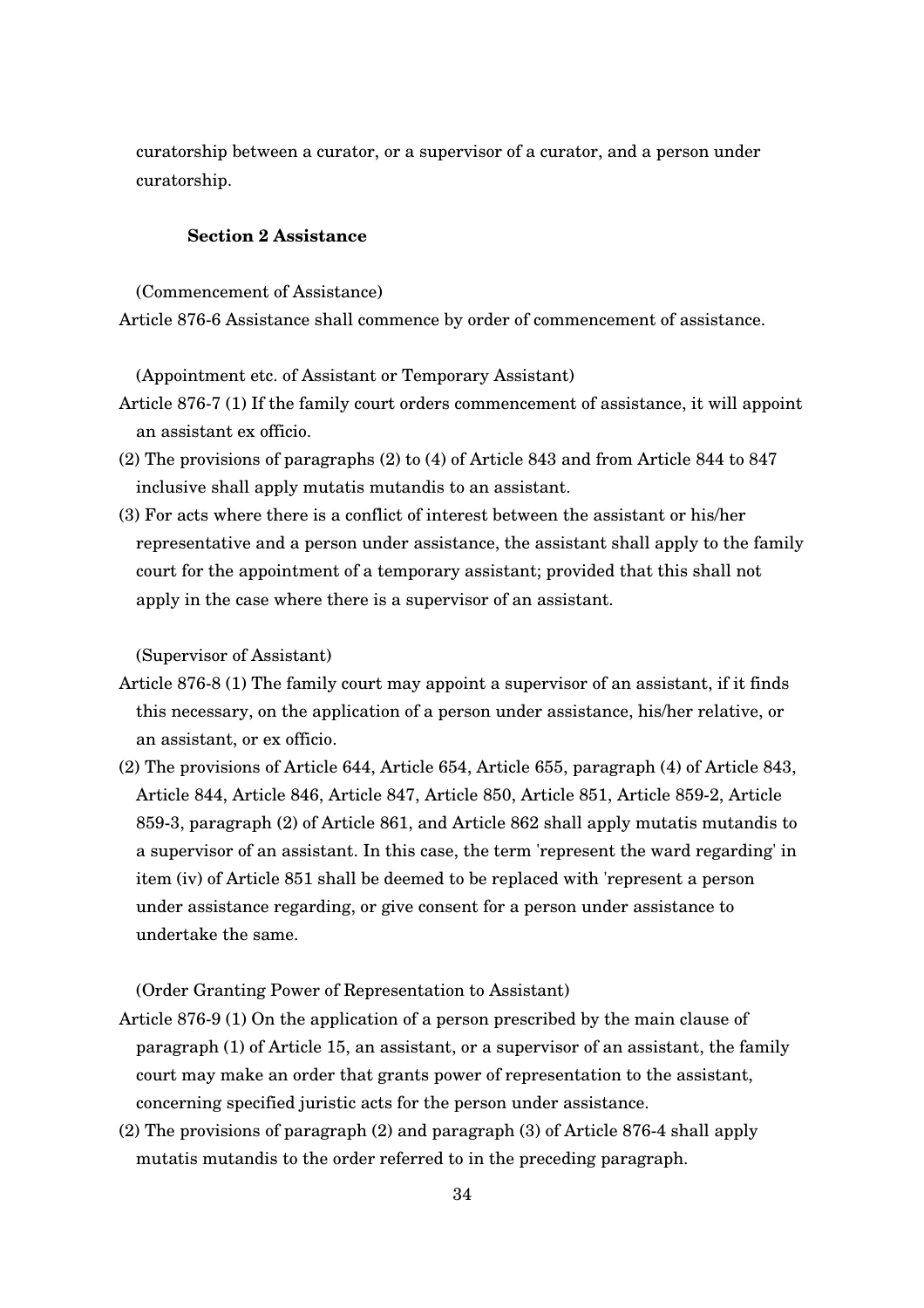(Affairs of Assistance and Termination of Office of Assistant)

- Article 87610 (1) The provisions of Article 644, Article 8592, Article 8593, paragraph (2) of Article 861, Article 862, Article 863, and paragraph (1) of Article 8765, shall apply mutatis mutandis to the affairs of assistance, and the provision of the proviso to Article 824 shall apply mutatis mutandis to the case where an assistant represents a person under assistance based upon an order granting the power of representation referred to in paragraph (1) of the preceding Article.
- (2) The provisions of Article 654, Article 655, Article 870, Article 871 and Article 873 shall apply mutatis mutandis to the case of termination of office of an assistant, and the provisions of Article 832 shall apply mutatis mutandis to claims that arise from assistance between an assistant, or a supervisor of an assistant, and a person under assistance

## **Chapter VII Support**

(Supporter under Duty)

Article 877 (1) Lineal relative by blood and siblings have a duty to support each other.

- (2) If special circumstances exist, the family court may also impose a duty of support between relatives within the third degree, in addition to the case prescribed in the preceding paragraph.
- (3) If an alteration in circumstances arises after an order pursuant to the provision of the preceding paragraph, the family court may revoke that order.

(Order of Support)

Article 878 In the case where there exist several persons under a duty to give support, and agreement has not, or cannot be, reached between the parties with respect to the order in which they are to give support, the family court shall determine the order. In the case where there exist several persons entitled to support and the financial capacity of the person under a duty to give support is insufficient to support them all, the same shall apply.

(Extent and Form of Support)

Article 879 If agreement has not, or cannot be, reached between the parties with respect to the extent and form of support, the family court shall determine such matters, considering the needs of the person entitled to support, the financial capacity of the person under a duty to give support, and any other related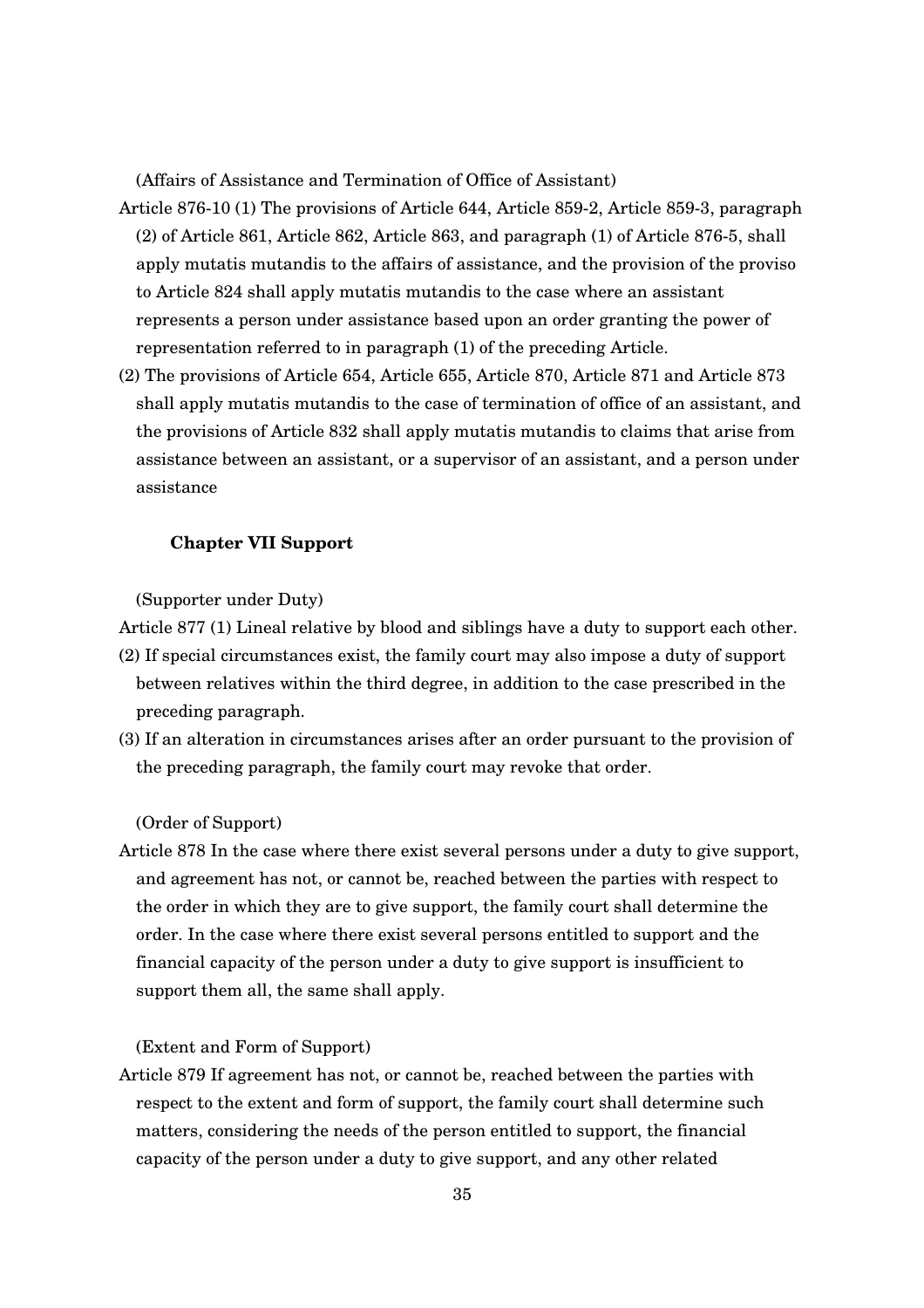circumstances.

(Alteration or Revocation of Agreement or Order with Regard to Support) Article 880 If an alteration in circumstances arises after an agreement or an order regarding the order of persons under a duty to support, persons entitled to support, or the extent or form of support, the family court may alter or revoke the agreement or the order.

(Prohibition of Disposition of Claim for Support) Article 881 The right to support may not be subject to disposition.

# **Part V Inheritance Chapter I General Provisions**

(Cause of Commencement of Inheritance) Article 882 Inheritance shall commence upon the death of the decedent.

(Place of Commencement of Inheritance) Article 883 Inheritance shall commence at the place of domicile of the decedent.

(Right to Claim for Recovery of Inheritance)

Article 884 If the right to claim for recovery of inheritance is not exercised within five years of the time an heir or his/her legal representative becomes aware of the fact that the inheritance right has been infringed, that right shall be extinguished by prescription. The right shall also be extinguished if twenty years have passed from the time of commencement of inheritance.

(Expenses relating to Inherited Property)

- Article 885 (1) Expenses relating to inherited property shall be paid out of that property; provided that this shall not apply to expenses resulting from the negligence of an heir.
- (2) The expenses of the preceding paragraph are not required to be paid out of property obtained by a claimant to statutory reserved portion through abatement of a gift.

## **Chapter II Heir**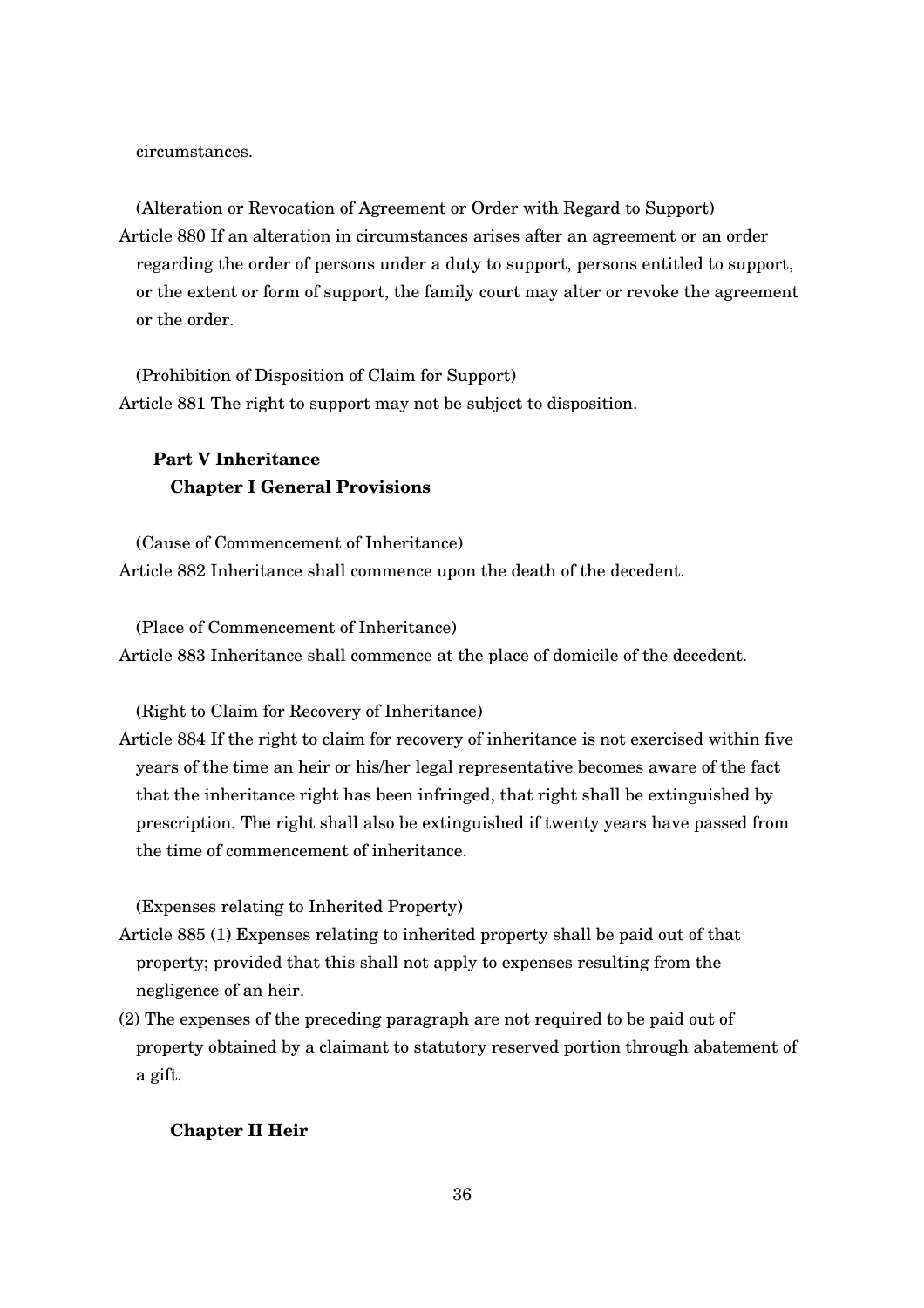(Unborn Child's Legal Capacity to Hold Rights Relating to Inheritance)

- Article 886 (1) In regard to inheritance, an unborn child shall be deemed to have already been born.
- (2) The provision of the preceding paragraph shall not apply if the child is stillborn.

(Right to Inheritance of Child and Heir per Stirpes etc.) Article 887 (1) The child of a decedent shall be an heir.

- (2) If a decedent's child has died before the commencement of inheritance, or has lost the right to inheritance by application of the provisions of Article 891 or disinheritance, the child of the decedent's child shall be an heir as an heir per stirpes; provided that this shall not apply if the child is not a lineal descendant of the decedent.
- (3) The provision of the preceding paragraph shall apply mutatis mutandis to the case where an heir per stirpes has died before the commencement of inheritance, or has lost the right of inheritance as an heir per stirpes by application of the provisions of Article 891, or by disinheritance.

#### Article 888 Deleted

(Right of Inheritance of Lineal Ascendant and Sibling)

- Article 889 (1) In the case where there is no person to become an heir pursuant to the provisions of Article 887, the following persons shall become heirs in accordance with the following order of rank:
	- (i) lineal ascendants of the decedent; provided that between persons of differing degree of kinship, the person who is of closer relationship shall have higher priority of inheritance;
	- (ii) siblings of the decedent.
- (2) The provisions of paragraph (2) of Article 887 shall apply mutatis mutandis to the case referred to in item (ii) of the preceding paragraph.

(Right of Inheritance of Spouse)

Article 890 The spouse of a decedent shall always be an heir. In this case, if there is a person to become an heir pursuant to the provisions of Article 887 or the preceding Article, the spouse shall be of the same rank as that person.

(Causes of Disqualification of Heir) Article 891 The following persons may not become an heir: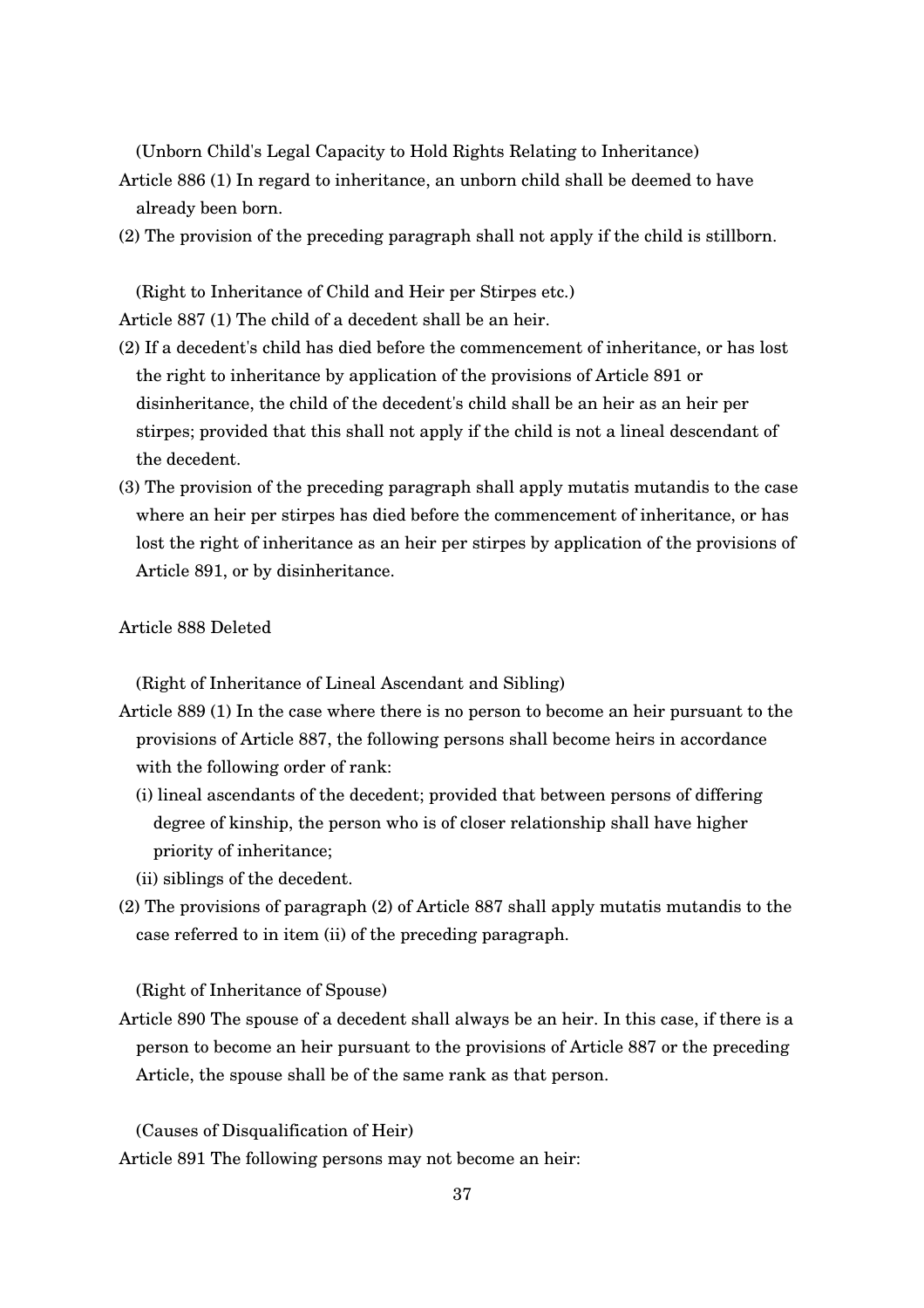- (i) a person who has received punishment for intentionally causing, or attempting to cause, the death of a decedent or a person of equal or prior rank in relation to inheritance;
- (ii) a person who is aware that the decedent was killed by someone but made no accusation or complaint about this; provided that this shall not apply if that person cannot discern right from wrong, or if the killer was that person's spouse or lineal relative;
- (iii) a person who prevented a decedent from making, revoking, rescinding, or changing a will relating to inheritance through fraud or duress;
- (iv) a person who forced a decedent to make, revoke, rescind, or change a will relating to inheritance through fraud or duress; or
- (v) a person who has forged, altered, destroyed, or concealed a decedent's will relating to inheritance.

(Disinheritance of Presumed Heir)

Article 892 A decedent may make an application to the family court for the disinheritance of a presumed heir (here and below, referring to a person who would otherwise become an heir upon the commencement of inheritance) who has a legally reserved portion if that person has abused or given grave insult to the decedent, or if there has been any other grave misconduct on the part of the presumed heir.

(Disinheritance of Presumed Heir by Will)

Article 893 If a decedent has indicated an intention by will to disinherit a presumed heir, the executor of that will shall apply to the family court for disinheritance of the presumed heir without delay after the will has taken effect. In this case, the disinheritance of that presumed heir shall have retroactive effect from the time of the decedent's death.

(Rescission of Disinheritance of Presumed Heir)

- Article 894 (1) A decedent may at any time make an application to the family court to rescind the disinheritance of a presumed heir.
- (2) The provision of the preceding Article shall apply mutatis mutandis to the rescission of disinheritance of a presumed heir.
	- (Administration of Inherited Property before Ruling for Disinheritance of Presumed Heir Becomes Unappealable)
- Article 895 (1) If inheritance has commenced before a ruling has become final and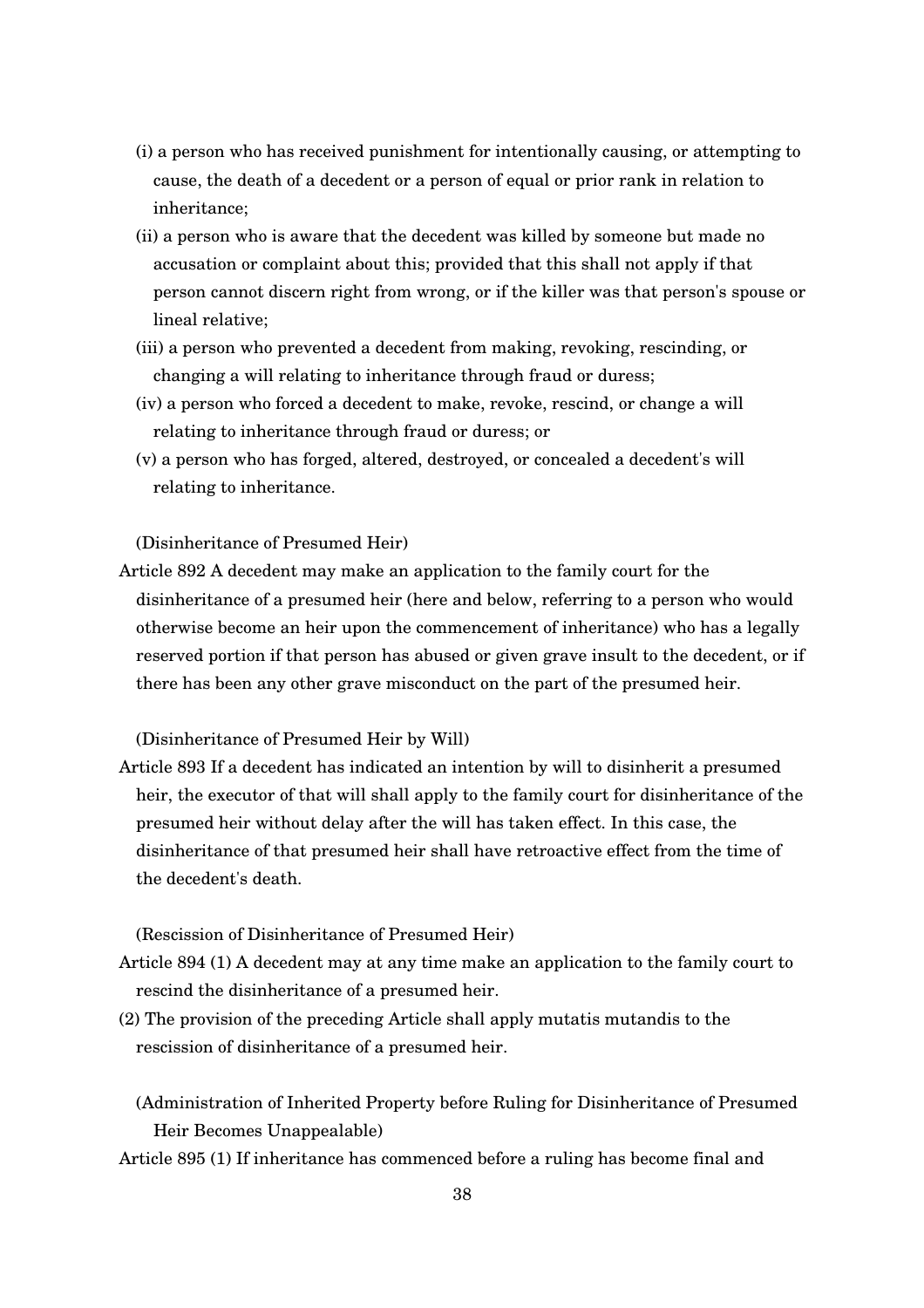binding after an application for the disinheritance of a presumed heir, or the rescission of that disinheritance, the family court may order any necessary disposition with regard to the administration of inherited property upon the application of a relative, an interested party, or a public prosecutor. The same shall apply in the case where a will was made for the disinheritance of a presumed heir. (2)The provisions of Articles 27 to 29 inclusive shall apply mutatis mutandis to the case where the family court has appointed an administrator of inherited property

#### pursuant to the provisions of the preceding paragraph.

# **Chapter III Effect of Inheritance Section 1 General Provisions**

(General Effect of Inheritance)

Article 896 From the time of commencement of inheritance, an heir shall succeed blanket rights and duties attached to the property of the decedent; provided that this shall not apply to rights or duties of the decedent that are purely personal.

(Assumption of Rights Relating to Rituals)

- Article 897 (1) Despite the provision of the preceding Article, rights to ownership of a genealogy, equipment used in rituals, and any grave, shall be succeeded by the person who custom dictates shall preside over rituals for ancestors; provided that if the decedent designates a person who shall preside over rituals for ancestors, this person shall succeed rights to ownership.
- (2) If, in the case referred to in the main text of the preceding paragraph, the custom is not evident, the family court shall determine who shall succeed the rights in that paragraph.

(Effect of Joint Inheritance)

- Article 898 If there are two or more heirs, the inherited property shall belong to those heirs in co-ownership.
- Article 899 Each joint heir shall succeed the rights and duties of the decedent according to his/her share in inheritance.

## **Section 2 Share in Inheritance**

(Statutory Share in Inheritance)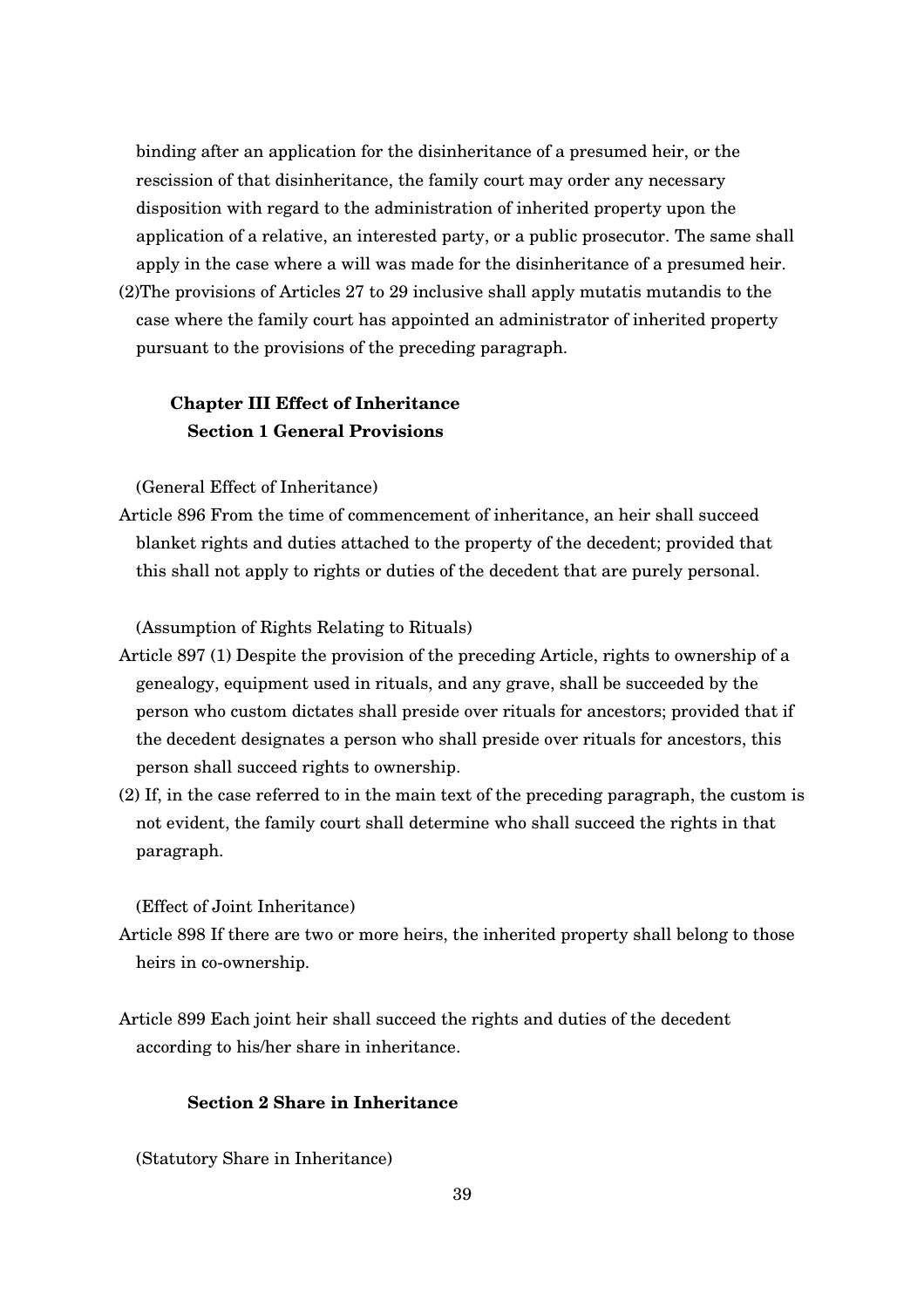- Article 900 If there are two or more heirs of the same rank, their shares in inheritance shall be determined by the following items:
	- (i) if a child and a spouse are heirs, the child's share in inheritance and the spouse's share in inheritance shall be one half each;
	- (ii) if a spouse and lineal ascendant are heirs, the spouse's share in inheritance shall be two thirds, and the lineal ascendant's share in inheritance shall be one third;
	- (iii) if a spouse and sibling(s) are heirs, the spouse's share in inheritance shall be three quarters, and the sibling's share in inheritance shall be one quarter;
	- (iv) if there are two or more children, lineal ascendants, or siblings, the share in the inheritance of each shall be divided equally; provided that the share in inheritance of an child out of wedlock shall be one half of the share in inheritance of a child in wedlock, and the share in inheritance of a sibling who shares only one parent with the decedent shall be one half of the share in inheritance of a sibling who shares both parents.

(Statutory Share in Inheritance of Heirs per Stirpes)

- Article 901 (1) The share in inheritance of a lineal descendant who becomes an heir pursuant to the provisions of paragraph (2) or paragraph (3) of Article 887 shall be the same as the share that person's lineal ascendant would have received; provided that if there are two or more lineal descendants, their shares in inheritance shall be determined in accordance with the provisions of the preceding Article.
- (2) The provision of the preceding paragraph shall apply mutatis mutandis to the case where a child of a sibling becomes an heir pursuant to the provision of paragraph (2) of Article 889.

(Designation of Share in Inheritance by Will)

- Article 902 (1) Despite the provisions of the preceding two Articles, a decedent may by will determine the share in inheritance of joint heirs, or entrust a third party to determine the share; provided that a decedent or a third party may not violate provisions relating to legally reserved portion.
- (2) If a decedent determines, or has a third party determine, the share in inheritance of a single heir or several heirs amongst joint heirs, the share in inheritance of the other joint heir(s) shall be determined pursuant to the provisions of the preceding two Articles.

(Share in Inheritance of Heir who has Received Special Benefit) Article 903 (1) If there is a person from amongst joint heirs who has previously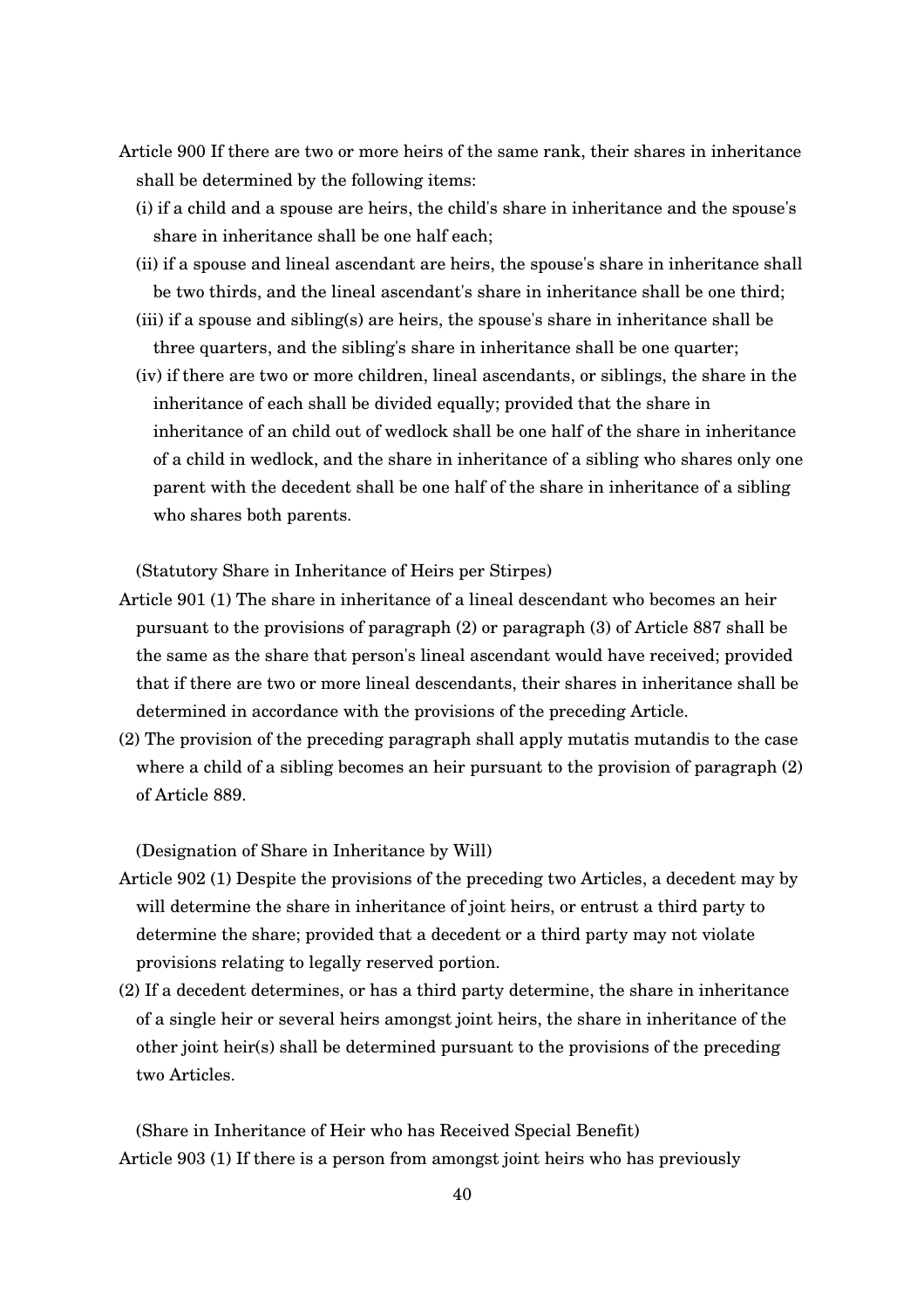received a testamentary gift, or has received a gift for marriage, adoption, or as capital for livelihood, the total inherited property shall be deemed the value calculated by adding the value of the gift to the value of the property belonging to the decedent at the time of commencement of inheritance and the share in inheritance of that person shall be the remaining amount after deducting the value of that testamentary gift or a gift from the share in inheritance calculated pursuant to the provisions of the preceding three Articles.

- (2) If the value of the testamentary gift or gift is equal to, or exceeds, the value of a donee or recipient's share in inheritance, he/she may not receive the share in inheritance.
- (3) If the decedent indicates an intention contrary to the provisions of the preceding two paragraphs, that intention shall only have effect to the extent that it does not violate the provisions relating to legally reserved portion.
- Article 904 With regard to the value of the gift referred to in the provisions of the preceding Article, even if, through the conduct of the recipient there the property of the gift is lost, or if there is a fluctuation in its value, the determination of value shall be deemed as the value at the time of commencement of inheritance in its original state.

(Contributory Portion)

- Article 9042 (1) If there is a person from amongst joint heirs who has made a special contribution to the maintenance or increase of the decedent's property through the provision of labor or in the form of property relating to the decedent's business, medical treatment or nursing of the decedent, or other means, the total inherited property shall be deemed the value calculated by deducting the contributory portion as determined by agreement by the joint heirs from the value of the property of the decedent at the time of commencement of inheritance, and that person's share in inheritance shall be the amount of the contribution added to the share in inheritance calculated pursuant to the provisions of Articles 900 to 902 inclusive.
- (2) If the agreement of the preceding paragraph is not, or cannot be, settled, the family court shall determine the amount of contributory portion upon the application of the person who has contributed referred to in the provision of the preceding paragraph, considering the period of contribution, the means and extent of contribution, the amount of the inherited property, and all other circumstances.
- (3) The contributory portion may not exceed the amount calculated by deducting the value of a testamentary gift from the value of the property belonging to the decedent at the time of commencement of inheritance.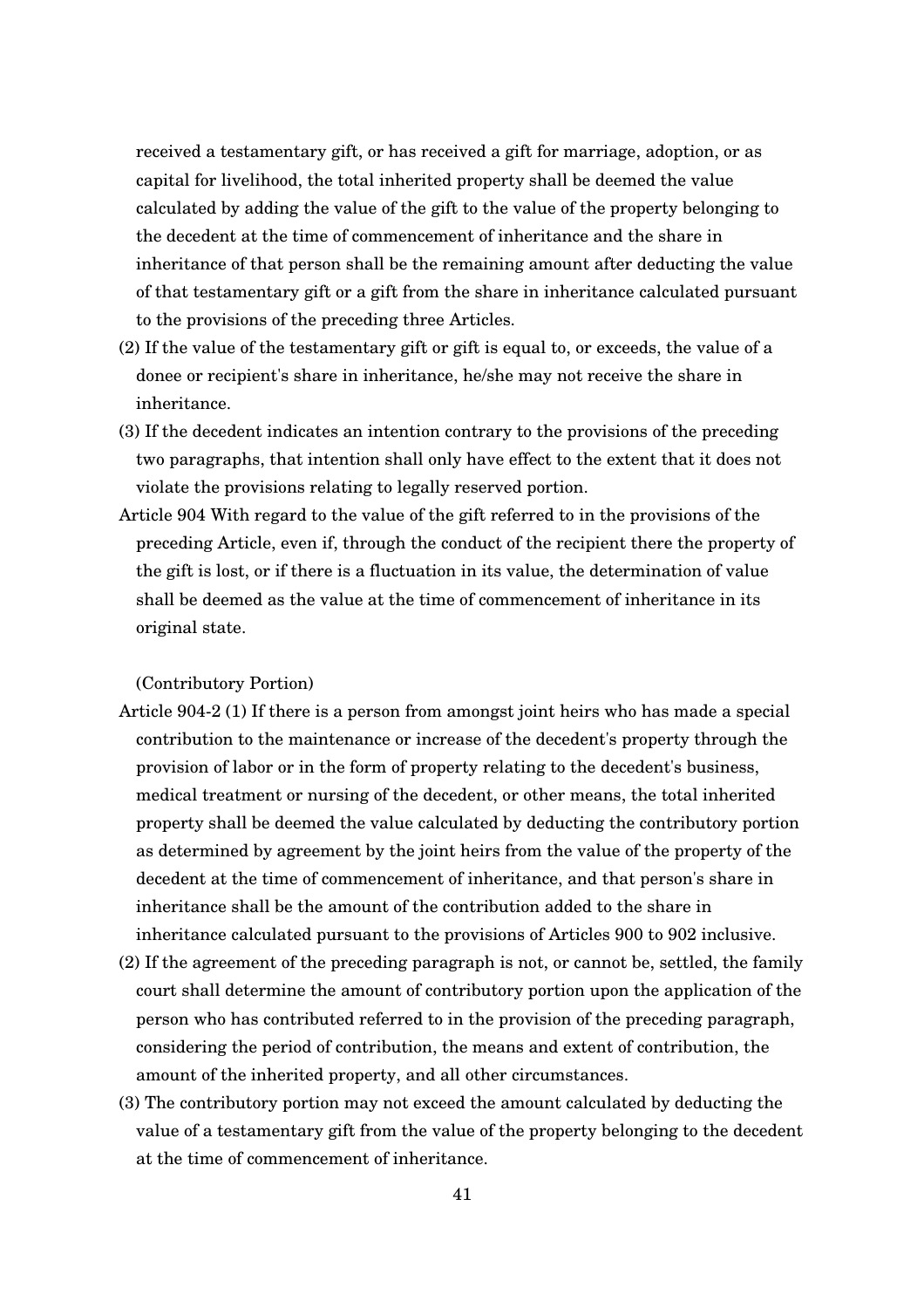(4) The application referred to in paragraph (2) may be made in the case where there has been an application pursuant to the provision of paragraph (2) of Article 907, or in the case where there has been a application pursuant to the provision of Article 910.

#### (Recovery Right of Share of Inheritance)

- Article 905 (1) If one joint heir assigns his/her share of inheritance to a third party before a division of the inherited property, any other joint heir may obtain the share through the reimbursement of the value and expenses of that and recover the share in inheritance.
- (2) The right of the preceding paragraph shall be exercised within one month.

#### **Section 3 Division of Inherited Property**

(Criteria of Division of Inherited Property)

Article 906 Upon the division of inherited property, the type and nature of goods or rights belonging to the inherited property, the age, occupation, mental and physical state, and financial circumstances of each heir, and all other matters, shall be considered.

(Agreement or Ruling for Division of Inherited Property etc.)

- Article 907 (1) Joint heirs may at any time divide inherited property by agreement except in the case where this is prohibited by the decedent's will pursuant to the provision of the following Article.
- (2) If agreement is not, or cannot be, settled between joint heirs regarding division of inherited property, each of the joint heirs may make an application to the family court for a division of the inherited property.
- (3) In the case referred to in the preceding paragraph, if there is a special reason, the family court may prohibit the division of the inherited property, in whole or part, for a specified period.

(Designation of Form of Division of Inherited Property and Prohibition of Division) Article 908 A decedent may by will determine the form of division of inherited property, or entrust this to a third party, or prohibit division for a period not exceeding five years from the time of commencement of inheritance.

(Effect of Division of Inherited property)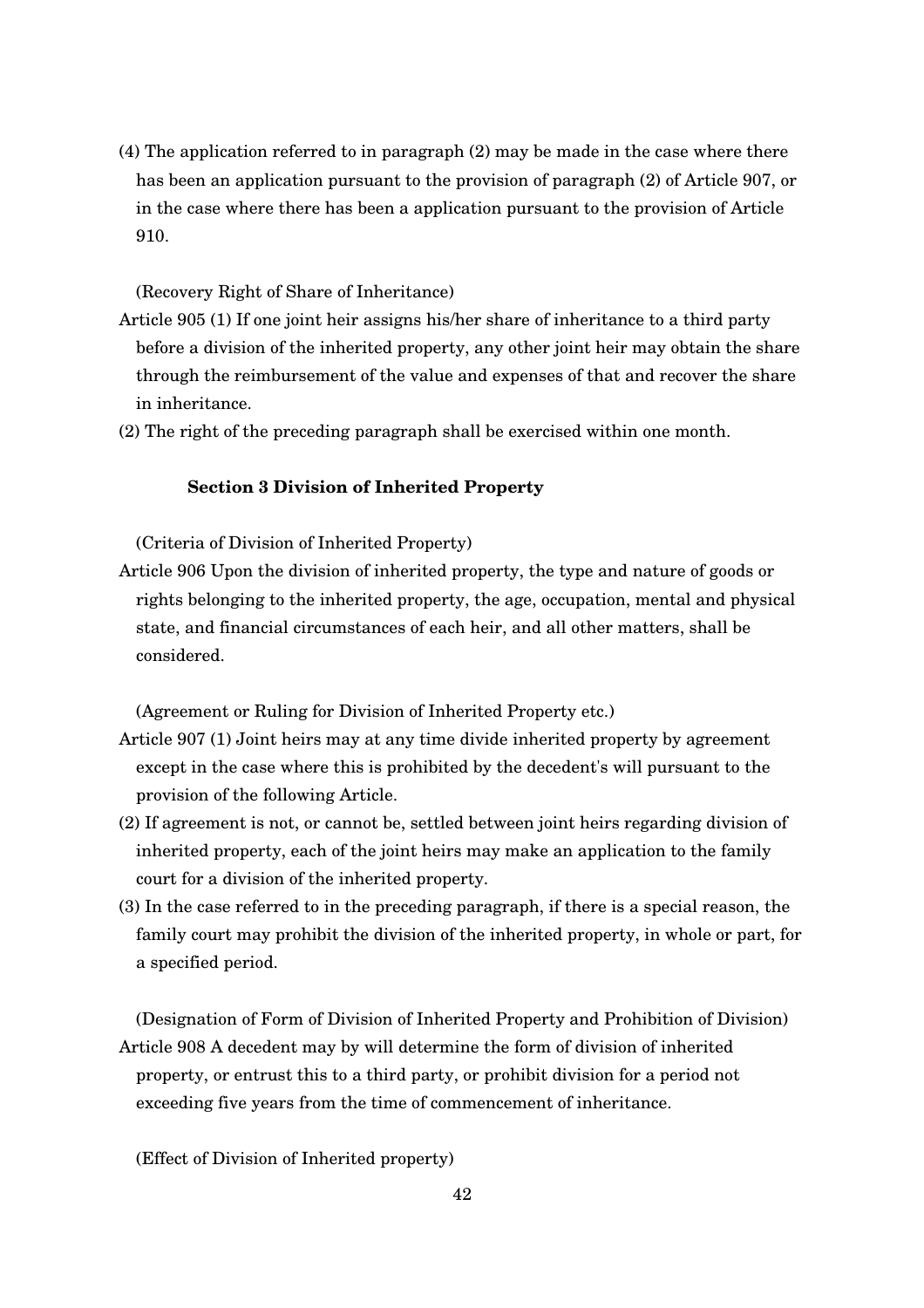- Article 909 Division of inherited property shall have retroactive effect from the time of the commencement of inheritance; provided that this shall not prejudice the rights of a third party.
	- (Claim of Payment for Value of Person Affiliated after Commencement of Inheritance)
- Article 910 In the case where a person who becomes an heir through affiliation after the commencement of inheritance intends to apply for a division of the inherited property, if other heirs have already divided the inherited property or made another disposition, he/she shall only have a claim of payment for value.

(Mutual Liability to Guarantee Joint Heirs)

Article 911 Each joint heir shall, according to his/her share in inheritance, bear liability to guarantee any other joint heir, just as a seller.

(Liability to Guarantee Claim Arising from Division of Inherited Property) Article 912 (1) Each joint heir shall guarantee, according to his/her share in inheritance, the solvency of any obligor of the inherited property at the time of division regarding claims arising from the division of inherited property.

(2) Each joint heir shall guarantee the solvency of any obligor of the inherited property at the time for performance regarding a claim that is either not yet due or has a condition precedent.

(Share of Liability to Guarantee Insolvent Joint Heir)

Article 913 If there is an insolvent joint heir who is liable to guarantee other joint heirs, the portion of the liability which the insolvent joint heir is to bear shall be apportioned amongst other joint heirs with a right to reimbursement, and other solvent joint heirs shall contribute to the portion unable to be reimbursed according to the share in inheritance of each; provided that if there is negligence on the part of the person who seeks reimbursement, he/she may not make a claim against other another joint heir to contribute.

(Determination of Liability to Guarantee by Will)

Article 914 If a decedent has expressed a different intent by will, the provisions of the preceding three Articles shall not apply.

#### **Chapter IV Acceptance and Renunciation of Inheritance**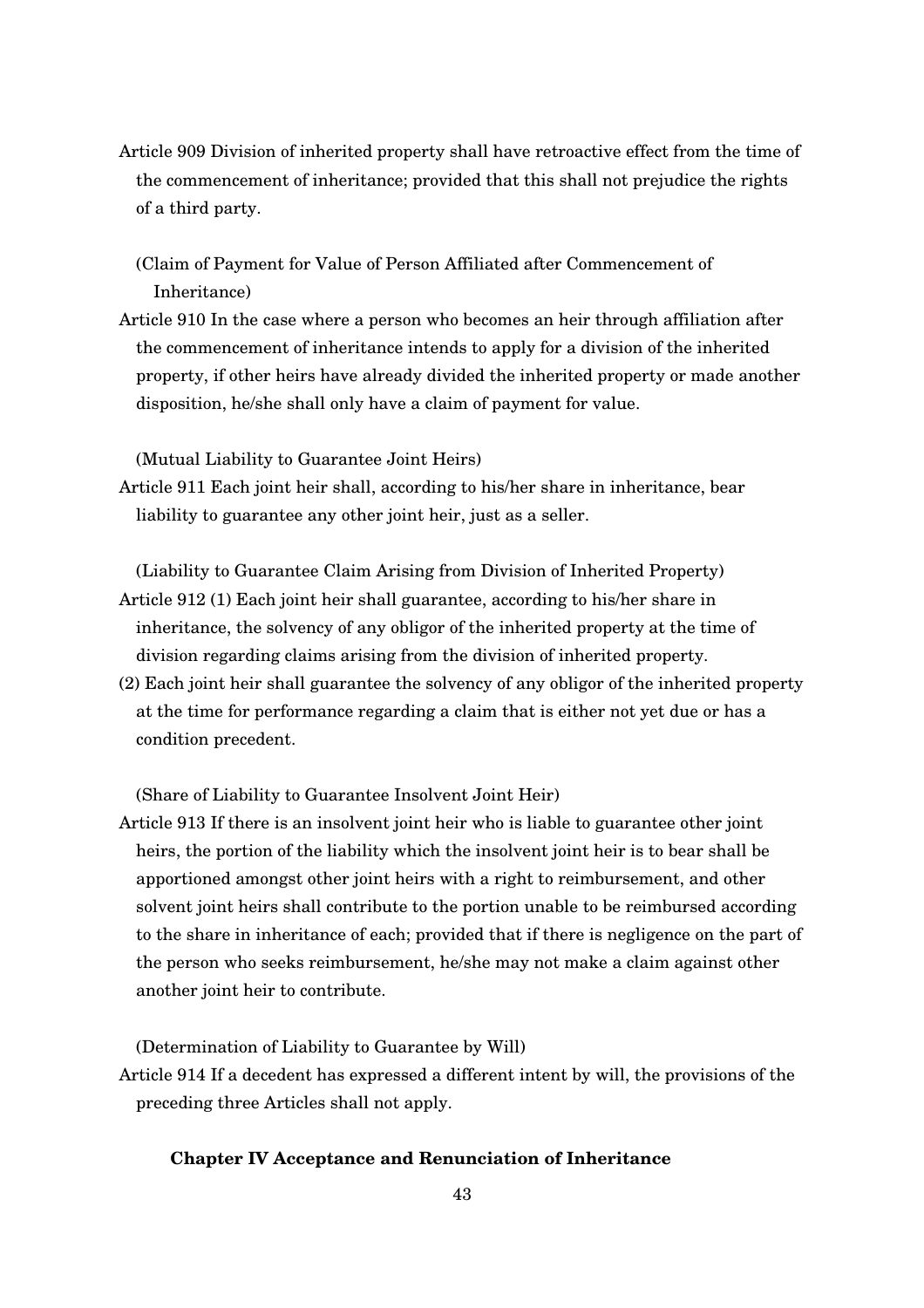## **Section 1 General Provisions**

(Period for Acceptance or Renunciation of Inheritance)

- Article 915 (1) An heir shall give unconditional or qualified acceptance, or renunciation, regarding inheritance within three months of the time he/she has knowledge that there has been a commencement of inheritance for him/her; provided that this period may be extended by the family court on the application of an interested party or a public prosecutor.
- (2) An heir may investigate inherited property before making an acceptance or renunciation of inheritance.
- Article 916 If an heir dies without having made acceptance or renunciation of inheritance, the period of paragraph (1) of the preceding Article shall be calculated from the time that person's heir comes to know of the commencement of inheritance for himself/herself.
- Article 917 If an heir is a minor or an adult ward, the period in paragraph (1) of Article 915 shall be calculated from the time that legal representative comes to know of the commencement of inheritance for the minor or adult ward.

(Administration of Inherited Property)

- Article 918 (1) An heir shall administer inherited property with the same care he/she would exercise over his/her own property; provided that this shall not apply if he/she has accepted or renounced the inheritance.
- (2) The family court may at any time order any necessary disposition for the preservation of inherited property upon the application of an interested party or a public prosecutor.
- (3) The provisions of Articles 27 to 29 inclusive shall apply mutatis mutandis to the case where the family court has appointed an administrator manager of inherited property pursuant to the provision of the preceding paragraph.

(Revocation and Rescission of Acceptance and Renunciation of Inheritance) Article 919 (1) Acceptance or renunciation of inheritance may not be revoked even

within the period referred to in paragraph (1) of Article 915.

(2) The provision of the preceding paragraph shall not prevent the rescission of acceptance or renunciation of inheritance made pursuant to the provisions of Part 1 (General Provisions) and Part 4 (Relatives).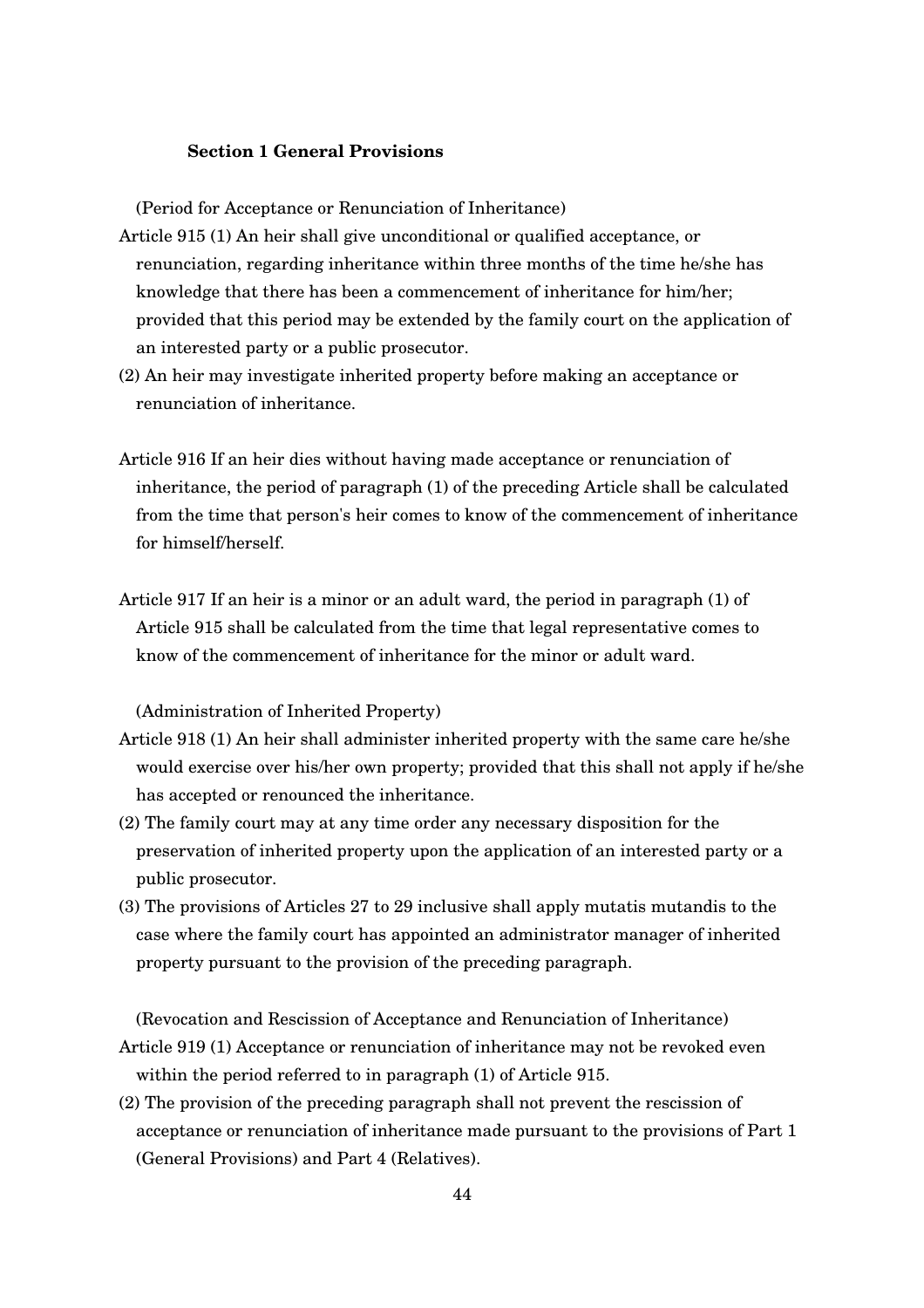- (3) The right of rescission in the preceding paragraph shall be extinguished by prescription if not exercised within six months of the time ratification becomes possible. The right of rescission in the preceding paragraph shall be extinguished if ten years have passed since the time of acceptance or renunciation of inheritance.
- (4) A person who intends to rescind qualified acceptance or renunciation of inheritance pursuant to the provision of paragraph (2) shall provide a statement to that effect to the family court.

## **Section 2 Acceptance of Inheritance Subsection 1 Unconditional Acceptance**

(Effect of Unconditional Acceptance)

Article 920 If an heir makes unconditional acceptance, he/she shall inherit the rights and duties of the decedent without limitation.

(Statutory Unconditional Acceptance)

- Article 921 An heir shall be deemed to have made unconditional acceptance in the following cases:
	- (i) if an heir has made a disposition of the inherited property in whole or in part; provided that this shall not apply to an act of preservation or a lease that does not exceed the period determined in Article 602;
	- (ii) if an heir has not made qualified acceptance or renunciation of inheritance within the period of paragraph (1) of Article 915;
	- (iii) if an heir, even after having made qualified acceptance or renunciation of inheritance, conceals inherited property in whole or part, uses that property for him/herself, or failed intentionally to enter it in the inventory of inherited property; provided that this shall not apply after the acceptance of a person who has become an heir due to the renunciation of inheritance of the original heir.

#### **Subsection 2 Qualified Acceptance**

(Qualified Acceptance)

Article 922 An heir may accept inheritance reserving to perform the obligation or testamentary gift of the decedent only within the extent of the property obtained by inheritance.

(Qualified Acceptance of Joint Heirs)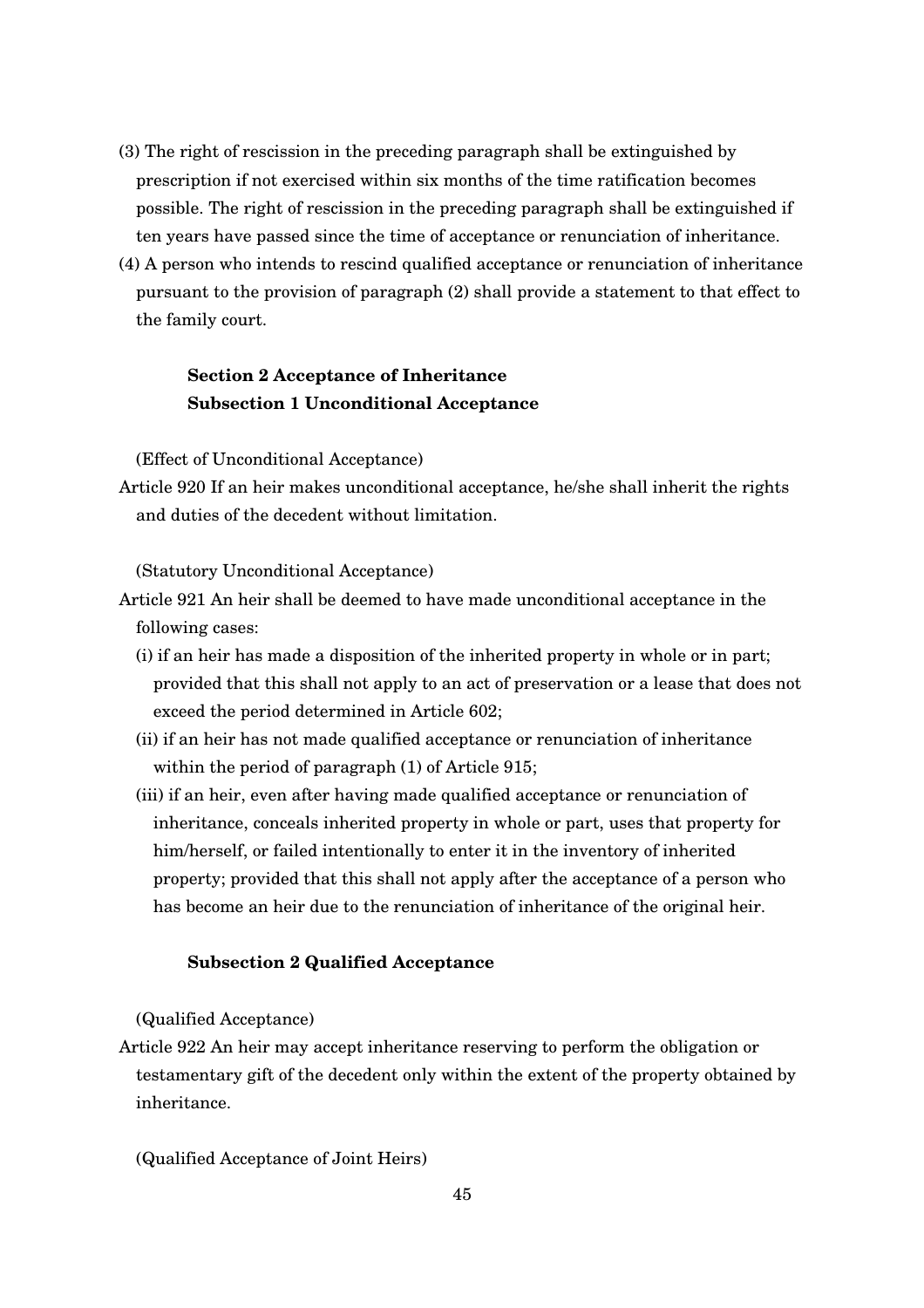Article 923 If there are two or more heirs, qualified acceptance may only be made if all members of the joint heirs make qualified acceptance jointly.

(Form of Qualified Acceptance)

Article 924 If an heir intends to make qualified acceptance, he/she shall prepare an inventory of the inherited property and submit this to the family court with a statement to that effect within the period of paragraph (1) of Article 915.

(Rights and Duties upon Qualified Acceptance)

Article 925 If an heir makes qualified acceptance, the rights and duties that person has towards the decedent shall be deemed not to have been extinguished.

(Administration by Person who has Made Qualified Acceptance)

- Article 926 (1) A person who has made qualified acceptance shall continue administration of inherited property with the same care he/she would exercise over his/her own property.
- (2) Article 645, Article 646, paragraph (1) and paragraph (2) of Article 650, paragraph (2) and paragraph (3) of Article 918 shall apply mutatis mutandis to the case referred to in the preceding paragraph.

(Public Notification and Notice to Inheritance Obligees and Donees)

- Article 927 (1) A person who makes qualified acceptance shall, within five days of making that qualified acceptance, make public notification to all inheritance obligees (here and below, an obligee with a claim towards the inherited property) and donees to the effect that qualified acceptance has been made and that filing of any claim should be made within a specified period. In this case, that period shall be not less than two months.
- (2) In the public notification in the preceding paragraph, it shall be prescribed that inheritance obliges and donees who failed to file should be precluded from the payment; provided, however, that a successor who makes qualified acceptance may not preclude known inheritance obliges and donees.
- (3) a successor who makes qualified acceptance shall demand each of known inheritance obliges and donees the filing.
- (4) The public notice in paragraph (1) shall be made on the official gazette.

(Refusal of Performance before Expiration of Public Notification Period) Article 928 A person who has made qualified acceptance may refuse to make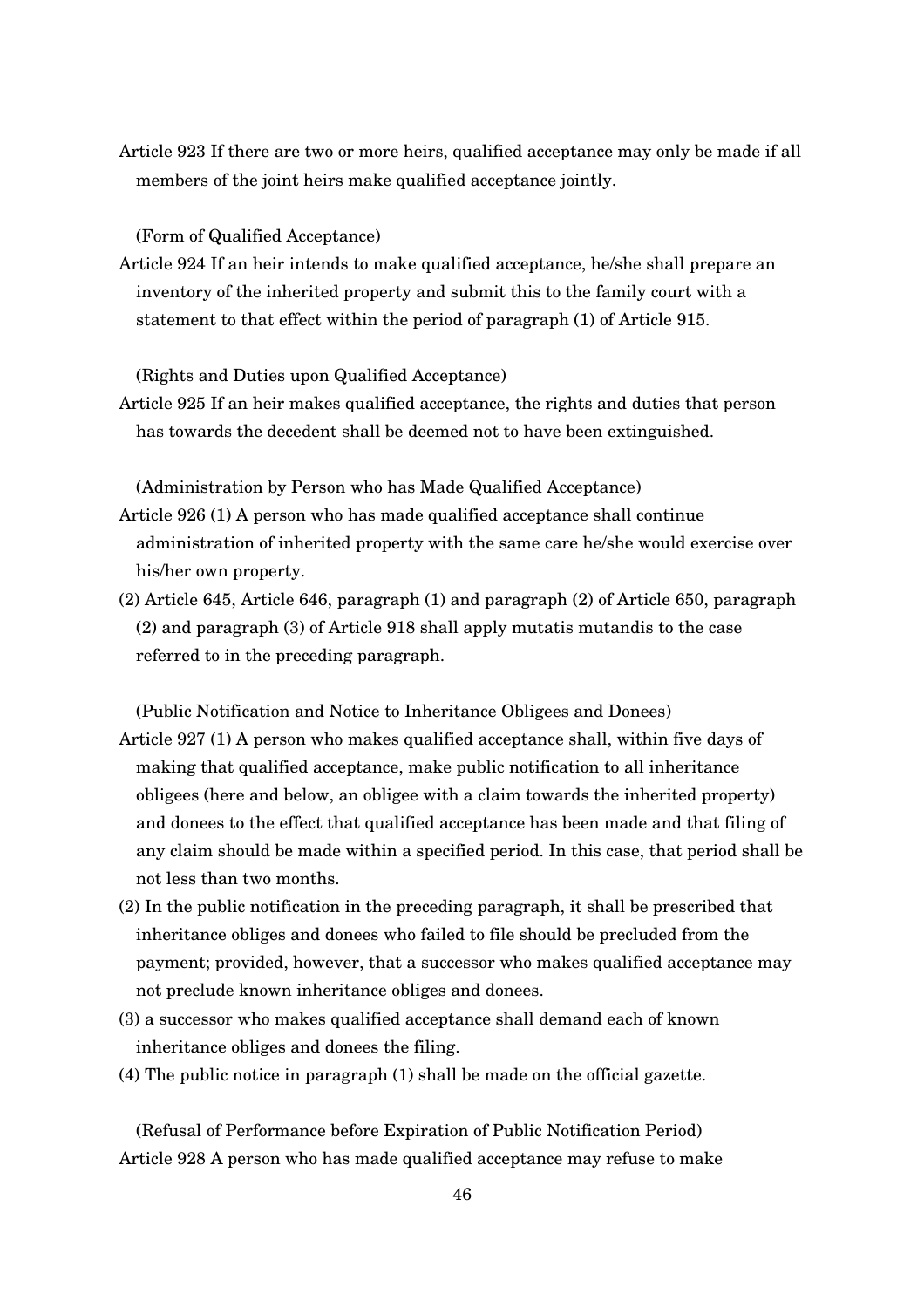performance to an inheritance obligee or donee before the expiration of the notification period of paragraph (1) of the preceding Article.

(Performance after Expiration of Public Notification Period)

Article 929 After the expiration of the period in paragraph (1) of Article 927, a person who has made qualified acceptance shall use the inherited property to make performance to inheritance obligees who have made the application of the same paragraph within the period prescribed, and any other known inheritance obligees, proportionally according to the amount of each claim; provided that this may not prejudice the rights of an obligee with priority rights.

(Performance of Obligation etc. Not Yet Due)

- Article 930 (1) A person who has made qualified acceptance must make performance even of a claim which is not yet due in accordance with the provision of the preceding Article.
- (2) Conditional claims and claims of indefinite duration shall be performed in accordance with an evaluation by an appraiser appointed by the family court.

(Performance to Donees)

Article 931 A person who has made qualified acceptance may not make performance to a donee unless each of the inheritance obligees has been paid in accordance with the provisions of the preceding two Articles.

(Auction of Inherited Property for Performance of Obligation)

Article 932 If it is necessary to sell inherited property in order to perform in accordance with the provisions of the preceding three Articles, a person who has made qualified acceptance shall put that property to auction; provided that this auction may be averted by paying the entire or partial value of the inherited property in accordance with an evaluation by an appraiser appointed by the family court.

(Participation of Inheritance Obligees and Donees in Evaluation Proceedings) Article 933 Inheritance obligees and donees may, by their own expense, participate in an auction or appraisal of inherited property. In this case, the provisions of paragraph (2) of Article 260 shall apply mutatis mutandis.

(Liability for Unfair Performance etc. of Person who has Made Qualified Acceptance)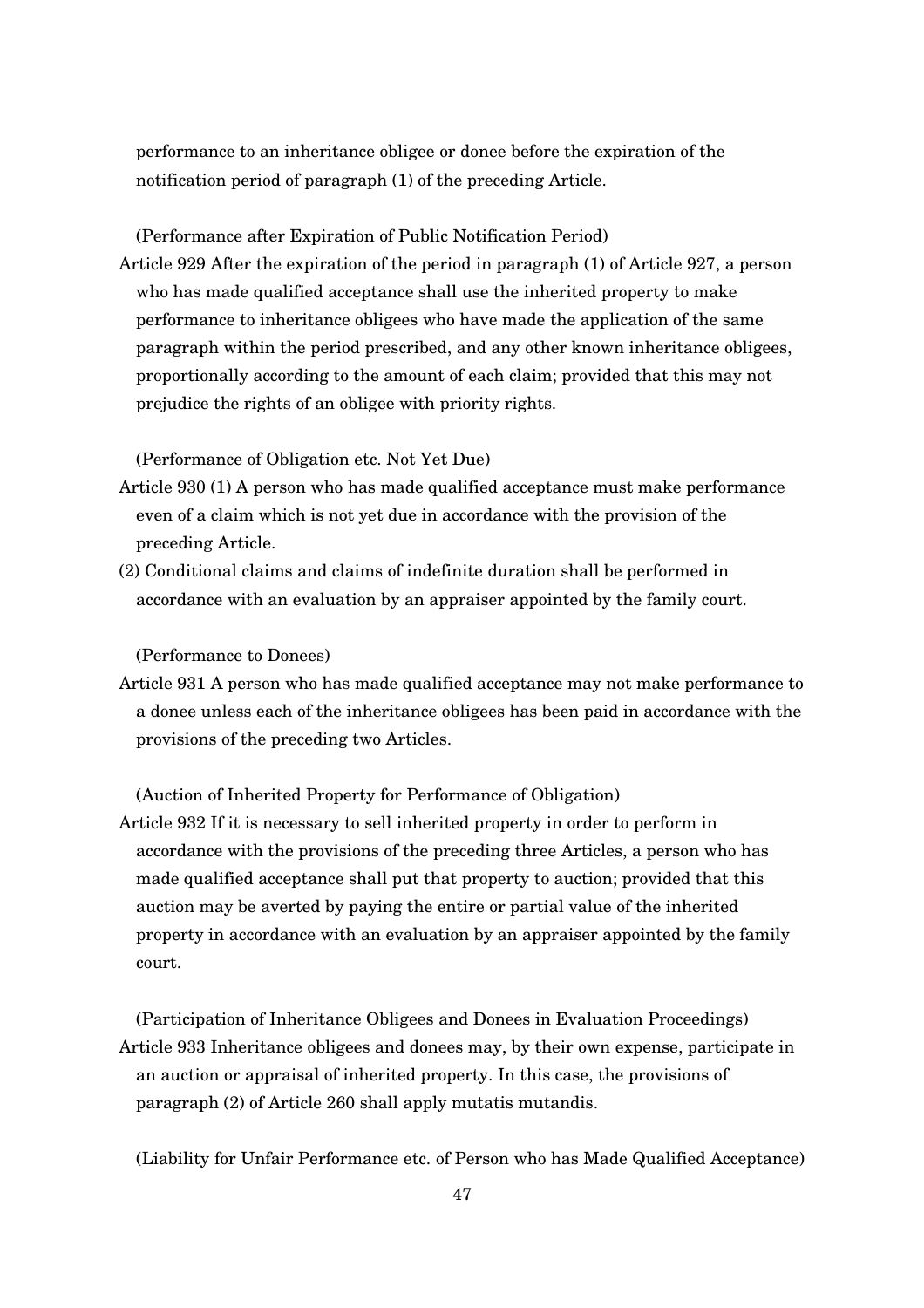- Article 934 (1) If a person who has made qualified acceptance fails to make the public notification or notice referred to in Article 927, or has made performance to an inheritance obligee or donee within the period of paragraph (1) of the same Article thereby precluding performance to any other inheritance obligee or donee, that person shall be liable to compensate for damages arising from this. If he/she has made performance that violates the provisions of Articles 929 to 931 inclusive, he/she shall be liable to compensate for damages arising from this.
- (2) The provision of the preceding paragraph shall not prevent a claim for damages against an inheritance obligee or donee who has accepted unfair performance with knowledge by another inheritance obligee or donee.
- (3) The provision of Article 724 shall apply mutatis mutandis to the cases referred to in the preceding two paragraphs.

(Inheritance Obligees or Donees who have not Made Application within Period of Public Notification)

Article 935 An inheritance obligee or donee who fails to make the application referred to in paragraph (1) of Article 927 within the period prescribed, and was unknown to the person who has made qualified acceptance, may only exercise his/her rights over the residual assets; provided that this shall not apply to persons who have a security over specific inherited property.

(Administration of Inherited Property where Two or more Heirs)

- Article 936 (1) In the case where there are two or more heirs, the family court shall appoint an administrator of the inherited property from amongst the heirs.
- (2) The administrator of the inherited property of the preceding paragraph shall undertake all necessary acts to administer the inherited property and perform any obligation on behalf of the heirs.
- (3) The provisions of Article 926 to 935 inclusive shall apply mutatis mutandis to an administrator of the inherited property of paragraph (1). In this case, 'within five days of making that qualified acceptance' in paragraph (1) of Article 927 shall be read as 'within ten days of the appointment of an administrator of the inherited property'.

(Inheritance Obligees Where There is Cause for Statutory Unconditional Acceptance)

Article 937 If there is a cause listed in item (i) or item (iii) of Article 921 relating to one or several joint heirs who have made qualified acceptance, an inheritance obligee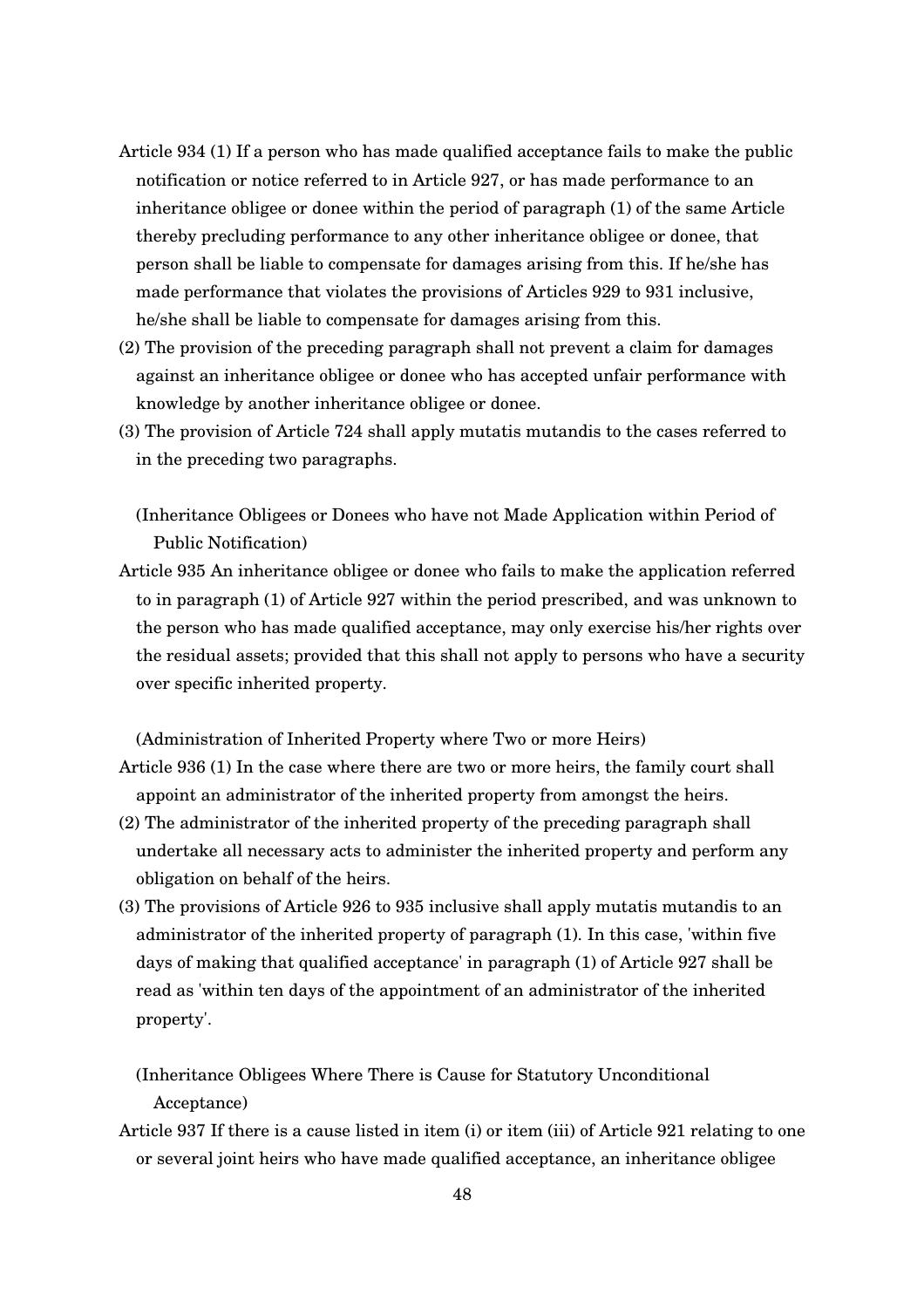may exercise his/her rights over the portion of his/her claim not satisfied by the inherited property against those joint heirs according to the share in inheritance of each.

## **Section 3 Renunciation of Inheritance**

(Method of Renunciation of Inheritance)

Article 938 A person who intends to renounce inheritance shall make a statement to that effect to the family court.

(Effect of Renunciation of Inheritance)

Article 939 A person who has renounced inheritance shall be deemed as not originally having been an heir to the inheritance.

(Administration by Person who has Renounced Inheritance)

- Article 940 (1) A person who has renounced inheritance shall continue the administration of inherited property with the same care he/she would exercise over his/her own property until the person who has become an heir by that renunciation has commenced administration of the inherited property.
- (2) Article 645, Article 646, paragraphs (1) and (2) of Article 650, paragraphs (2) and paragraph (3) of Article 918 shall apply mutatis mutandis to the case referred to in the preceding paragraph.

## **Chapter V Separation of Property**

(Separation of Property by Claim of Inheritance Obligees or Donees)

- Article 941 (1) An inheritance obligee or a donee may make an application to the family court for a separation of inheritance property from the property of an heir within three months of the time of commencement of inheritance. The application may be filed even after that period has elapsed if the inherited property has not been mixed with the heir's own property.
- (2) If the family court has made a ruling for separation of property pursuant to the application of the preceding paragraph, the applicant shall give public notice within five days to the effect that an order for separation of property has been made and that applications for entry into distribution proceedings should be made within a specified period. In this case, that period shall be not less than two months.
- (3) The public notice of the provisions of the preceding paragraph shall be listed in the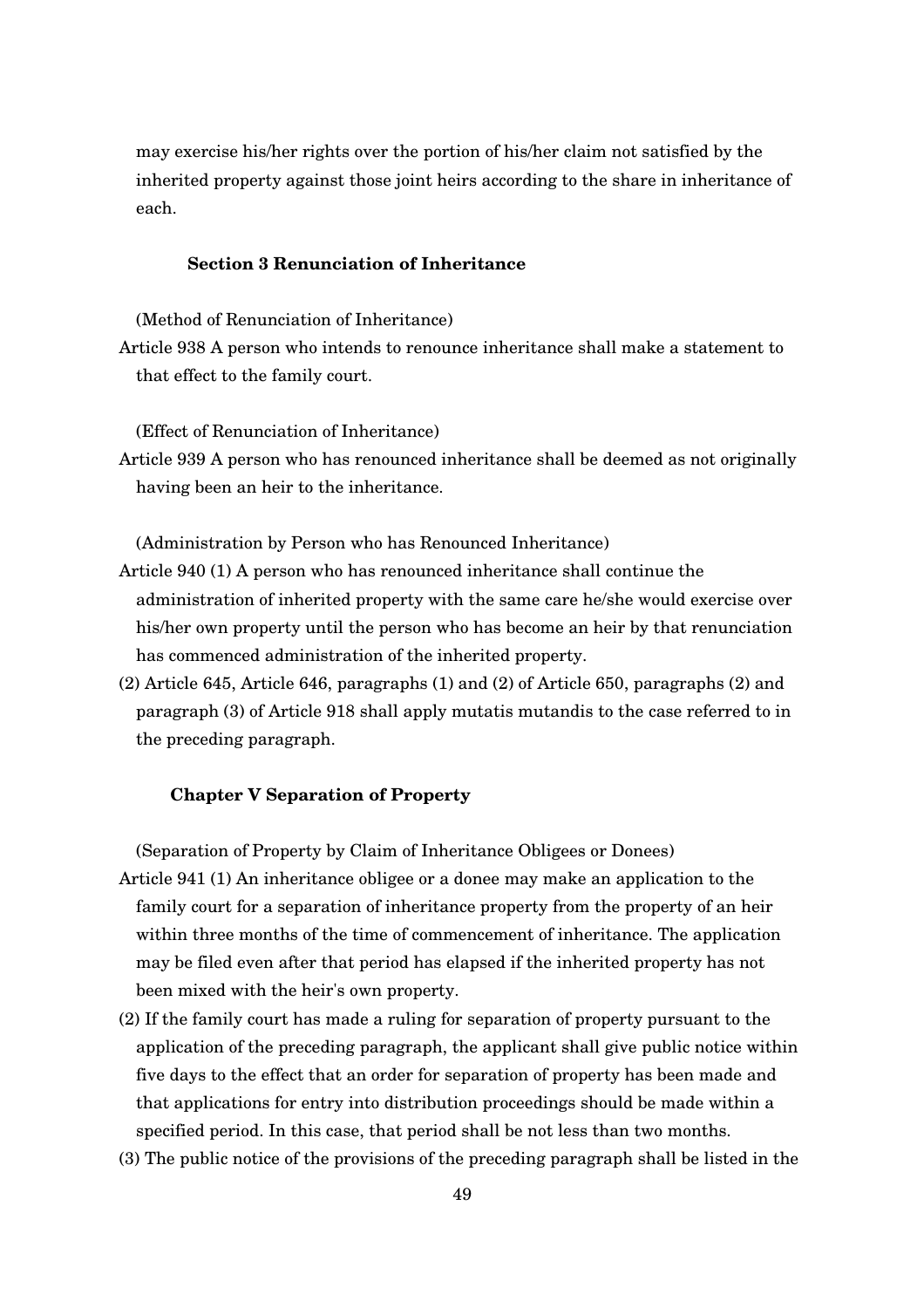official gazette.

#### (Effect of Separation of Property)

Article 942 A person who has made an application for separation of property or a person who has applied for entry into distribution proceedings pursuant to the provisions of paragraph (2) of the preceding Article shall receive performance with priority over the obligees of an heir regarding the inherited property.

(Administration of Inherited Property after Claim for Separation of Property) Article 943 (1) If an application for separation of property is made, the family court may order any necessary disposition for the administration of the inherited property.

(2) The provisions of Articles 27 to 29 inclusive shall apply mutatis mutandis to the case where the family court appoints an administrator pursuant to the provision of the preceding paragraph.

(Administration by Heir after Application for Separation of Property)

- Article 944 (1) Even after an heir has made unconditional acceptance, if there has been an application for separation of property, he/she shall administer the inherited property with the same care he/she would exercise over his/her own property; provided that this shall not apply if the family court has appointed an administrator of the inherited property.
- (2) The provisions of Articles 645 to 647 inclusive and paragraphs (1) and (2) of Article 650 shall apply mutatis mutandis to the case referred to in the preceding paragraph.

(Requirement of Perfection, against Third Party regarding Real Estate in the Case of Separation of Property)

Article 945 A separation of property regarding real estate may not be asserted against a third party unless the separation is registered.

(Application Mutatis Mutandis of Provisions regarding Extension of Security Interest to the Proceeds of Collateral)

Article 946 The provisions of Article 304 shall apply mutatis mutandis to the case of separation of property.

(Performance to Inheritance Obligees and Donees) Article 947 (1) Before the expiration of the period in paragraphs (1) and (2) of Article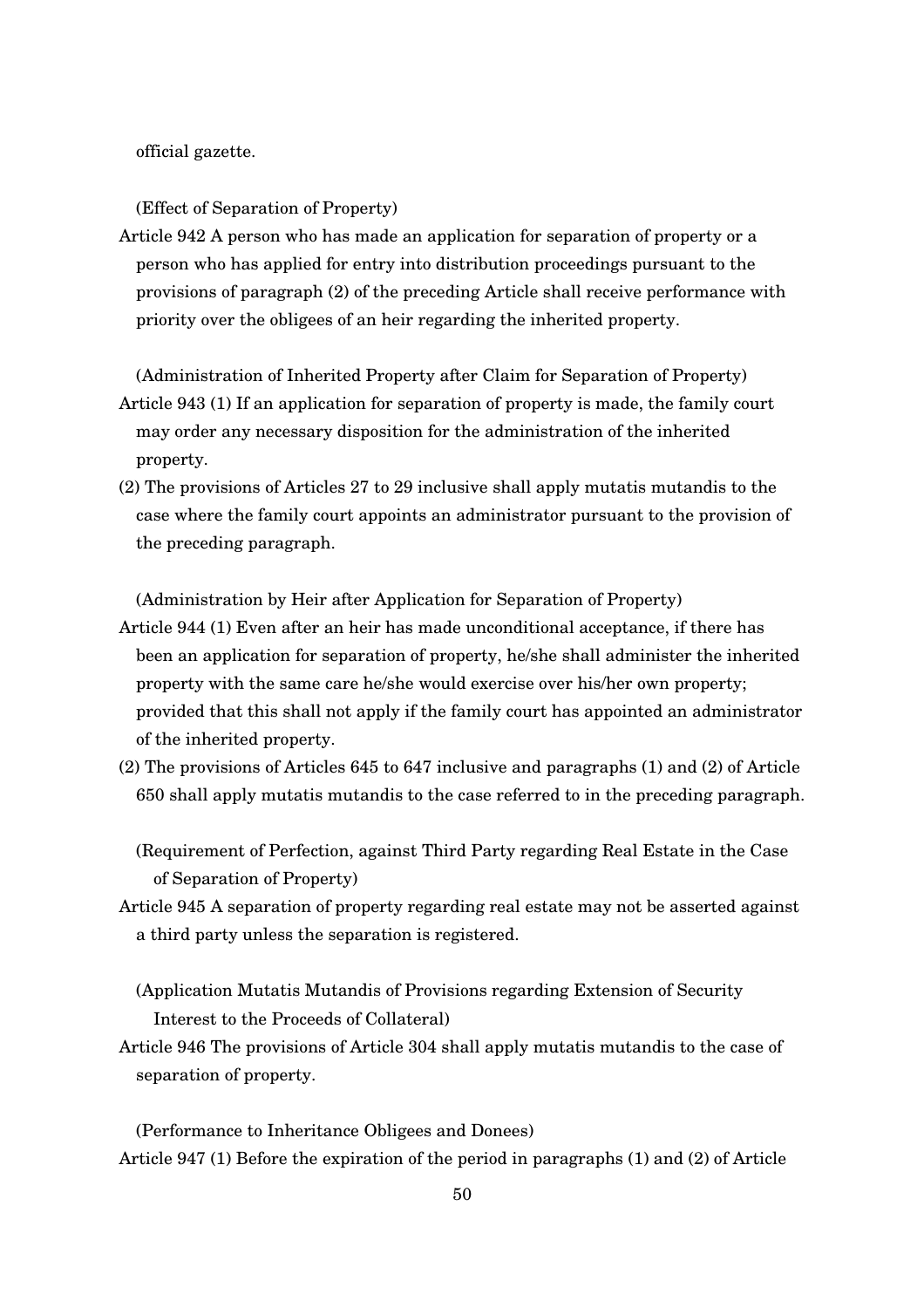941, an heir may refuse to make performance to an inheritance obligee or donee.

- (2) If an application for separation of property has been made, an heir shall use the inherited property to make performance to any inheritance obligee or donee who has made an application for separation of property or entry into distribution proceedings proportionally according to the amount of each claim, after the expiration of the period of paragraph (2) of Article 941; provided however, that this may not prejudice the rights of an obligee with priority rights.
- (3)The provisions of Articles 930 to 934 inclusive shall apply mutatis mutandis to the case referred to in the preceding paragraph.

(Performance from Heir's Own Property)

Article 948 A person who has made an application for separation of property or a person who has applied for entry into distribution proceedings may exercise his/her rights against an heir's own property only in the case where he/she was not able to receive performance in full from the inherited property. In this case, this person may receive performance with priority over the obligees of an heir.

#### (Prevention etc. of Application for Separation of Property)

Article 949 An heir may use his/her own property to make performance to an inheritance obligee or donee, or provide reasonable security, and thereby prevent an application for separation of property or have its effect extinguished; provided that this shall not apply if an obligee of the heir expresses an objection and can prove that he/she would receive damage from this.

#### (Separation of Property by Application of Obligee of Heir)

- Article 950 (1) While an heir may make qualified acceptance, or while the inherited property has not been mixed with the heir's own property, an obligee of the heir may make an application to the family court for a separation of property.
- (2) The provisions of Article 304, Article 925, Articles 927 to 934 inclusive, Articles 943 to 945 inclusive, and Article 948 shall apply mutatis mutandis to the case referred to in the preceding paragraph; provided, however, that the public notification and notice of Article 927 shall be made by an obligee who has made an application for separation of property.

#### **Chapter VI Nonexistence of Heir**

(Formation of Juridical Person for Inherited Property)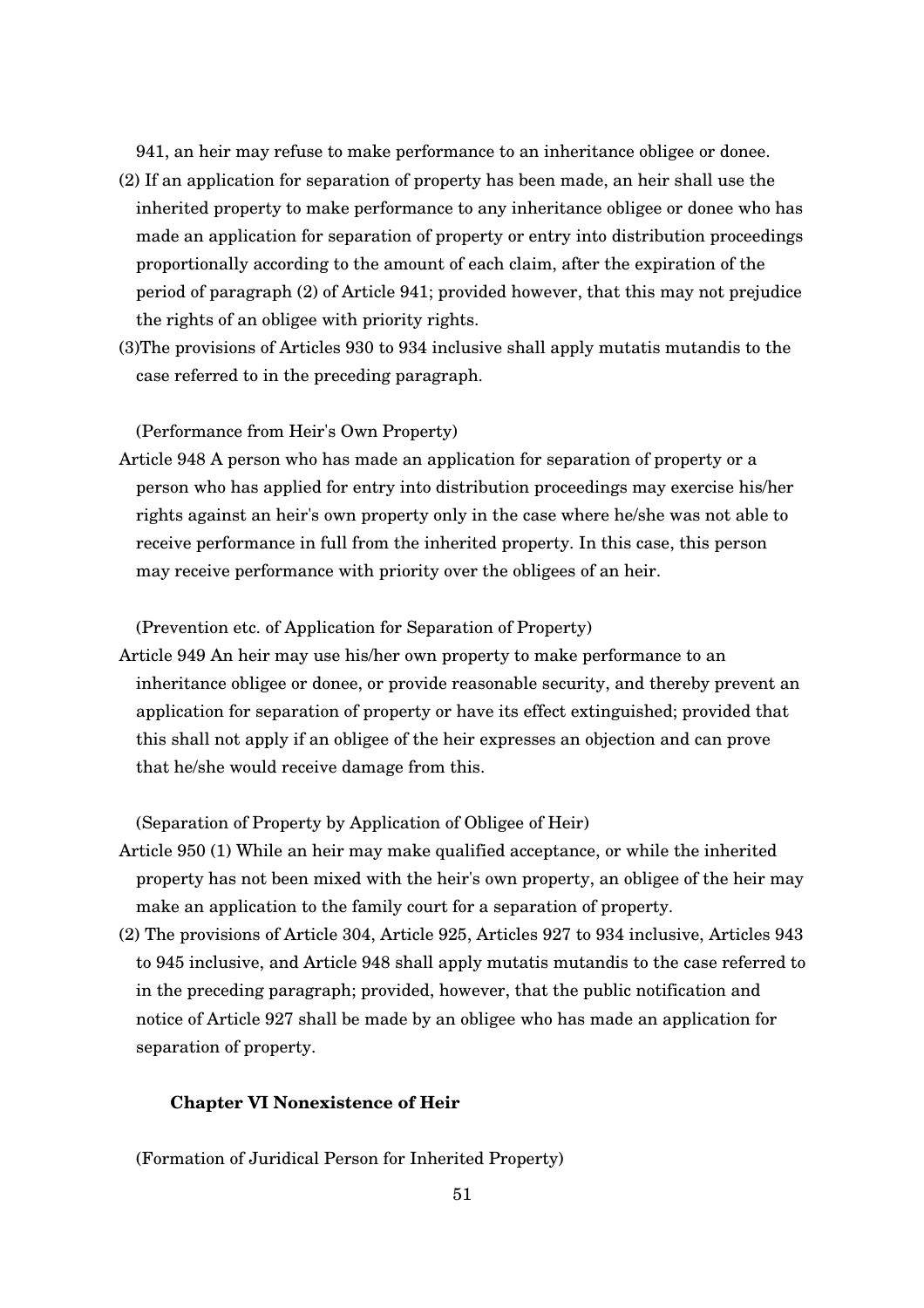Article 951 If it is not evident whether an heir exists, an estate that would be inherited shall be as a juridical person.

(Appointment of Administrator of Inherited Property)

- Article 952 (1) In the case referred to in the preceding Article, the family court shall appoint an administrator of inherited property upon the application of an interested party or a public prosecutor.
- (2) If an administrator of inherited property has been appointed pursuant to the provisions of the preceding paragraph, the family court shall give public notice of this without delay.

(Provisions Relating to Administrator of Absentee's Property to be Applied Mutatis Mutandis)

Article 953 The provisions of Articles 27 to 29 inclusive shall apply mutatis mutandis to the administrator of inherited property referred to in paragraph (1) of the preceding Article (in this Chapter, 'administrator of inherited property').

(Reporting by Administrator of Inherited Property)

Article 954 If there is an application by an inheritance obligee or donee, an administrator of inherited property shall report the status of the inherited property to the person who has made the application.

(Non-formation of Juridical Person for Inherited Property)

Article 955 If it has become evident that there is an heir, the juridical person of Article 951 shall be deemed not to have been formed; provided, however, that this shall not prevent the effect of acts done by an administrator of inherited property within the administrator's authority.

(Extinguishment of Authority of Representation of Administrator of Inherited Property)

- Article 956 (1) The authority of representation of an administrator of inherited property shall be extinguished from the time that an heir accepts inheritance.
- (2) In the case referred to in the preceding paragraph, the administrator of inherited property shall make an account of profit and loss to the heir without delay.

(Performance to Inheritance Obligees and Donees) Article 957 (1) If the existence of an heir has not become evident within two months of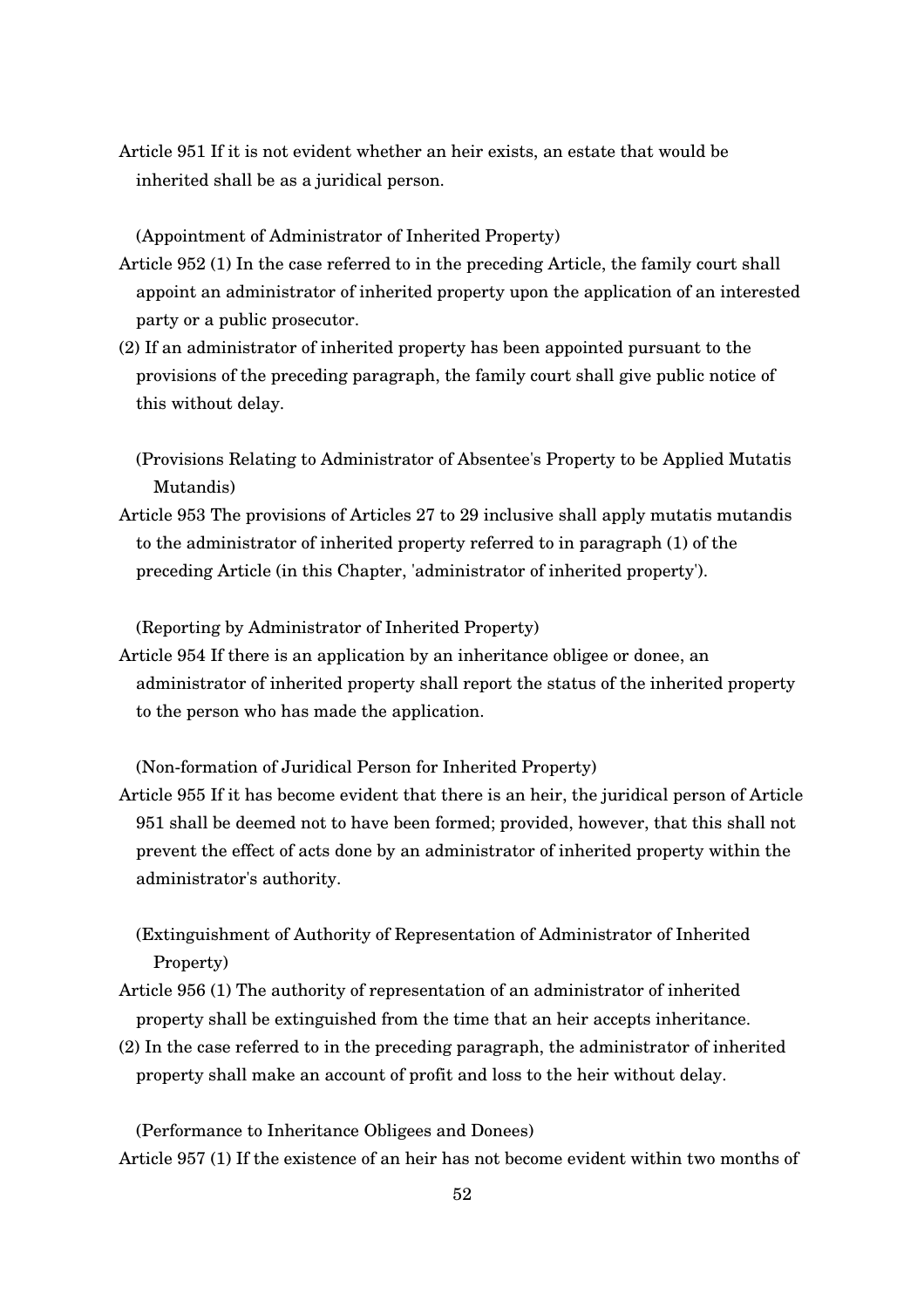the public notice of paragraph (2) of Article 952, an administrator of inherited property shall, without delay, give public notice to all inheritance obligees and donees to the effect that a claim for performance should be made within a specified period. In this case, the period shall be not less than two months.

(2) The provisions of paragraphs (2) to (4) inclusive of Article 927 and Articles 928 to 935 (excluding the proviso to Article 932) shall apply mutatis mutandis to the case referred to in the preceding paragraph.

## (Public Notice of Search for Heir)

Article 958 If, after the expiration of the period in paragraph (1) of the preceding Article, it is still not evident whether an heir exists, the family court shall, upon the application of an administrator of inherited property or a public prosecutor, give public notice to the effect that if there is an heir, he/she should assert his/her right within a fixed period. In this case, the period shall be not less than six months.

(Case where No Person Claims a Right)

Article 9582 If there is no person who asserts a right as an heir within the period of the preceding Article, an heir, or any obligee or donee unknown to the administrator of inherited property, may not exercise his/her right.

(Distribution of Inherited Property to Person with Special Connection)

- Article 9583 (1) In the case referred to in the preceding Article, the family court may, if it finds it reasonable, upon application by a person who shared a livelihood with the decedent, a person who contributed to the medical treatment and nursing of the decedent, or any other person who had a special connection with the decedent, grant such person the remaining amount of the inherited property after liquidation, in whole or in part.
- (2) The application of the preceding paragraph must be made within three months of the expiration of the period in Article 958.

(Residual Assets to Belong to National Treasury)

Article 959 Inherited property that has not been disposed of pursuant to the provisions of the preceding Article shall belong to the National Treasury. In this case, the provisions of paragraph (2) of Article 956 shall apply mutatis mutandis.

# **Chapter VII Wills Section 1 General Provisions**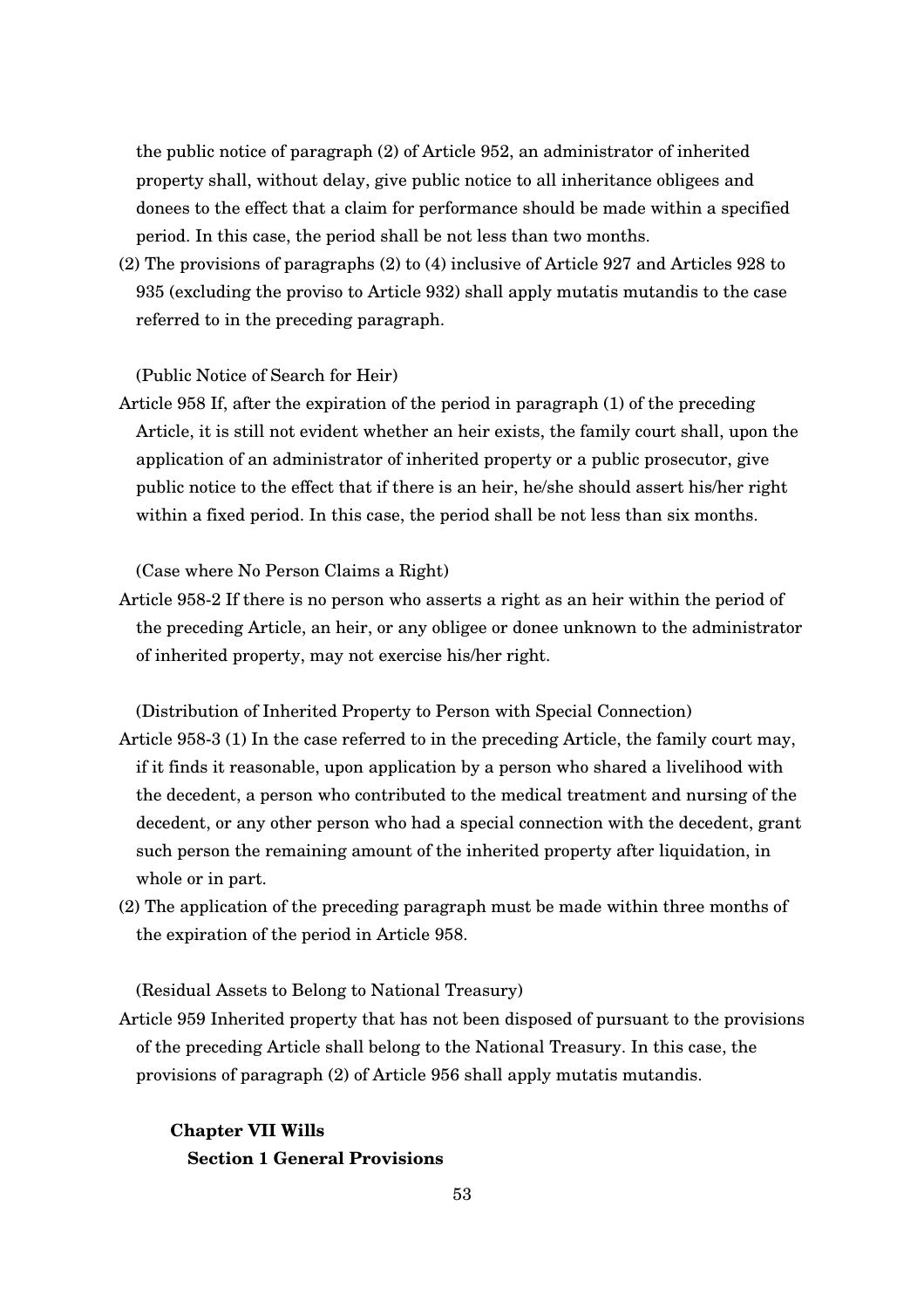(Formalities for Will)

Article 960 No will shall take effect unless made in accordance with the formalities provided in this Code.

(Capacity to Make Will)

Article 961 Any person who has attained 15 years of age may make a will.

Article 962 The provisions of Article 5, Article 9, Article 13 and Article 17 shall not apply to a will.

Article 963 At the time of making a will, a testator shall have the capacity to do so.

(Comprehensive and Specific Testamentary Gifts)

Article 964 A testator may make a disposition of his/her property, in whole or in part, comprehensive or specific title(s); provided that this may not violate provisions regarding legally reserved portion.

(Provisions Relating to Heirs to be Applied Mutatis Mutandis)

Article 965 The provisions of Article 886 and Article 891 shall apply mutatis mutandis to a testamentary donee.

(Limitations on Will of Person under Guardianship)

- Article 966 (1) If a person under guardianship makes a will to the benefit of a guardian or the guardian's spouse or lineal relative before the completion of a profit and loss account for guardianship, that will shall be void.
- (2) The provision of the preceding paragraph shall not apply in the case where a lineal relative, spouse, or sibling of the ward is a guardian.

# **Part 2 Formalities of Wills Subsection 1 Ordinary Formality**

(Types of Will Made by Ordinary form)

Article 967 A will shall be made by holograph document, notarized document, or sealed and notarized document; provided that this shall not apply to the case where it is permissible to use a special method.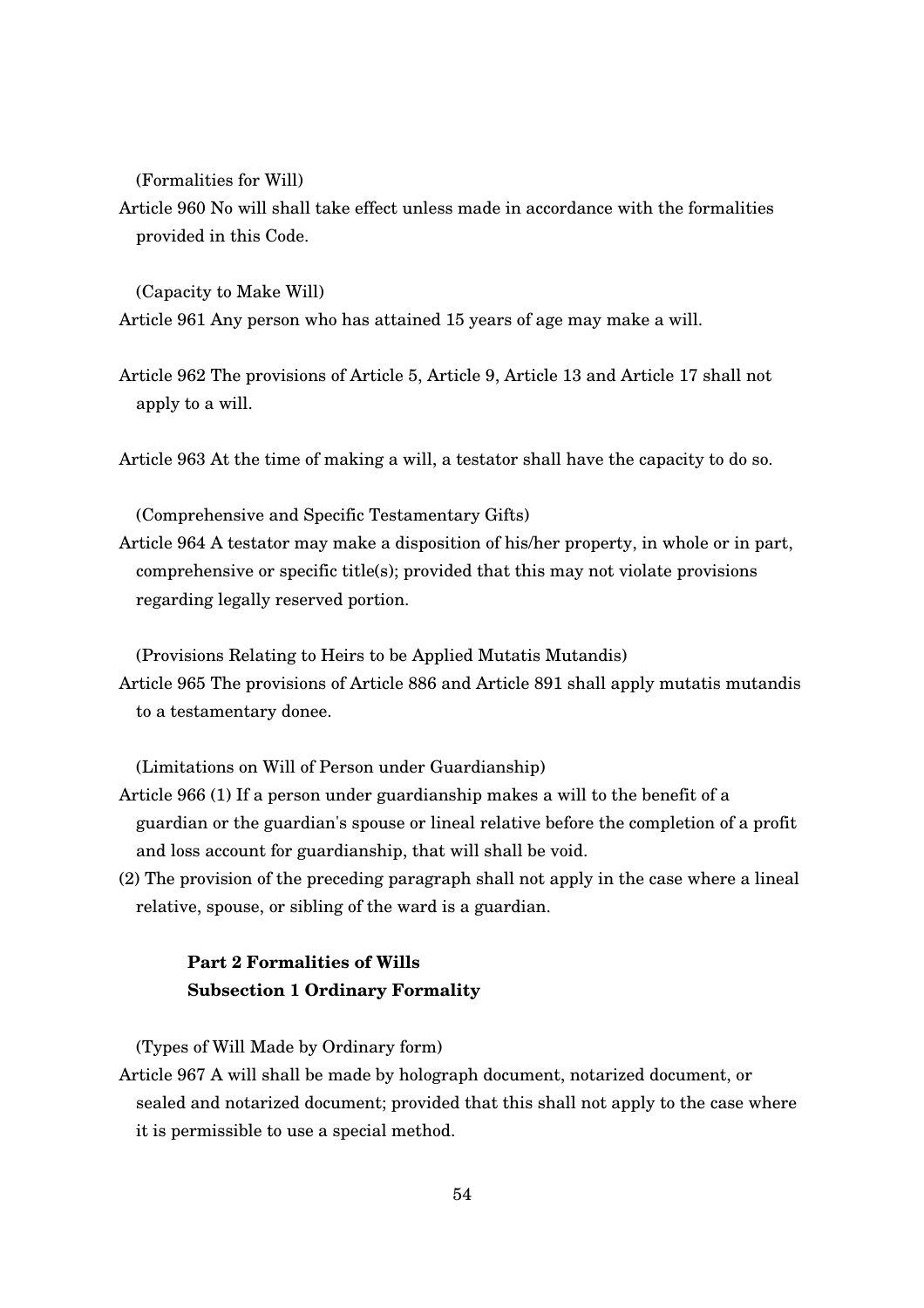(Will by Holograph Document)

- Article 968 (1) To make a will by holograph document the testator must write the entire text, the date, and his/her name in his/her own hand and affix his/her seal.
- (2) Unless, for an insertion, deletion or any other alteration to the handwritten certificate, the testator indicates the place of alteration, makes a specifically signed addition to the effect that it has been changed, and furthermore affixes his/her seal to the place that has been altered, it shall have no effect.

#### (Will by Notarized Document)

- Article 969 A will by notarized document shall be made in compliance with the following items:
	- (i) no fewer than two witnesses shall be in attendance;
	- (ii) the testator shall give oral instruction of the tenor of the will to a notary public;
	- (iii) a notary public shall take dictation from the testator and read this aloud, or allow inspection, to the testator and witnesses;
	- (iv) the testator and witnesses shall each sign, and affix his/her seal to, the certificate after having approved its accuracy; provided, however, that in the case where a testator is unable to sign, a notary public may sign on his/her behalf, with supplementary registration giving the reason for that; and
	- (v) a notary public shall give supplementary registration to the effect that the certificate has been made in compliance with the formalities listed in each of the preceding items, sign this, and affix his/her seal.

(Special Provisions for Will by Notarized Document)

- Article 9692 (1) In the case where a will by notarized document is made by a person who cannot speak, the testator shall make a statement of the tenor of the will through an interpreter, or by his/her own hand, in lieu of the oral instruction of item (ii) of the preceding Article. In this case, in the application of the provision of item (iii) of the same Article, 'oral instruction' in that item shall become 'statement through an interpreter, or by his/her own hand'.
- (2) In the case where the testator or a witness of the preceding Article is deaf, a notary public may convey the written contents of the provision of item (iii) of the same Article to the testator or witness through an interpreter, in lieu of the reading aloud provided for in the same item.
- (3) If a notarized document has been made in compliance with the formalities provided for in the preceding paragraphs (1) and (2), a notary public shall give supplementary registration on the certificate to this effect.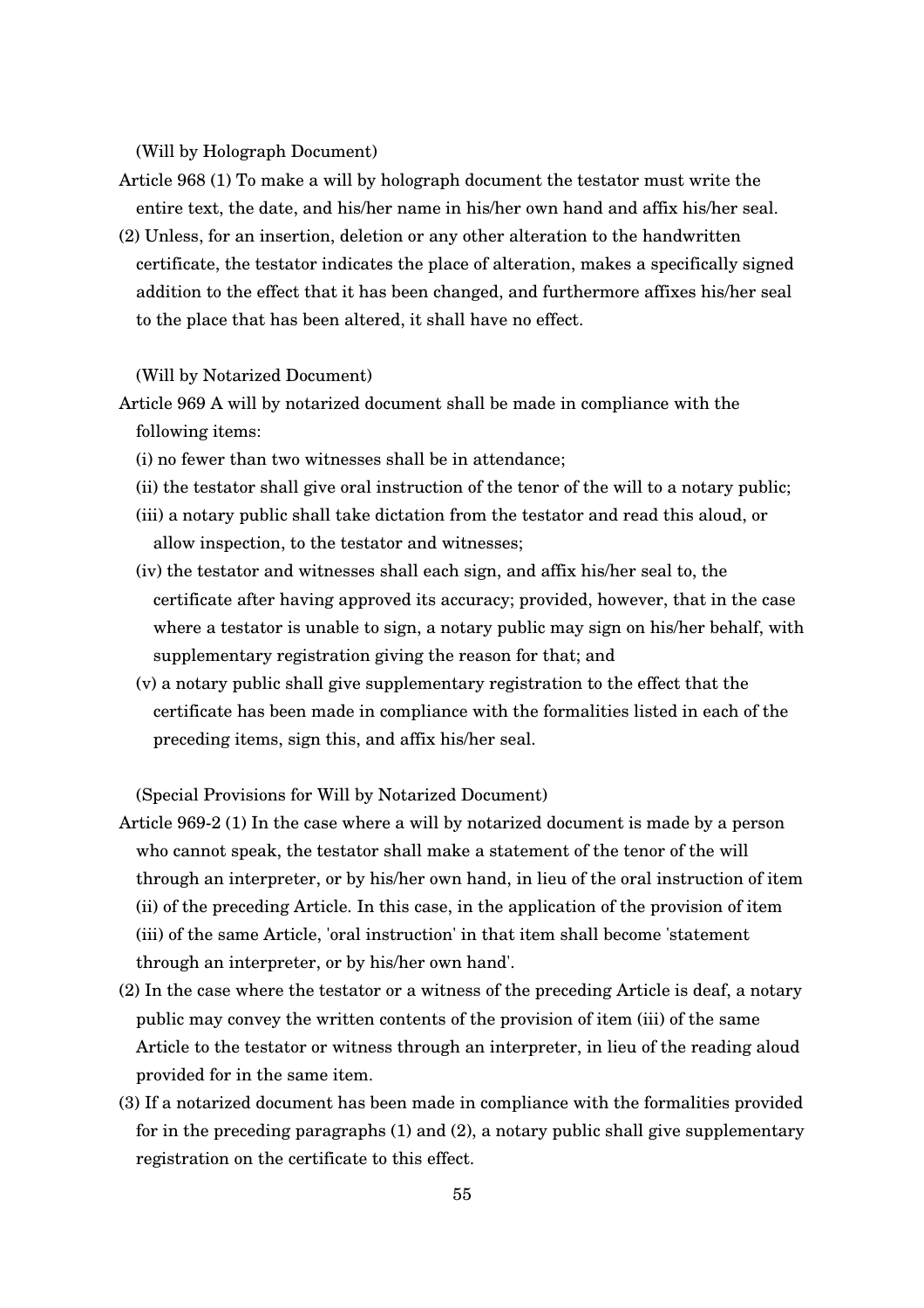(Will by Sealed and Notarized Document)

- Article 970 A will by sealed and notarized document shall be made in compliance with the following formalities:
	- (i) the testator shall sign, and affix his/her seal to, the certificate;
	- (ii) the testator shall seal the certificate and, using the same stamp as that used for the certificate, affix his/her seal;
	- (iii) the testator shall submit the sealed certificate before one notary public and not less than two witnesses, with a statement to the effect that it is his/her own will, giving the author's name and address;
	- (iv) after having entered the date of submission of the certificate and the statement of the testator upon the sealed document, a notary public shall, together with the testator and witnesses, sign it and affix his/her seal; and
- (2) The provision of paragraph (2) of Article 968 shall apply mutatis mutandis to the making of a will by sealed and notarized document.

(Effect of Will by Sealed and Notarized Document Failing to Satisfy Formalities) Article 971 Even a will by sealed and notarized document which fails to satisfy the formalities provided for in the preceding Article shall have effect as a will made by holograph document, if prepared in accordance with the formalities provided for in Article 968.

(Special Provisions for Will by Sealed and Notarized Document)

- Article 972 (1) In the case where a will by sealed and notarized document is made by a person who cannot speak, the testator shall make a statement to the effect that the certificate is one's own will, giving the author's name and address through an interpreter, or by his/her own hand upon the sealed document, in lieu of the statement of item (iii) of paragraph (1) of Article 970.
- (2) In the case referred to in the preceding paragraph, if a testator has given a statement through an interpreter, a notary public shall make an entry on the sealed document to that effect.
- (3) In the case referred to in paragraph (1), if the testator has written on the sealed document is in his/her own hand, a notary public shall make an entry to that effect on the sealed document in lieu of the entry of statement in the provision of item (iv) of paragraph 1 of Article 970.

(Will of an Adult Ward)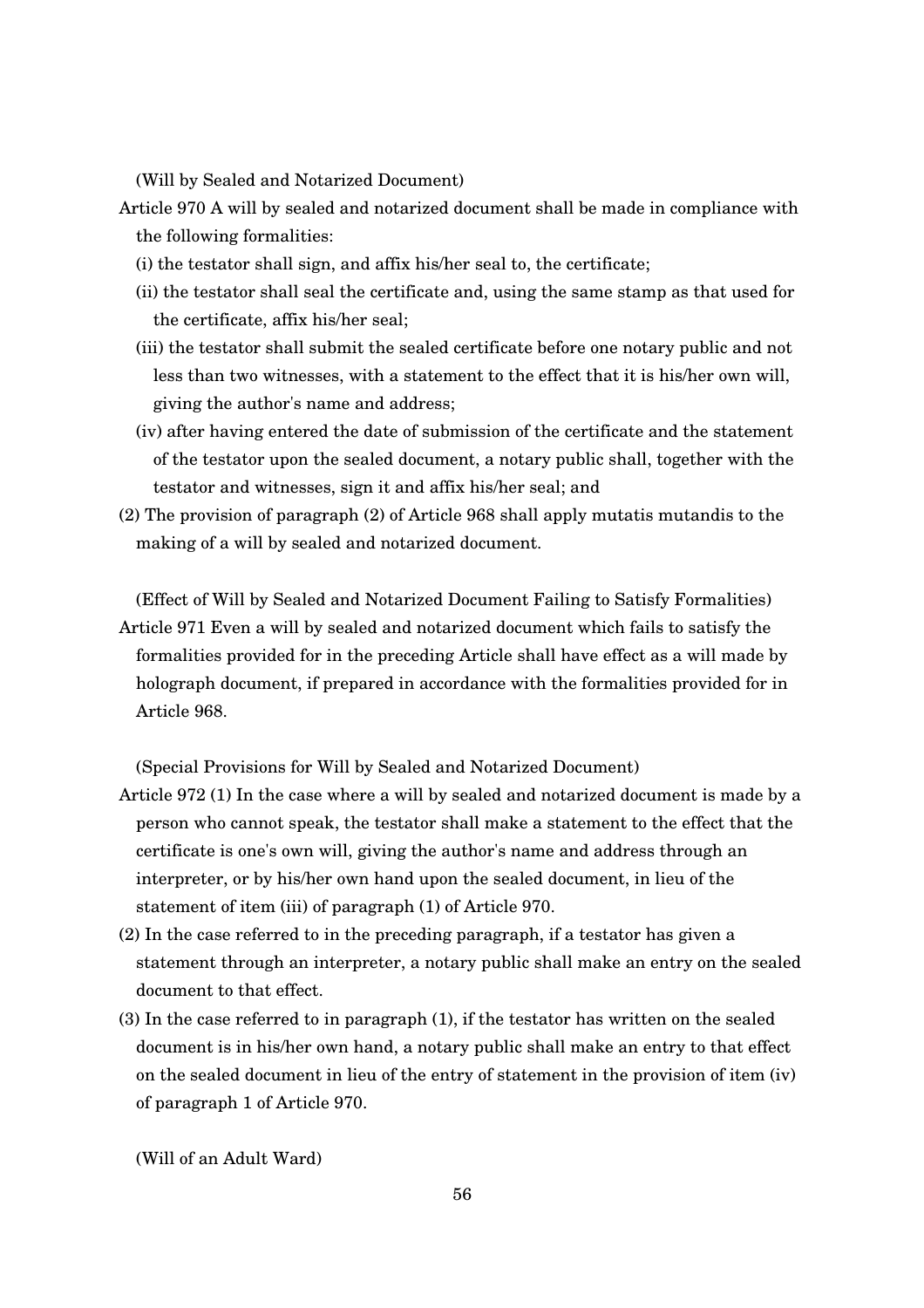- Article 973 (1) For an adult ward to make a will at a time that his/her decision-making capacity has recovered temporarily, not less than two doctors shall be in attendance.
- (2) A doctor in attendance of the making of a will shall make an entry on the will to the effect that the testator was not in a condition lacking decision-making capacity at the time of making the will, sign it, and affix his/her seal; provided that in the case of a will by sealed and notarized document, he/she shall make an entry to that effect on the sealed document, sign it, and affix his/her seal.

(Causes of Disqualification of Witness or Observer)

Article 974 The following persons may not be a witness or observer to a will:

- (i) a minor;
- (ii) a presumed heir, donee, or a spouse or lineal relative of either; or
- (iii) a spouse, relative within four degrees, secretary, or employee of a notary public.

(Prohibition of Joint Wills)

Article 975 A will may not be made by two or more persons on the same certificate.

#### **Subsection 2 Special Formalities of Wills**

(Will Made by Person Rapidly Approaching Death)

- Article 976 (1) If a person who is rapidly approaching death due to illness or another reason intends to make a will, he/she may do so in the attendance of not less than three witnesses by giving oral instruction of the tenor of the will to one of the witnesses. In this case, the person who received the oral instruction shall enter this, read it aloud, or allow inspection, to the testator and other witnesses, and after each witness has approved the accuracy of that entry, sign it, and affix his/her seal.
- (2) In the case where a person who cannot speak makes a will pursuant to the provisions of the preceding paragraph, the testator shall state of the tenor of that will through an interpreter before the witnesses, in lieu of the oral instruction of the same paragraph.
- (3) In the case where the testator, or a witness, referred to in the second sentence of paragraph (1) is deaf, the person who has received the statement or oral instruction of the tenor of the will shall convey to the testator or other witnesses the written contents referred to in the provision of that sentence through an interpreter in lieu of the reading aloud provided for in that sentence.
- (4) For a will made pursuant to the provisions of the preceding three paragraphs, effect shall not arise unless it has been confirmed by the family court on the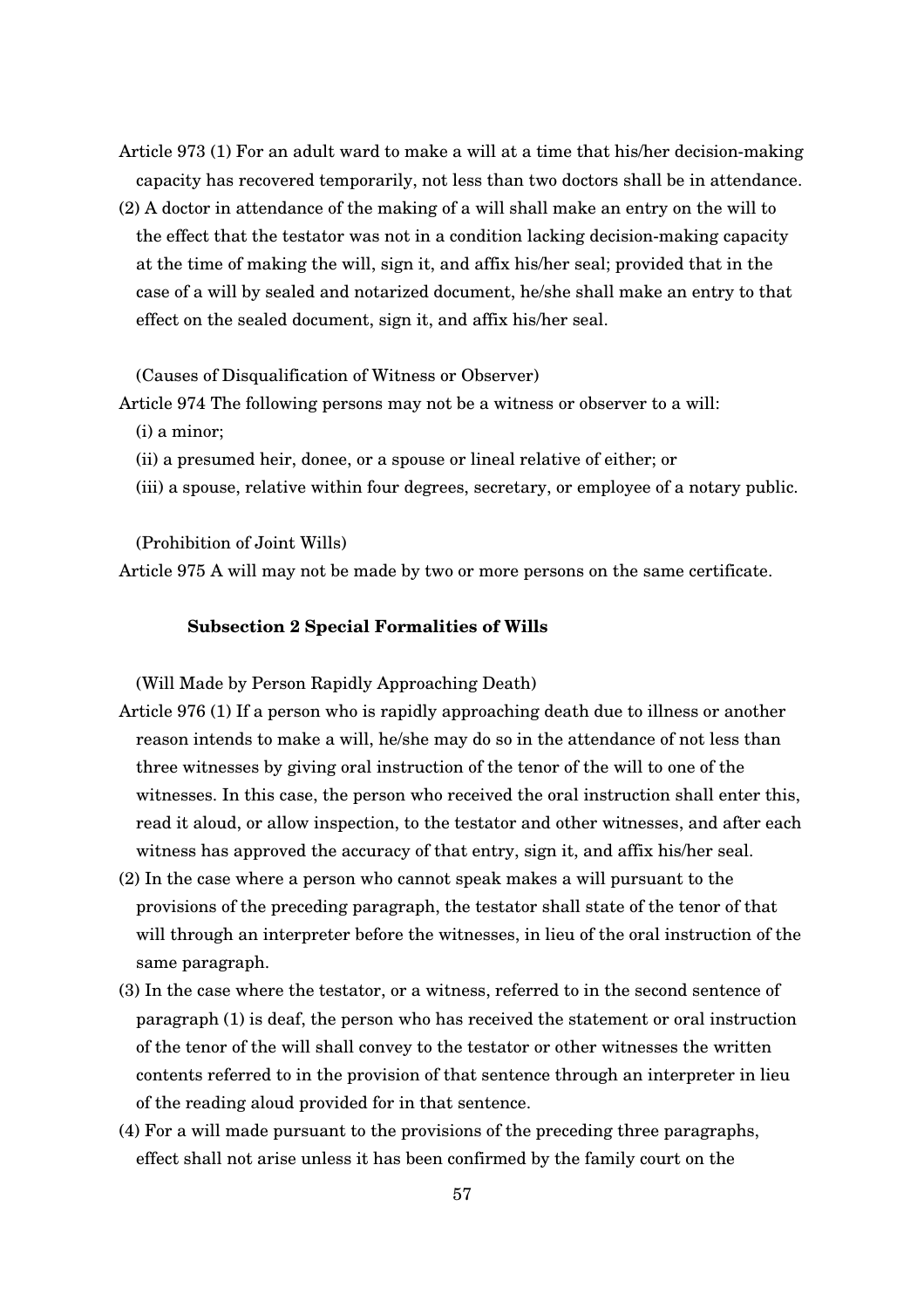application of one of the witnesses or an interested party within twenty days of the creation of the will.

(5) The family court may not confirm a will referred to in the preceding paragraph unless it is convinced that the will captured the true intention of the testator.

(Will Made by Person with Infectious Disease in Quarantine)

Article 977 A person who is isolated through an administrative disposition due to an infectious disease may make a will in the attendance of one police official and at least one witness.

(Will Made by Person on Vessel)

Article 978 A person on a ship may make a will in the attendance of the ship's captain or a clerk, and at least two witnesses.

(Will Made by Person on Ship Meeting Disaster)

- Article 979 (1) In the case where a ship meets disaster, a person who is on that ship and rapidly approaching death may make a will orally in the attendance of at least two witnesses.
- (2) In the case where a person who cannot speak makes a will pursuant to the provision of the preceding paragraph, the testator shall do so through an interpreter.
- (3) The effect of a will made in compliance with the provisions of the preceding two paragraphs shall not arise unless a witness makes an entry of its tenor, signs this, affixes his/her seal, and furthermore, it gains confirmation by the family court on the application made without delay by one of the witnesses or an interested party.
- (4) The provision of paragraph (5) of Article 976 shall apply mutatis mutandis to the case described in the preceding paragraph.

(Signature and Seal of Relevant Parties to a Will)

Article 980 In the cases described in Article 977 and Article 978, a testator, author, observer, or witness shall sign and affix his/her seal to each will.

(Case Where Signature or Seal Is Impossible)

Article 981 In the cases described in Articles 977 to 979 inclusive, if there is a person who is unable to sign or affix his/her seal, an observer or witness shall make supplementary registration of the reason for that.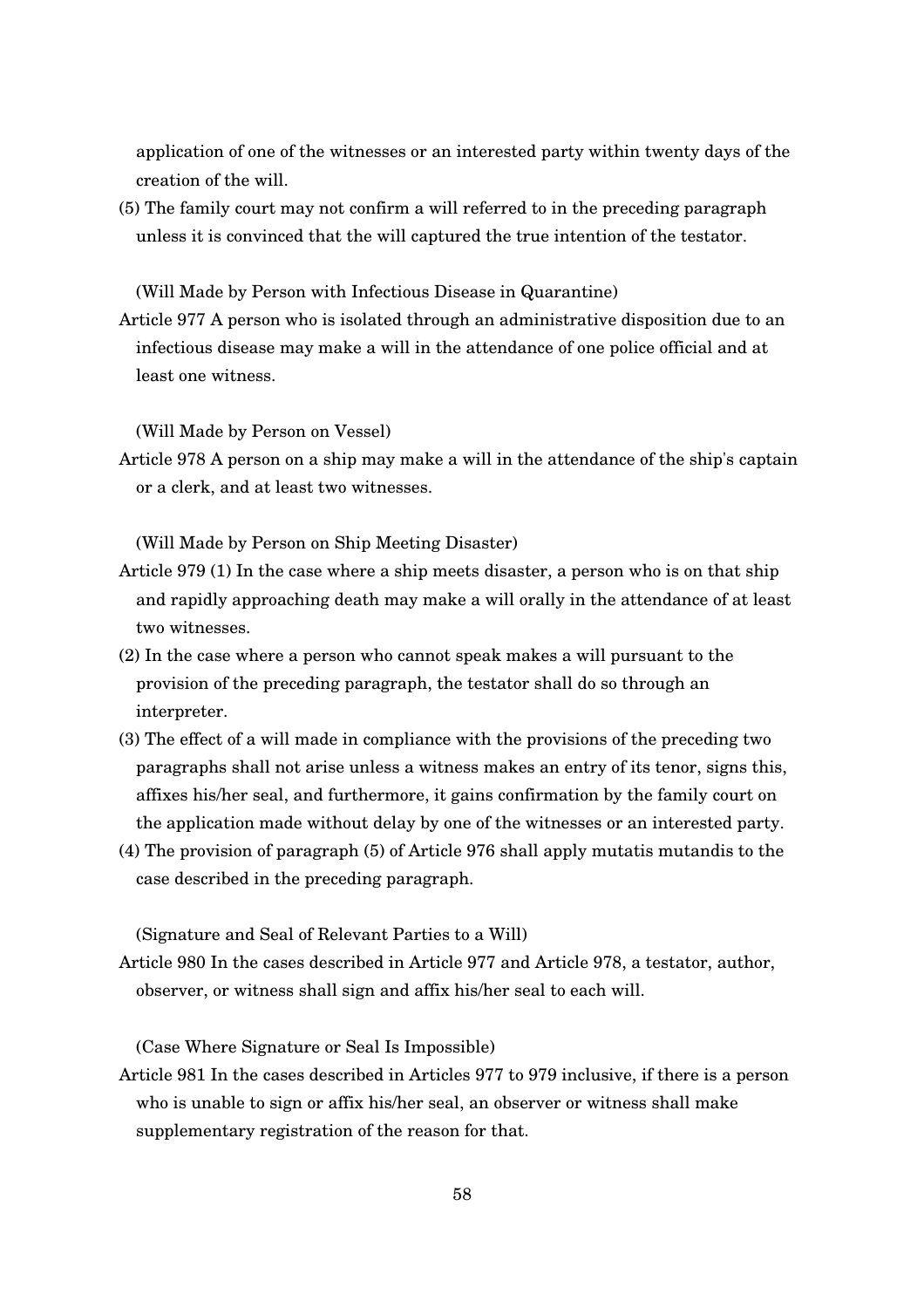(Provisions Relating to Will by Ordinary Formalities to be Applied Mutatis Mutandis)

Article 982 The provisions of paragraph (2) of Article 968 and Articles 973 to 975 inclusive shall apply mutatis mutandis to a will made pursuant to the provisions of Articles 976 to 981.

(Effect of Will Made by Special Formalities)

Article 983 The effect of a will made pursuant to the provisions of Article 976 to 982 inclusive shall not arise if a testator survives for a period of six months from the time they recover the ability to make a will by ordinary formalities.

(Formalities for Japanese National in Foreign Country)

Article 984 For a Japanese national in a foreign country where a Japanese consulate is stationed to make a will by notarized document, or a sealed and notarized document, the duties of a notary public shall be undertaken by the consulate.

## **Section 3 Effect of Will**

(When Effect of Will Arises)

(2) In the case where a will is subject to a condition precedent, if that condition is fulfilled after the death of the testator, the will shall take effect from the time that condition is fulfilled.

(Renunciation of Testamentary Gift)

- Article 986 (1) A testamentary donee may renounce a testamentary gift at any time after the death of a testator.
- (2) The renunciation of a testamentary gift shall have retroactive effect from the time of the testator's death.

(Notice to Testamentary Donees for Acceptance or Renunciation of a Testamentary Gift)

Article 987 A person with a duty of testamentary gift (in this Section, a person who bears a duty to perform a testamentary gift) or any other interested party may give notice to a testamentary donee to the effect that acceptance or renunciation of a testamentary gift should be made within a specified period, fixing a period that is reasonable. In this case, if a donee does not indicate his/her intention to a person with a duty of testamentary gift within that period, the testamentary gift shall be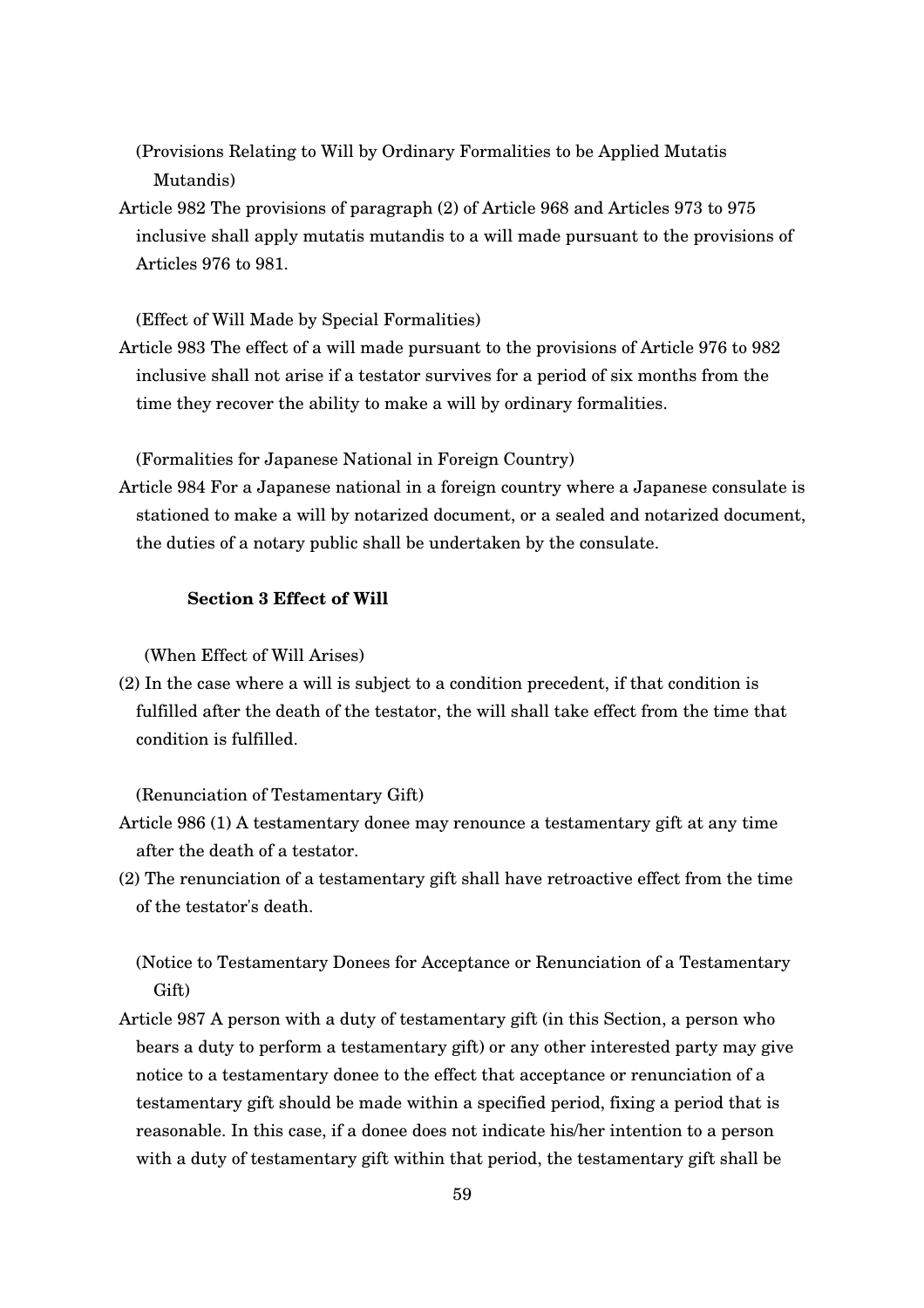deemed to have been accepted.

(Acceptance or Renunciation of Testamentary Gift by Heir or Testamentary Donee) Article 988 If a testamentary donee dies without having made acceptance or renunciation of a testamentary gift, the heir of that person may accept or renounce the testamentary gift within the extent of his/her share in inheritance; provided that if the testator has indicated a particular intent in his/her will, this intent shall be complied with.

(Revocation and Rescission of Acceptance and Renunciation of Testamentary Gift) Article 989 (1) Acceptance or renunciation of a testamentary gift may not be revoked. (2) The provisions of paragraphs (2) and (3) of Article 919 shall apply mutatis mutandis to acceptance and renunciation of a testamentary gift.

(Rights and Duties of Testamentary Donee by a Universal Succession) Article 990 A testamentary donee by a universal succession shall have the same rights as an heir.

(Claim for Security by a Testamentary Donee)

Article 991 While a testamentary gift is not due, a testamentary donee may make a claim for reasonable security from a person having an obligation with respect to testamentary gift. The same shall also apply for a testamentary gift with a condition precedent while the outcome of that condition is unknown.

(Collecting Fruits of Testamentary Gift)

Article 992 A testamentary donee may collect the fruits of a testamentary gift from the time that they are able to make a claim for the performance of that gift; provided that if the testator has indicated a particular intent in his/her will, that intent shall be complied with.

(Claim for Reimbursement of Expenses Incurred by Person with Duty of Testamentary Gift)

- Article 993 (1) The provisions of Article 299 shall apply mutatis mutandis to the case where expenses have been incurred by a person with a duty of testamentary gift in respect of the object of the testamentary gift after the death of the testator.
- (2) An application for reimbursement may be made for normal necessary expenses incurred in collecting the fruits of a testamentary gift, limited to an amount not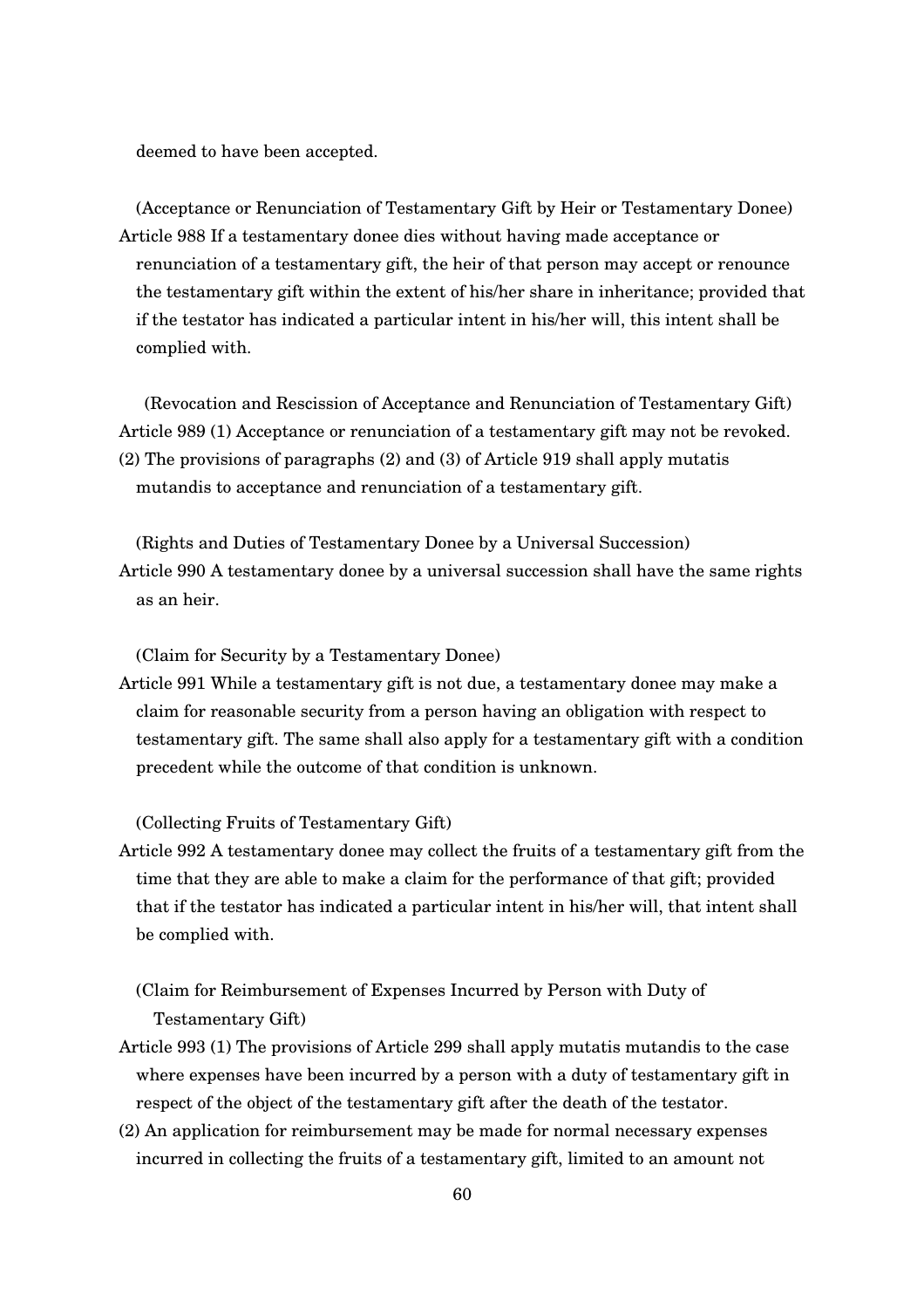exceeding the value of those fruits.

(Lapse of Testamentary Gift through Death of Donee)

- Article 994 (1) The effect of a testamentary gift shall not arise if the testamentary donee dies before the death of the testator.
- (2) The preceding paragraph shall also apply if, in the case of a testamentary gift with a condition precedent, the testamentary donee dies before the fulfillment of that condition; provided, however, that if the testator has indicated a particular intent in his/her will, that intent shall be complied with.

(Ownership of Property in Case of Invalidation or Lapse of Testamentary Gift) Article 995 If the effect of a testamentary gift does not arise, or if its effect is lost by renunciation, that which should have been received by the testamentary donee shall belong to the heir(s); provided, however, that if the testator has indicated a particular intent in his/her will, that intent shall be complied with.

(Testamentary Gift of Rights Not Belonging to Inherited Property) Article 996 A testamentary gift shall not take effect if the rights which are the object of that gift did not belong to the inherited property at the time of the testator's death; provided, however, that this shall not apply if it is found that those rights were made the object of a testamentary gift regardless of whether such rights belong to the inherited property.

- Article 997 (1) If a testamentary gift, the object of which are rights that do not belong to the inherited property, has effect pursuant to the provision of the proviso to the preceding Article, the person with a duty of testamentary gift shall bear a duty to obtain those rights and transfer them to the testamentary donee.
- (2) In the case referred to in the preceding paragraph, if the rights referred to in that paragraph cannot be obtained, or if obtaining them requires excessive expenses, a person with a duty of testamentary gift shall give compensation to the value of those rights; provided, however, that if the testator has indicated a particular intent in his/her will, that intent shall be complied with.

(Warranty Liability of Person Having Obligation for to Testamentary Gift for Unspecified Things)

Article 998 (1) In the case where a testamentary gift has as its object unspecified Things but a third party as a rightful claimant retakes them from a testamentary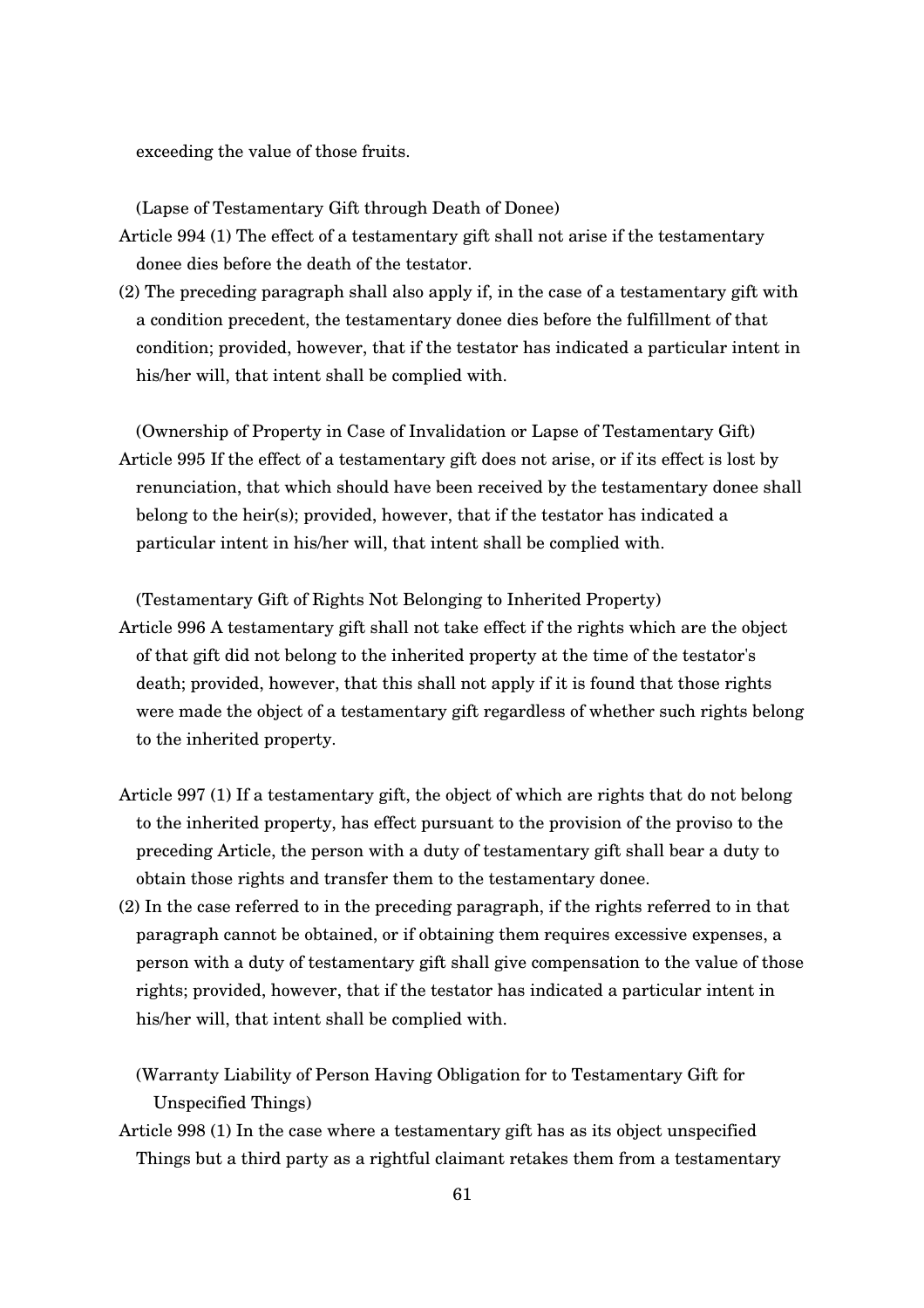donee, a person having an obligation in relation to testamentary gift shall be liable under the same warranty with respect to those unspecified Things, just as a seller.

(2) In the case where a testamentary gift has as its object unspecified Things, if those goods are defective, a person having an obligation in relation to testamentary gift shall exchange them for Things that are not defective.

(Extension of Testamentary Gift over Right to Claim from Third Party) Article 999 (1) If a testator has a right to claim compensation from a third party resulting from loss or alteration, or loss of possession, of the object of a testamentary gift, that right shall be presumed to have been an object of the testamentary gift. (2) In the case of accession or mixture of the object of a testamentary gift with other Things, if a testator has become a sole owner or co-owner of a compound or mixture pursuant to the provisions of Articles 243 to 245 inclusive, that entire ownership, or

(Testamentary Gift of Property Subject to the Rights of Third party)

share, shall be presumed to have been an object of the testamentary gift.

Article 1000 If Things or rights being the object of a testamentary gift were the object of the rights of a third party at the time of the testator's death, a testamentary donee may not demand a person having an obligation with respect to testamentary gift to extinguish the third party's rights; provided, however, that this shall not apply if the testator has indicated a contrary intent in his/her will.

(Extension of Testamentary Gift over Things Received for Satisfaction of Claim)

- Article 1001 (1) In the case where a claim is the object of a testamentary gift, if the testator has received performance for that claim and the received Things are already with the inherited property, those Things shall be presumed to have been an object of the testamentary gift.
- (2) In the case where money is the object of a claim which is the object of a testamentary gift, that money shall be presumed to have been an object of the testamentary gift even if there are insufficient funds equivalent to that claim in the inherited property.

(Testamentary Gift with Burden)

- Article 1002 (1) A person who has received a testamentary gift with burden shall bear a responsibility to perform the duties borne, limited to an amount not exceeding the object of the testamentary gift.
- (2) If a testamentary donee has renounced a testamentary gift with burden, the person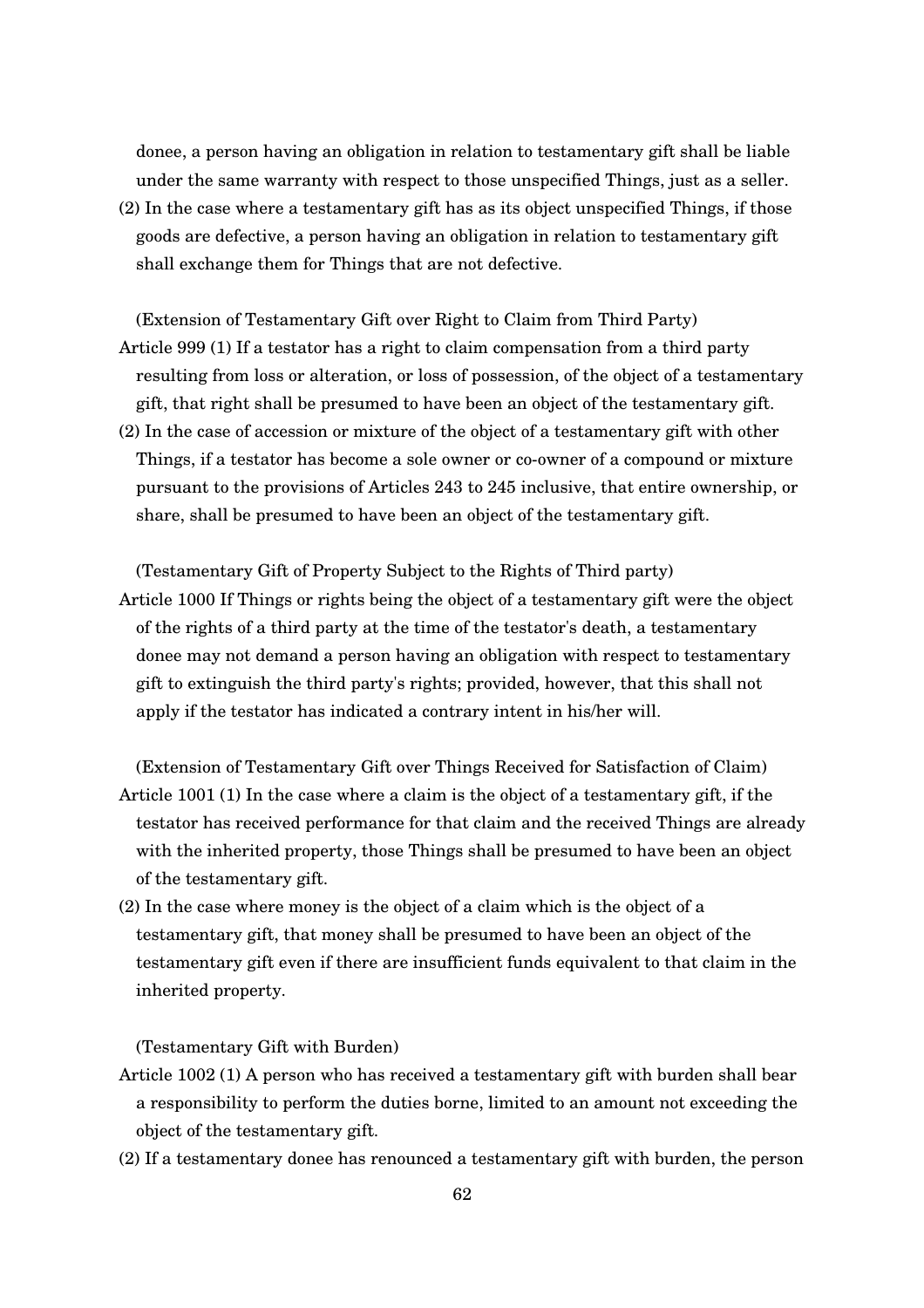who would have received gain from the discharge of burden may become a testamentary donee him/herself; provided that if the testator has indicated a particular intent in his/her will, that intent shall be complied with.

(Discharge of Testamentary Donee of Testamentary Gift with Burden) Article 1003 If the value of an object of a testamentary gift with burden is reduced due to the qualified acceptance of an heir, or a filing for recovery of legally reserved portion, a testamentary donee may avoid the duties borne from that testamentary gift, proportional to the reduction; provided, however, that if the testator has indicated a particular intent in his/her will, that intent shall be complied with.

## **Section 4 Execution of Will**

(Probate of Will)

- Article 1004 (1) A custodian of a will, after coming to know of the commencement of inheritance, shall without delay submit the will to the family court and apply for probate. In the case where there is no custodian of a will, the same shall apply after an heir discovers the will.
- (2) The provision of the preceding paragraph shall not apply to a will made by notarized document.
- (3) A will that has been sealed may not be opened unless in the family court in the attendance of an heir or his/her representative.

(Civil Fine)

Article 1005 A person who fails to submit a will pursuant to the provisions of the preceding Article, executes a will without passing through probate, or opens a sealed will in a place other than a family court shall be made subject to a civil fine of not more than 50,000 yen.

(Designation of Executor)

- Article 1006 (1) A testator may, by will, designate one or several executors, or entrust that designation to a third party.
- (2) A person who has been entrusted with the designation of an executor shall, without delay, make that designation and inform the heir(s) of the designation.
- (3) If a person who has been entrusted with the designation of an executor intends to resign from that entrustment, he/she shall notify the heir(s) to that effect without delay.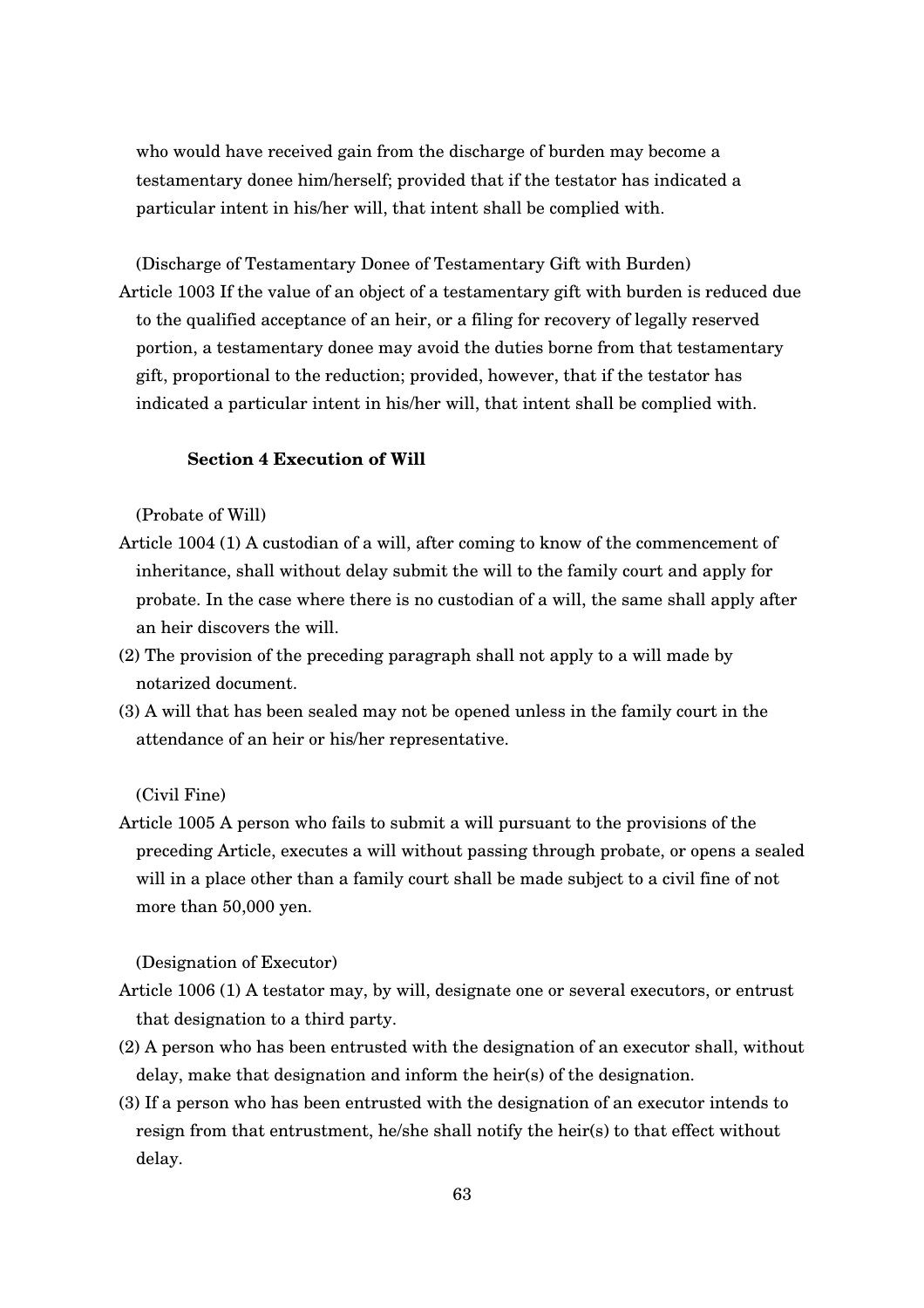(Commencement of Duties of Executor)

Article 1007 If an executor consents to taking office, he/she shall undertake his/her duties immediately.

(Notice of Taking Office to Executor)

Article 1008 An heir or other interested party may, having specified a reasonable period, make a demand to an executor to the effect that that he/she make a definite answer within that period as to whether he/she consents to taking office. In this case, if the executor does not make a definite answer to the heir within this period, he/she shall be deemed to have consented to taking office.

(Causes for Disqualification of Executor)

Article 1009 A minor or a bankrupt may not become an executor.

(Appointment of Executor)

Article 1010 If an executor does not exist, or the office becomes vacant, the family court may appoint an executor on the application of an interested party.

(Preparation of Inventory of Inherited Property)

- Article 1011 (1) An executor shall, without delay, prepare an inventory of inherited property and deliver this to the heir(s).
- (2) On the application of an heir, an executor shall prepare an inventory of inherited property in the heir's attendance, or have a notary public create the inventory.

(Rights and Duties of Executor)

- Article 1012 (1) An executor shall have the rights and duties of administration of inherited property and all other necessary acts for the execution of a will.
- (2) The provisions of Articles 644 to 647 inclusive and 650 shall apply mutatis mutandis to an executor.

(Prohibition of Interference with Execution of Will)

Article 1013 In the case where there is an executor, an heir may not make a disposition of inherited property or any other act that interferes with the execution of the will.

(Execution of Will concerning Specified Property)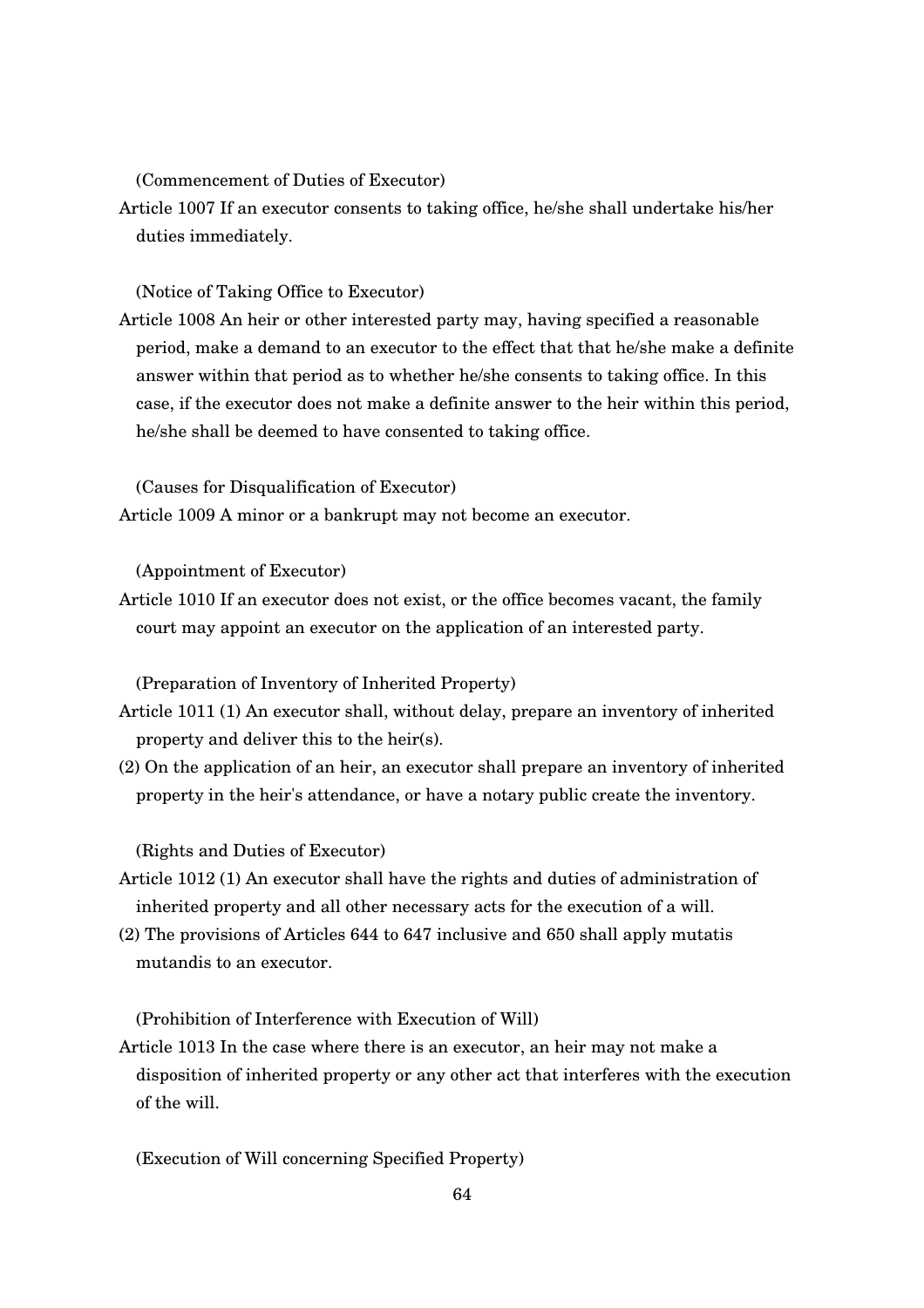Article 1014 In the case where a will concerns specified property in the inherited property, the provisions of Articles 1011 to 1013 inclusive shall only apply to that specified property.

(Status of Executor)

Article 1015 An executor shall be deemed the representative of the heir(s).

(Executor's Right to Appoint Subagent)

- Article 1016 (1) An executor may not allow a third party to undertake the duties of an executor unless there are justifiable reasons; provided, however, that this shall not apply if the testator has indicated a contrary intent in his/her will.
- (2) In the case where an executor has allowed a third party to undertake the duties of an executor pursuant to the provision in the proviso to the preceding paragraph, the executor shall owe the responsibility referred to in Article 105 to the heir(s).

(Execution of Duties Where Two or More Executors)

- Article 1017 (1) In the case where there are two or more executors, execution of their duties shall be decided by majority; provided, however, that this shall not apply if the testator has indicated a contrary intent in his/her will.
- (2) Despite the provision of the preceding paragraph, each executor may undertake an act of preservation.

(Remuneration of Executor)

- Article 1018 (1) The family court may determine the remuneration of an executor according to the status of the inherited property and other circumstances; provided that this shall not apply in the case where a testator has specified remuneration in his/her will.
- (2) The provisions of paragraphs (2) and (3) of Article 648 shall apply mutatis mutandis to the case where an executor receives remuneration.

(Dismissal and Resignation of Executor)

- Article 1019 (1) If an executor has failed to perform his/her duties, or if there is any other justifiable reason, an interested party may apply to the family court for the dismissal of that executor.
- (2) An executor may resign from his or her duties with the permission of the family court if there is a justifiable reason.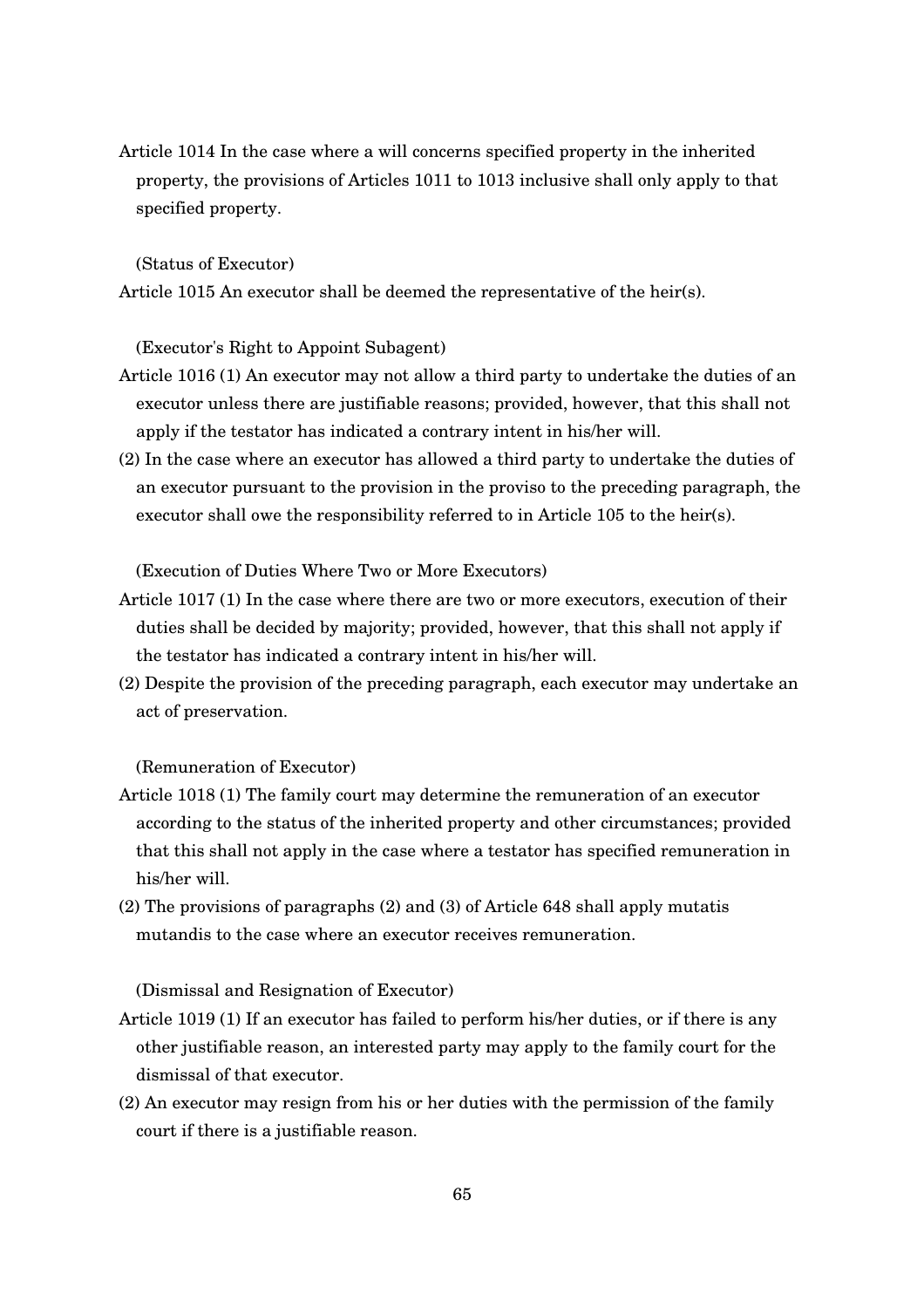(Mandate Provisions to be Applied Mutatis Mutandis)

Article 1020 The provisions of Article 654 and Article 655 shall apply mutatis mutandis to the case of termination of duties of an executor.

(Burden of Expenses Relating to Execution of Will)

Article 1021 Expenses relating to the execution of a will shall be borne by the inherited property; provided, however, that legally reserved portion may not be reduced by this.

## **Section 5 Revocation and Rescission of Will**

(Revocation of Will)

Article 1022 A testator may at any time revoke a will in whole or in part in compliance with the formalities for a will.

(Conflict between Previous and Later Will)

- Article 1023 (1) If there is a conflict between a previous and later will, the later will shall be deemed as having revoked the previous will with respect to the part that is in conflict.
- (2) The provision of the preceding paragraph shall apply mutatis mutandis to the case where a will conflicts with a disposition or other juristic act made while the testator was still alive.

(Destruction of Will or Things made the Object of Testamentary Gift)

Article 1024 If a testator intentionally destroys a will, this shall be deemed a revocation of the will with respect to the part that has been destroyed. The same shall apply if the testator has intentionally destroyed goods the object of a testamentary gift.

(Effect of Will That Has Been Revoked)

Article 1025 The effect of a will that has been revoked pursuant to the provisions of Articles 1022 to 1024 inclusive shall not be recovered even if the act of revocation is revoked, rescinded, or invalidated; provided, however, that this shall not apply in the case where the act was the result of fraud or duress.

(Prohibition of Waiver of Right to Revocation) Article 1026 A testator may not waive the right to revoke a will.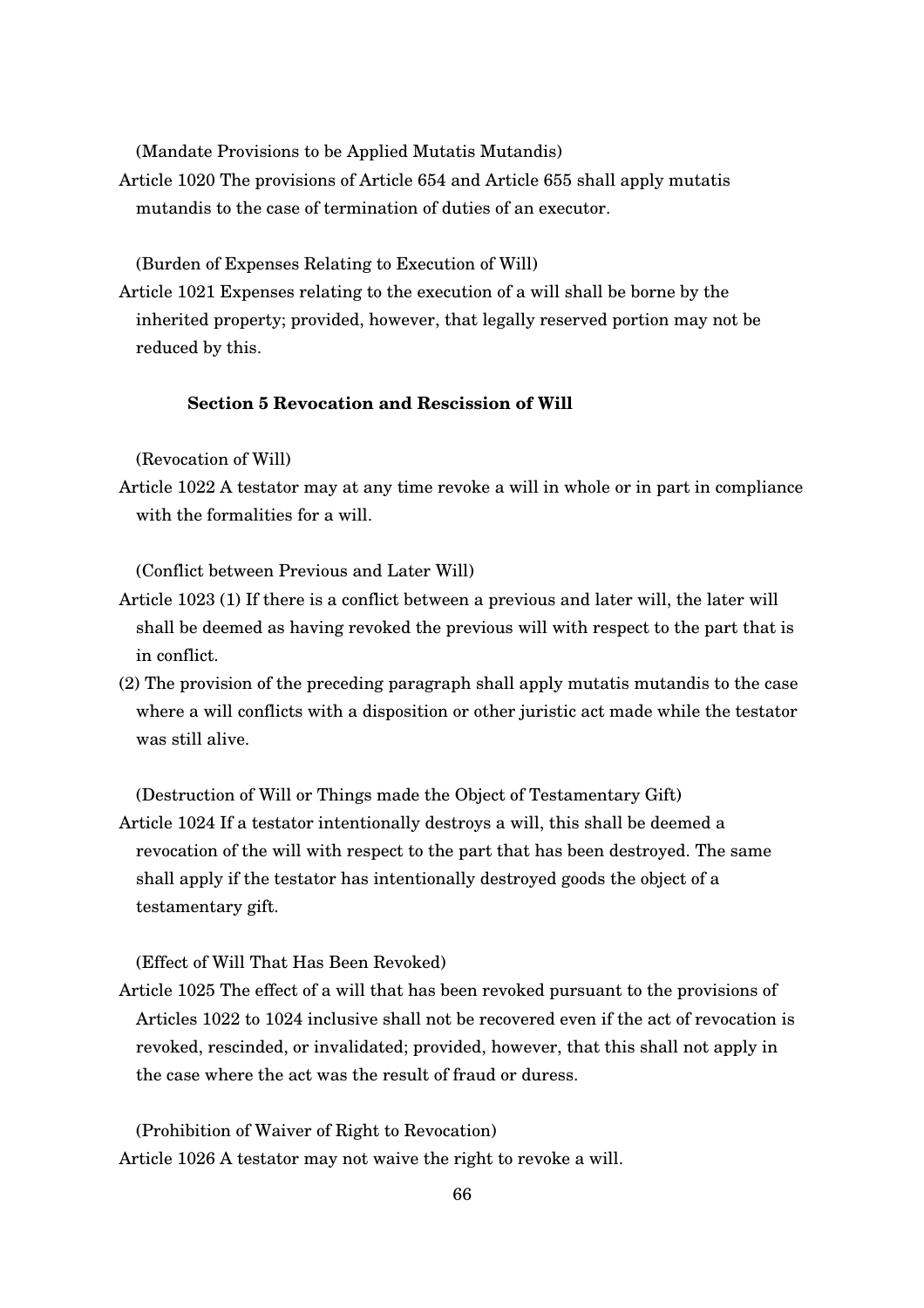(Rescission of Will concerning Testamentary Gift with Burden)

Article 1027 If a person who has received a testamentary gift with burden does not perform the duty imposed thereby, an heir may demand performance of that duty fixing a reasonable period to do so. In this case, if there is no performance within that period, an application may be made to the family court for rescission of the will concerning the testamentary gift with burden.

## **Chapter VIII Legally Reserved Portion**

(Entitlement and Amount of Legally Reserved Portion)

- Article 1028 Heirs other than siblings shall receive, as legally reserved portion, an amount equivalent to the ratio prescribed in each of the following items in accordance with the divisions listed therein:
	- (i) in the case where only lineal ascendants are heirs, one third of the decedent's property;
	- (ii) in cases other than that referred to in the preceding item (i), one half of the decedent's property.

(Calculation of Legally Reserved Portion)

- Article 1029 (1) Total legally reserved portion shall be calculated as the value of any gifts made by the decedent added to the value of the property held by the decedent at the time of commencement of inheritance minus the entire amount of obligations.
- (2) The determination of the value of conditional rights or rights of an uncertain duration shall be made in accordance with an evaluation by an appraiser appointed by the family court.
- Article 1030 Only a gift made within one year before the commencement of inheritance shall be included in the amount calculated pursuant to the provisions of the preceding Article. A gift made before one year prior to commencement shall be included in the amount calculated pursuant to the provisions of the preceding Article if it was made with the knowledge of both parties that it would cause harm to a claimant for legally reserved portion.

(Claim for Abatement of Gift or Testamentary Gift)

Article 1031 A claimant for legally reserved portion, or his/her heir, may claim for abatement of a testamentary gift, or gift referred to in the preceding Article, to the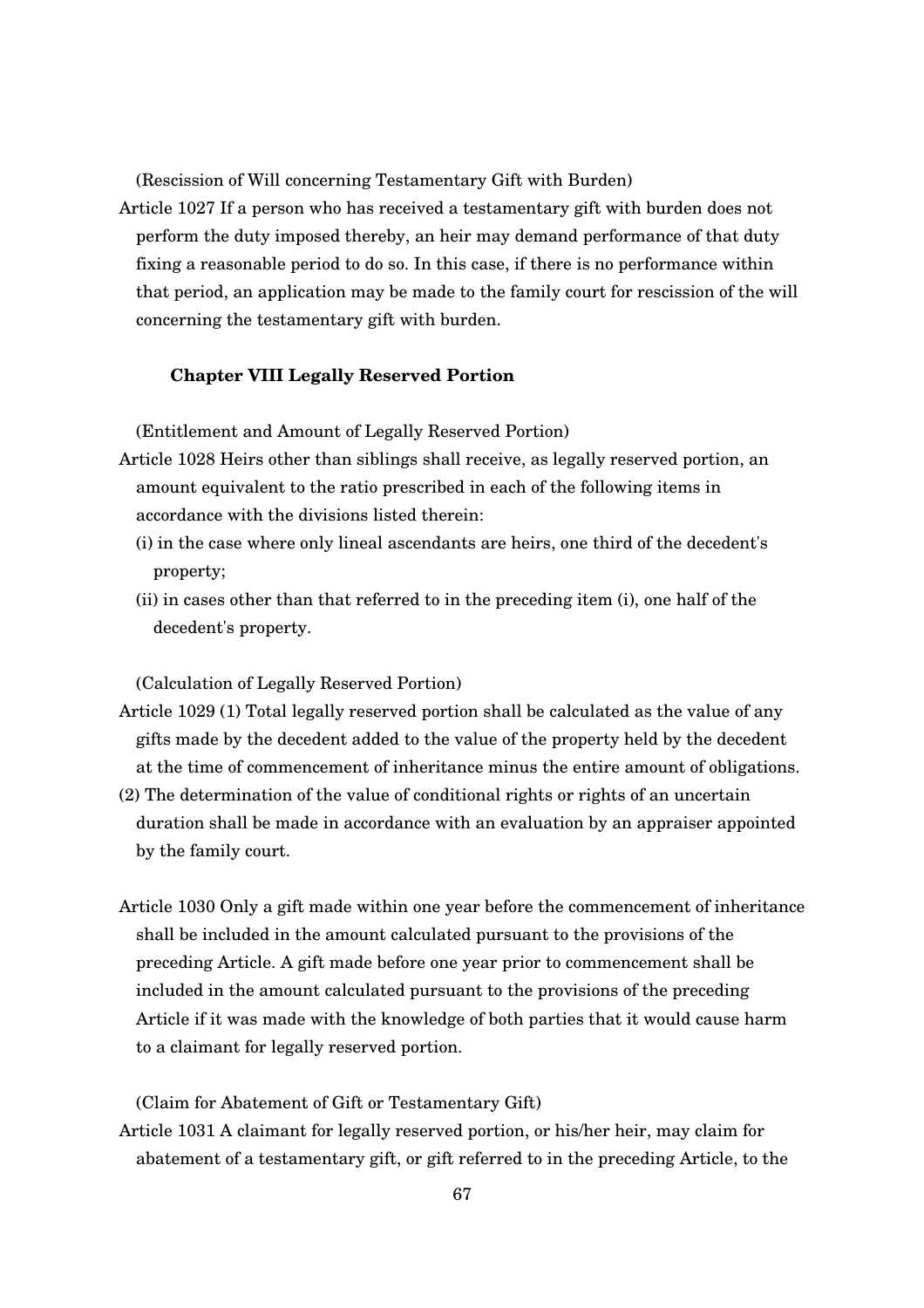extent necessary to preserve that legally reserved portion.

(Partial Abatement of Gifts and Testamentary Gifts of Conditional Rights etc.) Article 1032 In the case where a gift or testamentary gift has as its object a right with conditions attached or a right of uncertain duration, if that gift or testamentary gift is to be partially abated, a claimant for legally reserved portion shall, in accordance with the amount determined by the provision of paragraph (2) of Article 1029, deliver the remainder to the beneficiary or donee immediately.

(Order of Abatement of Gifts and Testamentary Gifts) Article 1033 A gift may not be abated until after the abatement of a testamentary gift.

(Proportion of Abatement of Testamentary Gift)

Article 1034 A testamentary gift shall be abated proportionally according to the value of the object of that testamentary gift; provided, however, that if the testator has indicated a particular intent in his/her will, that intent shall be complied with.

(Order of Abatement of Gifts) Article 1035 A later gift shall be abated before an earlier gift.

(Return of Fruits of Gift by Beneficiary)

Article 1036 A beneficiary, in addition to the property to be returned, shall return the fruits of that property obtained after the day a claim for abatement was made.

(Burden of Loss Due to Insolvency of Beneficiary)

Article 1037 The burden of loss arising from the insolvency of a beneficiary subject to abatement shall lie with the claimant for legally reserved portion.

(Claim for Abatement of Gift with Burden)

Article 1038 A claim for abatement may be made regarding a gift with a burden for the amount of the object of that gift minus the amount of the burden.

(Act for Value with Inadequate Consideration)

Article 1039 An act for value with inadequate consideration shall be deemed a gift if both parties had knowledge that it would prejudice a claimant for legally reserved portion. In this case, if a claimant for legally reserved portion claims for abatement of the gift, he/she shall reimburse the consideration given for the act.